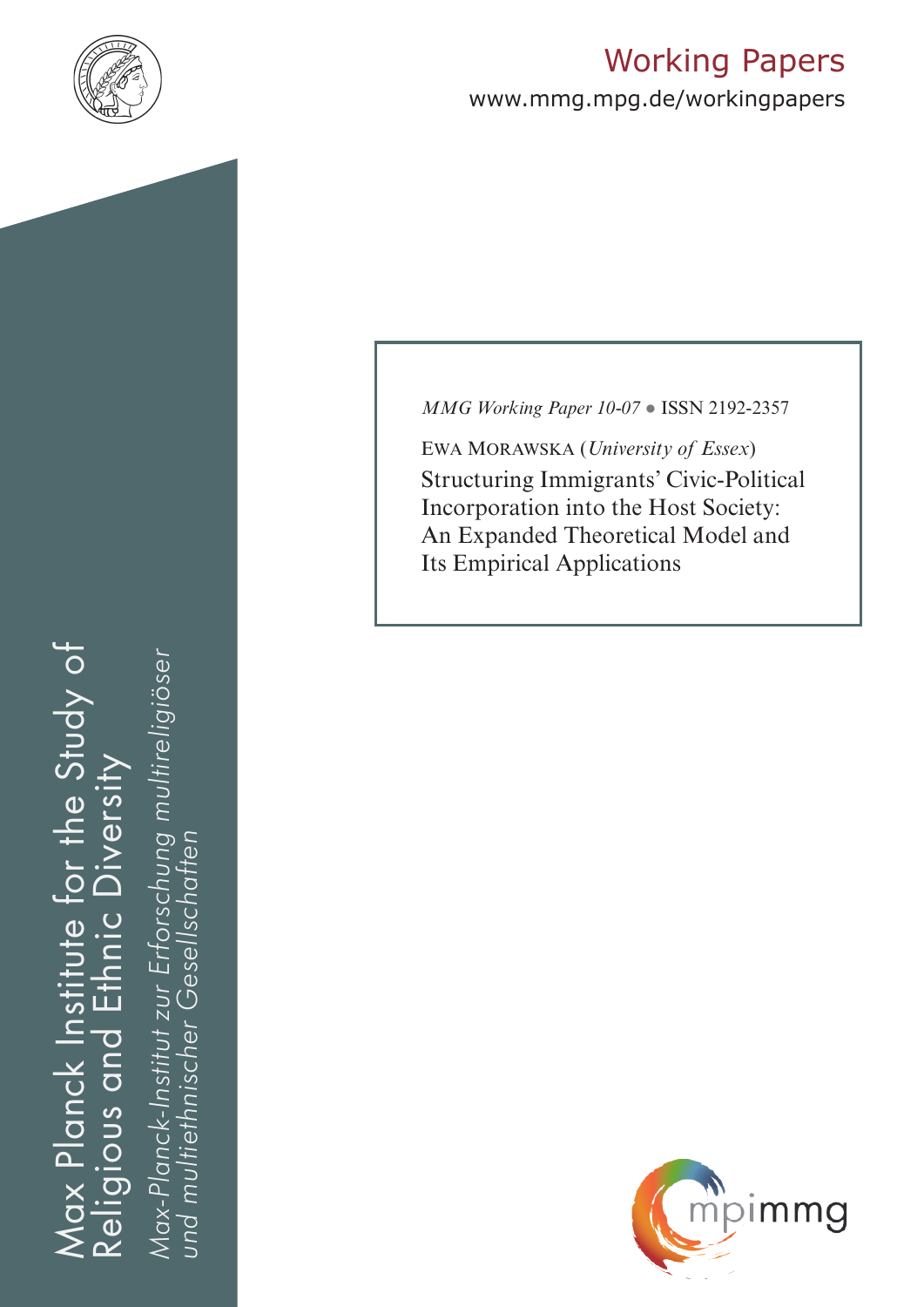Ewa Morawska *Structuring Immigrants' Civic-Political Incorporation into the Host Society: An Expanded Theoretical Model and Its Empirical Applications*

MMG Working Paper 10-07

Max-Planck-Institut zur Erforschung multireligiöser und multiethnischer Gesellschaften, *Max Planck Institute for the Study of Religious and Ethnic Diversity* Göttingen

© 2010 by the author

ISSN 2192-2357 (MMG Working Papers Print)

Working Papers are the work of staff members as well as visitors to the Institute's events. The analyses and opinions presented in the papers do not reflect those of the Institute but are those of the author alone.

Download: www.mmg.mpg.de/workingpapers

MPI zur Erforschung multireligiöser und multiethnischer Gesellschaften MPI for the Study of Religious and Ethnic Diversity, Göttingen Hermann-Föge-Weg 11, 37073 Göttingen, Germany Tel.: +49 (551) 4956 - 0 Fax: +49 (551) 4956 - 170

www.mmg.mpg.de

info@mmg.mpg.de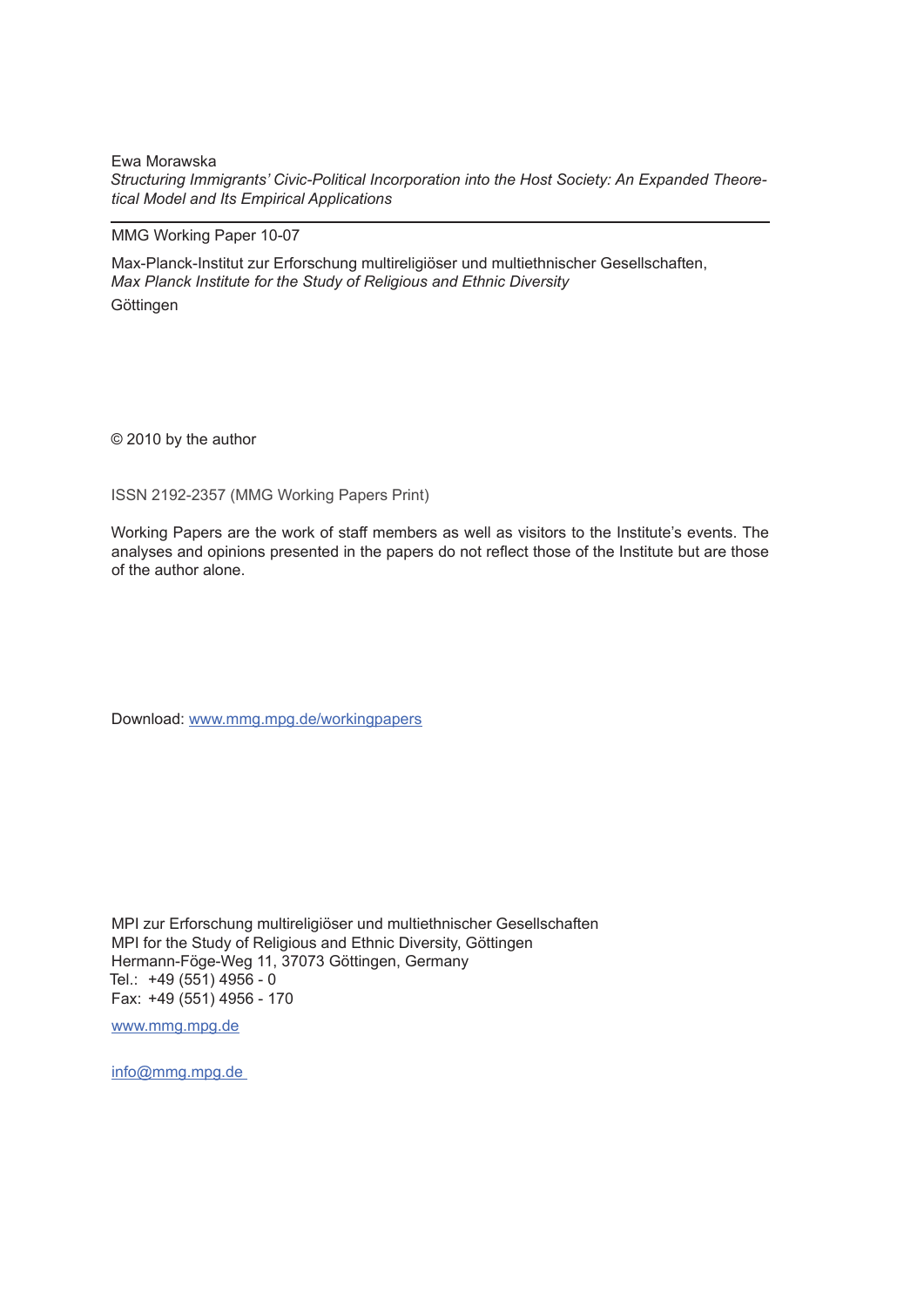# Abstract

In this article, I propose to reconceptualize immigrants' political incorporation into the host society by broadening the existing interpretations of this process in two directions. Although the political incorporation of immigrant/ethnic groups has attracted considerable attention among social scientists, existing research has focused on the "external" measures of immigrant/ethnic group members' political involvement in the host society, such as taking up citizenship (the foreign-born), voting participation, and engagement in other public-sphere activities. Shared (sub)cultural understandings of citizenship and the democratic process held by newcomers that motivate or hinder their civic-political involvement have been neglected. Reflecting the multi-dimensional nature of democracy, I propose a similarly heterogeneous notion of immigrants' political incorporation. The second proposed modification to the treatment of immigrants' civic-political incorporation is a more encompassing or two-phase assessment of this process that includes not only the adjustment of those newcomers' orientations and practices but also the reverse effect, that is, the subsequent transformation of the functioning of host-society civic-political institutions and culture under the impact of immigrants' presence. In view of the underexplored nature of the treatment of immigrants' civic-political incorporation proposed here, this article presents an explorative kind of investigation. Its underlying premise is the inevitable context dependency and, thus, diversity of outcomes of the negotiations by actors of the societal structures, resulting from immigrants' different sociocultural backgrounds and their changing situations.

# Author

Ewa Morawska is Professor for Sociology and Director of Sociology and European Studies at the University of Essex.

emorawsk@essex.ac.uk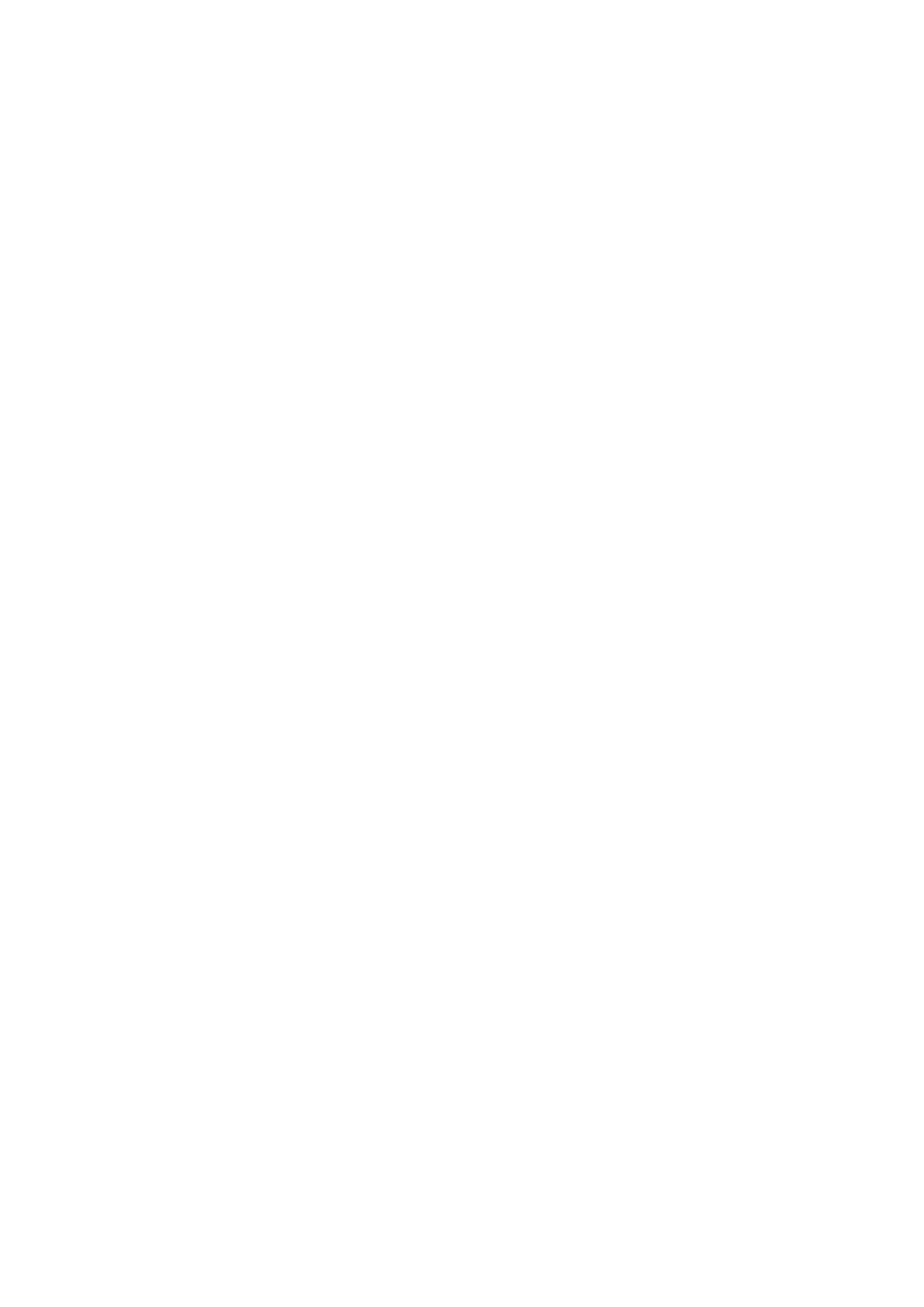# Contents

| Immigrants' Civic-Political Incorporation: Reconceptualization and        |    |
|---------------------------------------------------------------------------|----|
|                                                                           | 7  |
| Immigrants' Civic-Political Incorporation: Empirical Illustrations of the |    |
|                                                                           |    |
| Immigrants' Civic-Political Incorporation: Different Contexts, Different  |    |
|                                                                           | 14 |
| Impact of Immigrants' Civic-Political Incorporation on the Host Society   | 33 |
|                                                                           |    |
|                                                                           |    |
|                                                                           |    |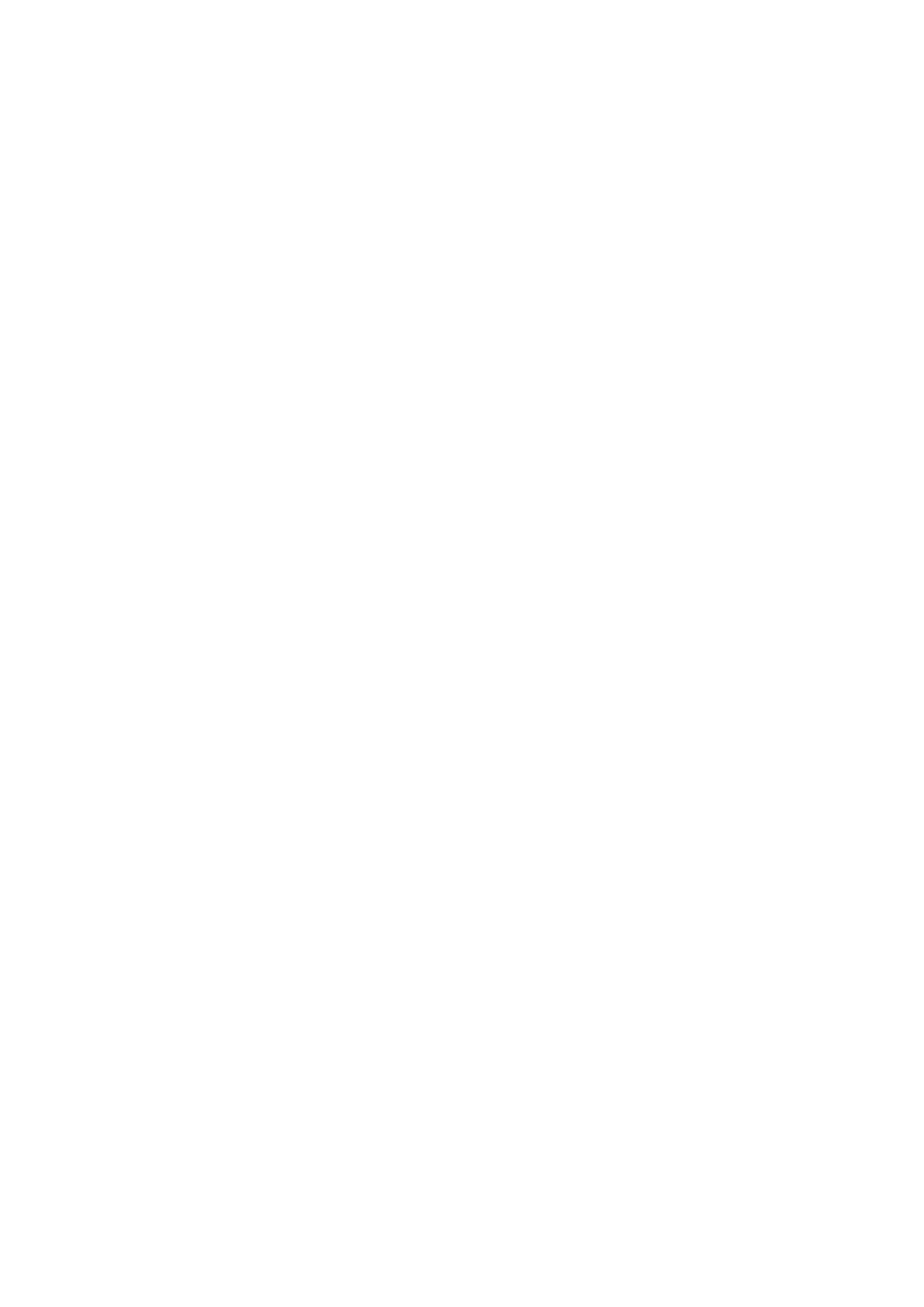This essay<sup>1</sup> consists of two parts. I propose, first, some specific reconceptualizations of immigrants' political incorporation into the host society, and a theoretical framework which informs my analysis of this process. Next, I illustrate the proposed explanatory model with empirical illustrations of past and present immigrants' political incorporation into the American society.

# 1. Immigrants' Civic-Political Incorporation: Reconceptualization and Theoretical Model

I propose to reconceptualize immigrants' political incorporation into the host society by broadening the existing interpretations of this process in two directions. First, although the political incorporation of immigrant/ethnic groups has attracted considerable attention among social scientists, the study of this issue has suffered important limitations. Existing research has focused on the "external" measures of immigrant/ethnic group members' political involvement in the host society, such as taking up citizenship (the foreign-born), voting participation, and engagement in other public-sphere activities. Shared (sub)cultural understandings of citizenship and the democratic process held by newcomers that motivate or hinder their civicpolitical involvement have been neglected. Reflecting the multi-dimensional nature of democracy (see Table 1 below), I propose here a similarly heterogeneous notion of immigrants' political incorporation, involving at least five distinct dimensions (see Model at the end of this section) : (i) acquisition of citizenship; (ii) interest in and knowledge of host-country public affairs; (iii) voting participation; (iv) involvement in other forms of host-country public activities, especially civil-society initiatives; and (v) ideas and practice of democracy and, specifically, immigrant group members' representations of a good society and their ideas regarding the meaning and purpose of civic involvement as well as the style and orientation of everyday practices in the encounters with other people and social institutions, such as civility and respect for others and the accepted rules of behaviour, reliance on negotiations and compromise (rather than head-on confrontation) in the resolution of conflicts, understanding of freedom, to use Alexis de Tocqueville's (1835-40) classic distinction, as freedom *from*

<sup>1</sup> This article will appear in the edited volume *Immigrants' Political Incorporation: Theoretical and Empirical Directions*, eds. Michael Jones-Correa and Jennifer Hochschild, Ithaca, NY: Cornell University Press.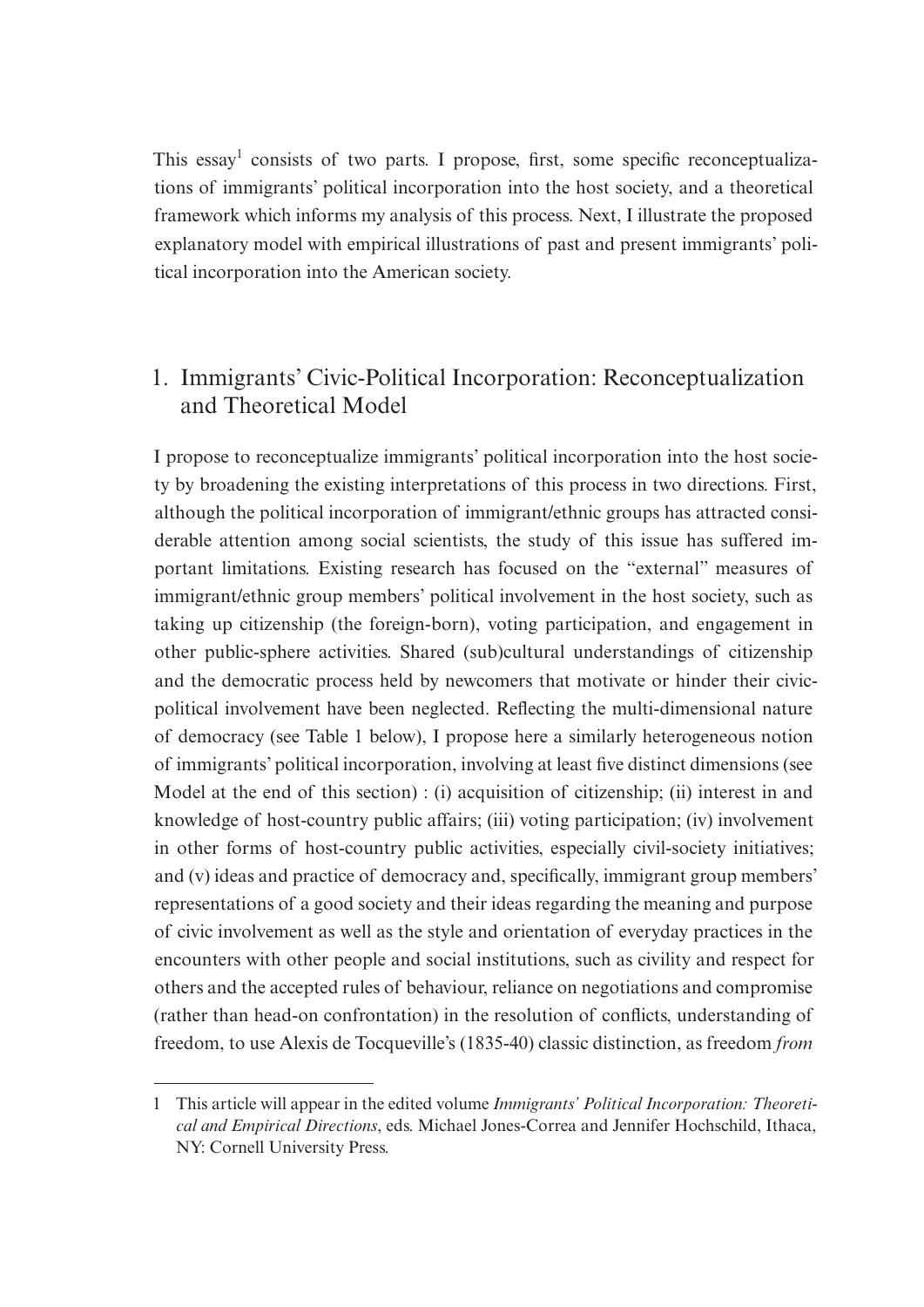state (group, patriarchal order) oppression and/or as freedom *to* pursue one's desired activities, here—to participate in public-sphere civic-political affairs. Because the proposed understanding of immigrants' integration into the host society involves, besides the strictly political aspects of this process such as the acquisition of citizenship and voting participation, also some broader, or, perhaps more accurately, underlying civic orientations and practices, in the discussion I use the term 'civic-political' rather than narrowly 'political' incorporation.

The second proposed modification to the treatment of immigrants' civic-political incorporation is a more encompassing or two-phase assessment of this process that includes not only the adjustment of those newcomers' orientations and practices but also the reverse effect, that is, the subsequent transformation of the functioning of host-society civic-political institutions and culture under the impact of immigrants' presence. The standard focus of social science studies on immigrants' integration into the host society has been on the former's transformation under the impact of their experience in the new environment as they acquire receiver-country citizenship, participate in its civic affairs, and gradually change their identities. But settlement of diverse people—immigrants from around the world in towns and cities of once homogenous societies—brings multicultural ways of life into the everyday existence of particular localities, here, into the ideas and practices which form the basis of the operation of receiver-society civic-political affairs<sup>2</sup>.

In view of the underexplored nature of the treatment of immigrants' civic-political incorporation proposed here, the discussion that follows represents an explorative kind of investigation. Its underlying premise is the inevitable context dependency and, thus, diversity of outcomes of the negotiations by actors of the societal structures, resulting from immigrants' different socio-cultural backgrounds and their changing situations. It derives from two theoretical and one epistemological assumption informing my analysis. The first one conceives social phenomena not as isolated events but as time- and place-contingent processes of "becoming" and, thus, inherently flexible and underdetermined (Abbott 2001). The second premise views societal structures and human actors as (re)constituting each other in the evolving processes of structuration. The basic idea informing this conceptualization can be summarized thusly. Whereas the long-term and immediate configurations and pressures of forces

<sup>2</sup> A comprehensive conceptualization of immigrants' political incorporation should also include, not considered here because of space limitations, a parallel second-phase effect that on their home localities—of the integration of those newcomers the majority of whom today maintain some forms of engagements in their home society.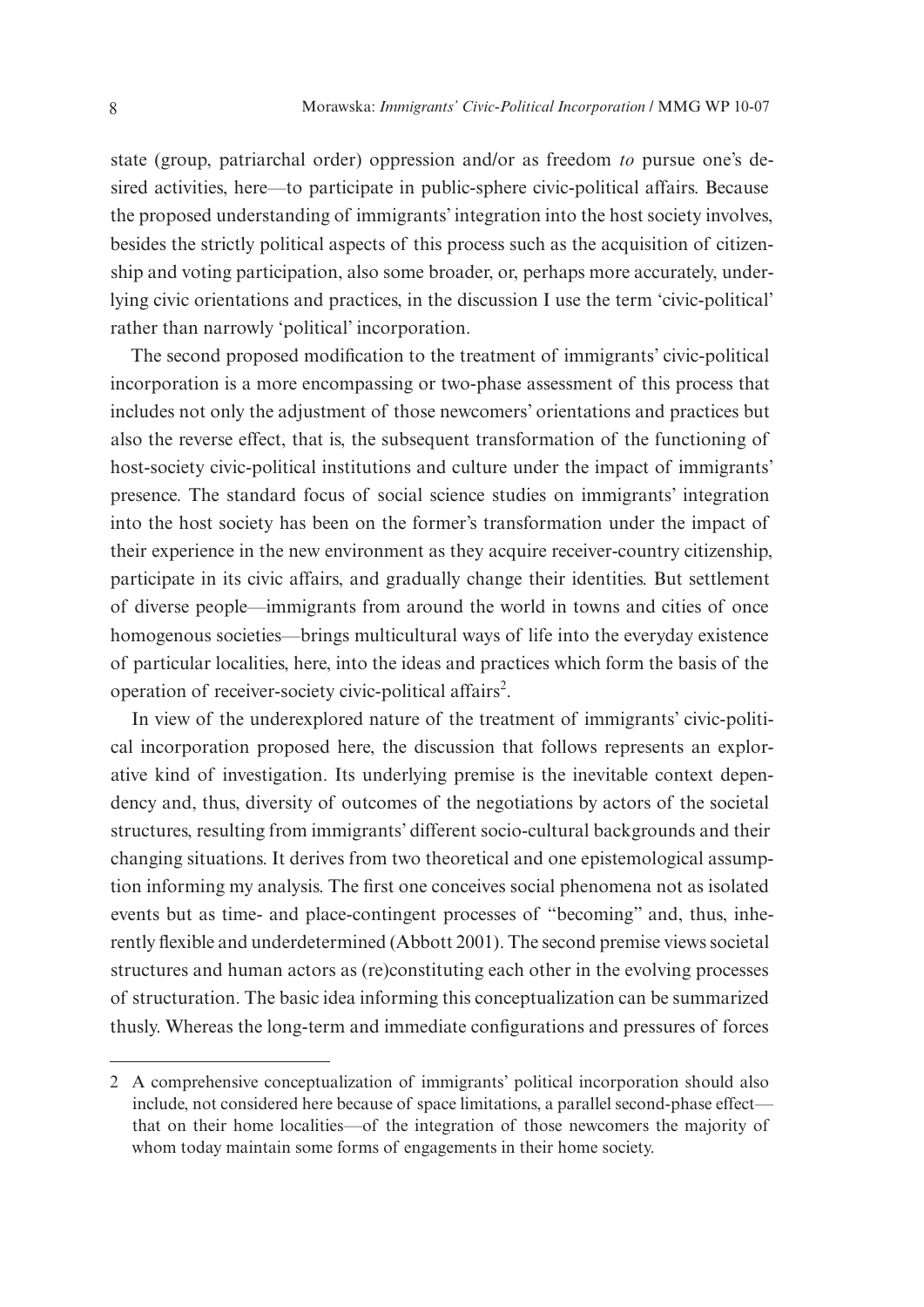| I.  | Democracy as a political system:                                                                                                                                                                                                                                                        |
|-----|-----------------------------------------------------------------------------------------------------------------------------------------------------------------------------------------------------------------------------------------------------------------------------------------|
| 1.  | Government is elected by citizens and responsive to them                                                                                                                                                                                                                                |
| 2.  | Government operates by parliamentary and majoritarian or consensual rules                                                                                                                                                                                                               |
| 3.  | Separation of judiciary, executive, and legislative powers                                                                                                                                                                                                                              |
| 4.  | System of laws guarantees $(1)$ , $(2)$ and $(3)$ and protects civil liberties of citizens<br>(freedom of speech, press, and assembly, and protection of individual and group<br>rights against arbitrary state action) and the fundamentals of the "Democratic<br>Creed" $[(7)(8)(9)]$ |
| П.  | Democracy as a form of community:                                                                                                                                                                                                                                                       |
| 5.  | Existence of civil society or the plurality institutions and associations that operate<br>independently from the state                                                                                                                                                                  |
| 6.  | Participation based on inclusion rather than exclusion and deriving from civic-<br>universalist rather than ethnonationalist-particularistic criteria                                                                                                                                   |
| Ш.  | Democracy as a culture or set of normatively binding concepts that informs ocial-political<br>institutions and popular orientations:                                                                                                                                                    |
| 7.  | Individualism, holding that the primary task of the government is to enable each<br>individual to achieve the highest potential development                                                                                                                                             |
| 8.  | Liberty, which allows each individual the greatest amount of freedom consistent<br>with order, and                                                                                                                                                                                      |
| 8a. | Postulating that individuals will cooperate in creating a wholesome society through<br>the execution of their rights and duties through participation in civic-political<br>affairs                                                                                                     |
| 9.  | Equality, maintaining that all people are created equal and have equal rights and<br>opportunities                                                                                                                                                                                      |
| 10. | Respect for the institutions and processes of political life and for their outcomes-<br>laws, regulations, policies, and election returns—even if they are disliked                                                                                                                     |

### **Table 1. Constitutive elements of democracy.**

Sources:

S.M. Lipset. 1995. *The Encyclopedia of Democracy*. Washington, D.C.: Congressional Quarterly. 3 vols. R. Dahl. 1989. *Democracy and Its Critics*. New Haven: Yale University Press. J. Cullen. 1996. *The Art of Democracy*. New York: Monthly Review Press.

A. Przeworski. 1995. *Sustainable Democracy*. New York: Cambridge University Press.

A. Lijphart. 1989. "Democratic Political Systems: Types, Causes, and Consequences", *Journal of Theoretical Politics*, 1 (1): 33-48.

J. Linz and A. Stepan. 1996.*Problems of Democratic Transition and Consolidation*. Baltimore: Johns Hopkins University Press.

P. Birnbaum et al. 1978. *Democracy, Consensus, and Social Contract*. London: Sage Publications.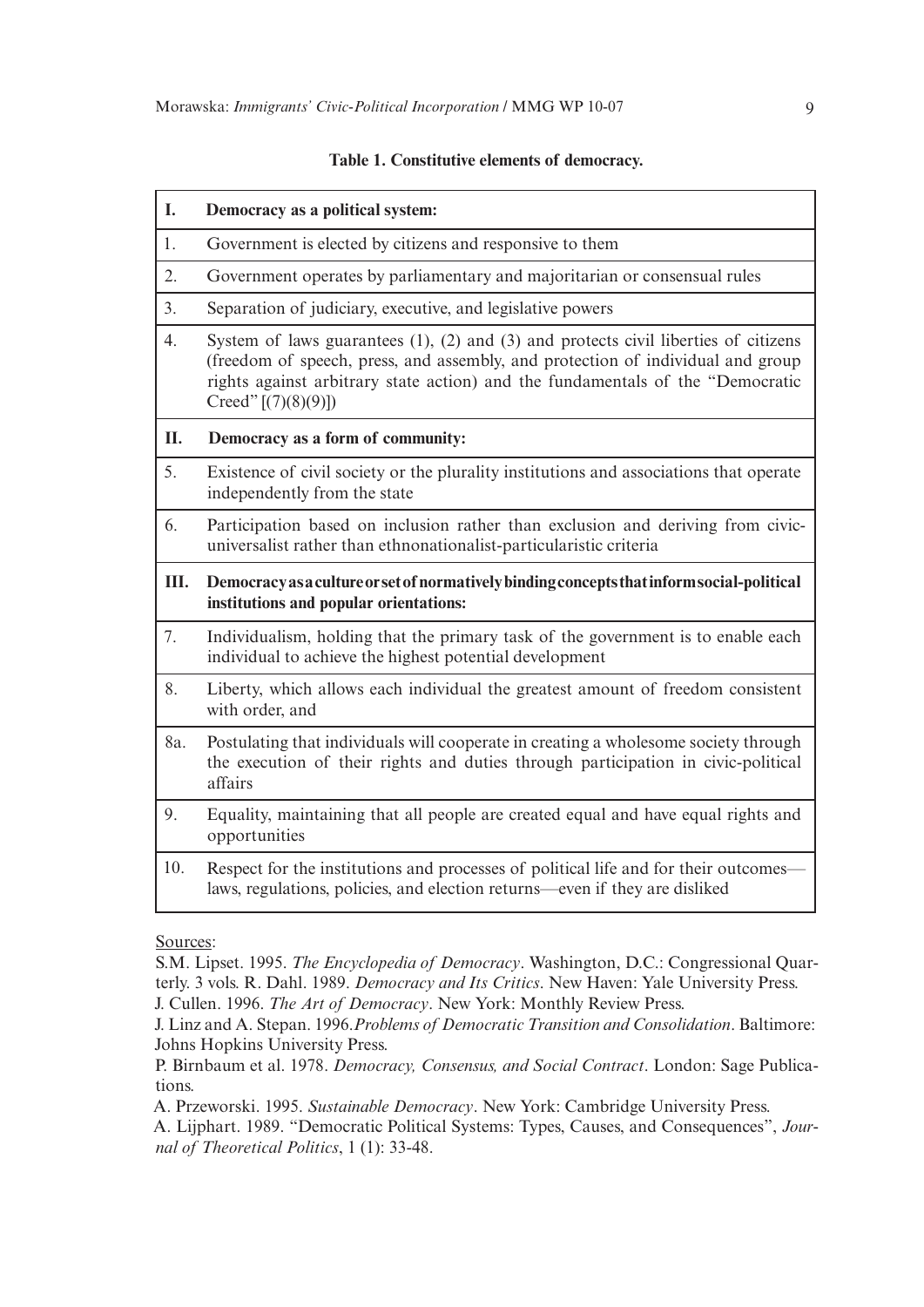at the upper structural layers set the "dynamic limits" of the possible and the impossible within which people act, it is at the level of more proximate social surroundings that individuals and groups evaluate their situations, define purposes, and undertake actions the intended and, often, unintended consequences of which affect these local-level and, over time, larger-scope structures.<sup>3</sup>

The structuration model is particularly useful, I believe, for interpretations of the pursuits of (im)migrants who move into or between different environments and confront new circumstances. Analyzed in this framework, (im)migrants' activities are neither simply the products of structures nor their agentic volitions but of the timeand place-specific contexts of the interactions between the two. How much agentic power individuals can derive from their socio-cultural resources is contingent on the influence of other macro- and microstructures that support particular orientations: dynamism or stagnation of the economy, an open or segmented labor market, the restrictiveness of sender and receiver state immigration policies and the "gaps" created by their imperfections, civic-political pluralism or exclusiveness of the receiving society, parochialism or cosmopolitanism of the host culture. Within these intersecting frameworks, the specific configurations of individuals' orientations and, thus, their transformative potential are further influenced by their socio-demographic characteristics, economic resources, and social-cultural capital changing over time and, in the case of immigrants, their civic-political status in the receiving country. Thus constituted, (im)migrant actors' orientations and practices in turn (re)constitute these very social structures. The structures-agency (re)constitution is an ongoing process; as already noted, in this essay I examine only the initial phases of this process: the shaping by societal structures of immigrants' options and opportunities and the ways the latter act upon their situations, and the (re)constituting impact of these activities—here, immigrants' civic-political incorporation—on the receiver society.

The epistemological approach informing my exploration of immigrants' civic-political incorporation postulates that the answer to *why* social phenomena come into being, change, or persist, is revealed by demonstrating *how* they do it, that is, by showing how they have been shaped over time through changing circumstances (Abrams 1982). In order to show how/why a social phenomenon evolves, in this case immigrants' civic-political incorporation, we need to identify the main macro-, meso- and micro-level circumstances likely to affect it. From the existing literature on the subject I have assembled

<sup>3</sup> On current conceptualizations of the structuration model, see Sewell 1992; Emirbayer and Mische 1998; Stones 2005; for its original formulation, see Giddens 1976, 1984; Bourdieu 1977.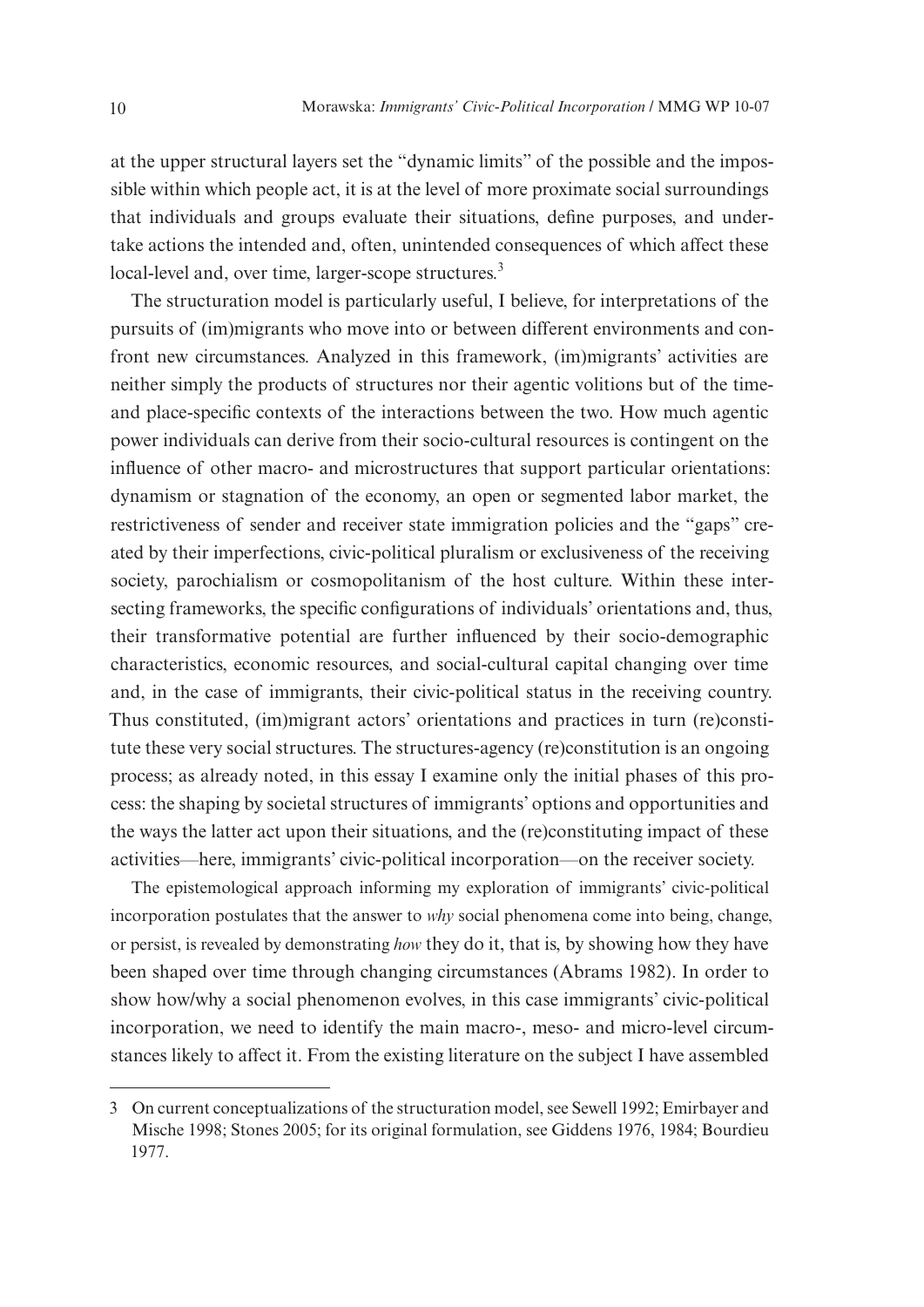a list of 40-odd factors, different constellations of which have been reported to have an impact on immigrants' citizenship and voting practices and—implied in available ethnographic studies—their understandings and practice of democracy. They are presented in Table 2 below. It is important to emphasize that not all the identified factors but particular constellations of them affect immigrants' civic-political situations in concrete time- and place-specific situations.

Taking into consideration the earlier-identified five dimensions of immigrants' civic-political incorporation and its multi-level contributing circumstances, and conceptualized in the structuration framework, a theoretical model for the assessment of the two-phase process examined here is presented below. The pattern of immigrants' civic-political integration specified as "mainstream" in column 3 of the Model in the first phase (T1) of the structuration process refers to the mode of incorporation whereby newcomers' home-country ways, attachments, and identities are replaced by orientations and practices characteristic of (middle- or lower-class) strata of the mainstream receiver society. The "ethnic-path" trajectory denotes the mode of integration which occurs through mixing and blending of home- and host-country traditions and behavioural patterns; like its mainstream counterpart, it can take middleor lower-class forms depending on immigrants' socioeconomic location. The mixed varieties represent combinations of mainstream and ethnic-path modes depending on the particular dimension of integration.<sup>4</sup>

The "accommodation" and "glocalization" effects of immigrants' civic-political integration specified in Column 4 of the Model in the second phase (T2) of the structuration process, which denotes the impact on host- and home-societies, refer to the following situations. The former involves the *coexistence* of different sociocultural patterns side by side, which implies heterogenization or diversification, but no homogenization requires an exchange between members of different groups as carriers of these diverse orientations and practices. Glocalization, understood as the process of simultaneous homogenization and heterogenization of sociocultural and, of concern here, civic-political forms (Robertson 1992; Giulianotti and Robertson 2007), involves *interpenetration* of coexistent modes of operation of groups or societies resulting in their becoming simultaneously more similar to and more different from each other (I will further elaborate on this issue in the last section of the essay).

<sup>4</sup> On segmented and multi-path trajectories of immigrants' assimilation, see Portes and Zhou 1993; Gans 1992; Zhou 1997. For a representative selection of major theoretical positions on assimilation/integration, see Kivisto 2005.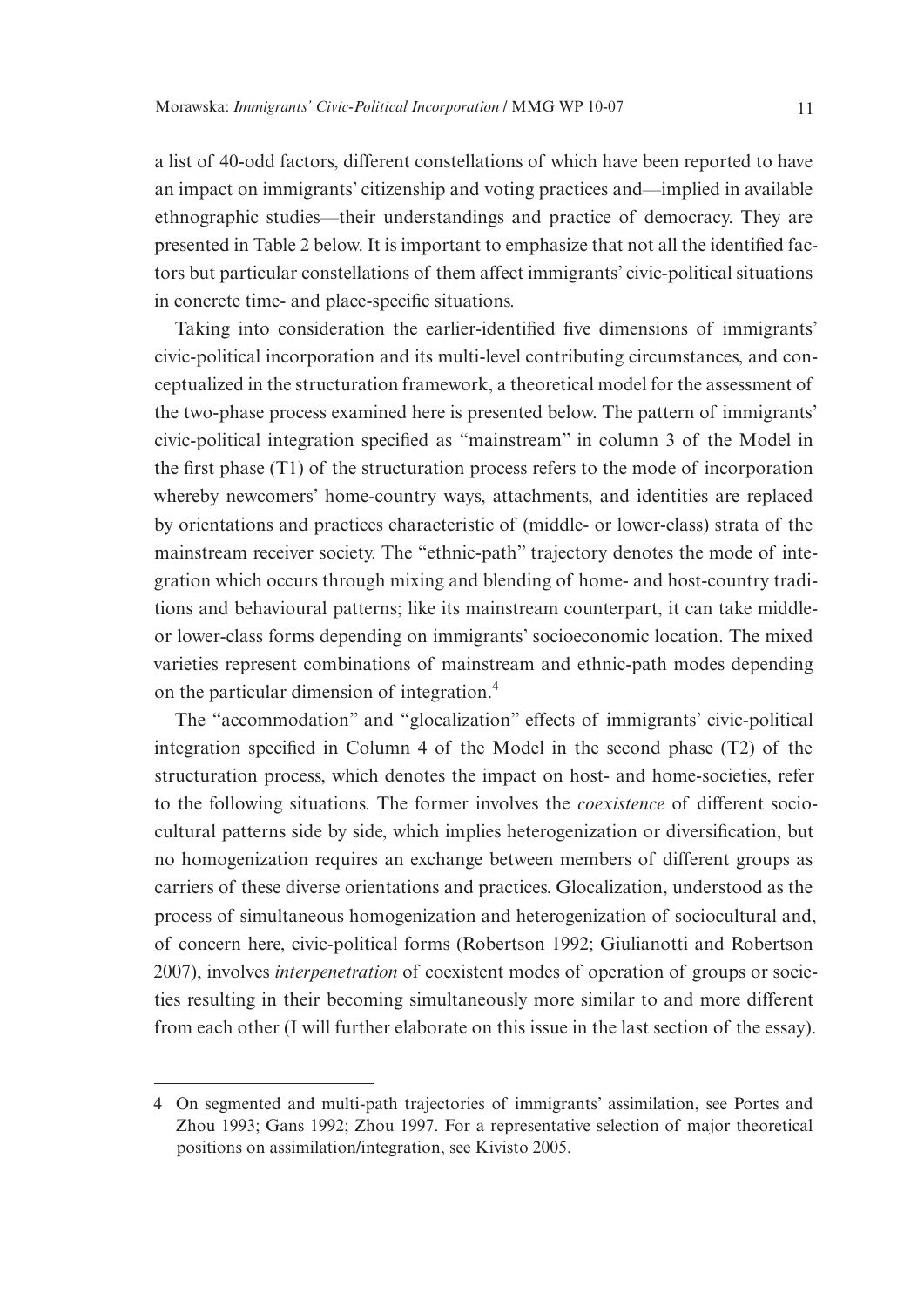### **Table 2. Factors Influencing Immigrants' Civic-Political Incorporation**

### Global level

transportation and communication technology

international laws and treaties regarding human rights (international migration & settlement)

international power politics, pressures and conflicts involving immigrants' homecountry/region

### National level

geographic proximity between immigrants' home- and host-country

### Sending country

structure and dynamics of the economy

state-national model of civic-political integration

civic culture/practice of inclusion/exclusion (multiculturalism) of "others" (racial, religious, ethnic)

stage of nation-building process

state-national policies toward/relations with émigrés

patriarchal/egalitarian gender relations in private & public spheres

### Receiving country

structure and dynamics of the economy

state-national model of civic-political integration

civic culture/practice of inclusion/exclusion (multiculturalism)

of (racial. religious, ethnic) "others"

immigration policies and citizenship

state policy toward/relations with sending country

patriarchal/egalitarian gender relations in private & public spheres

### Local level

### External

(i), (iii) as in Receiving country-National level level of residential segregation intergroup relations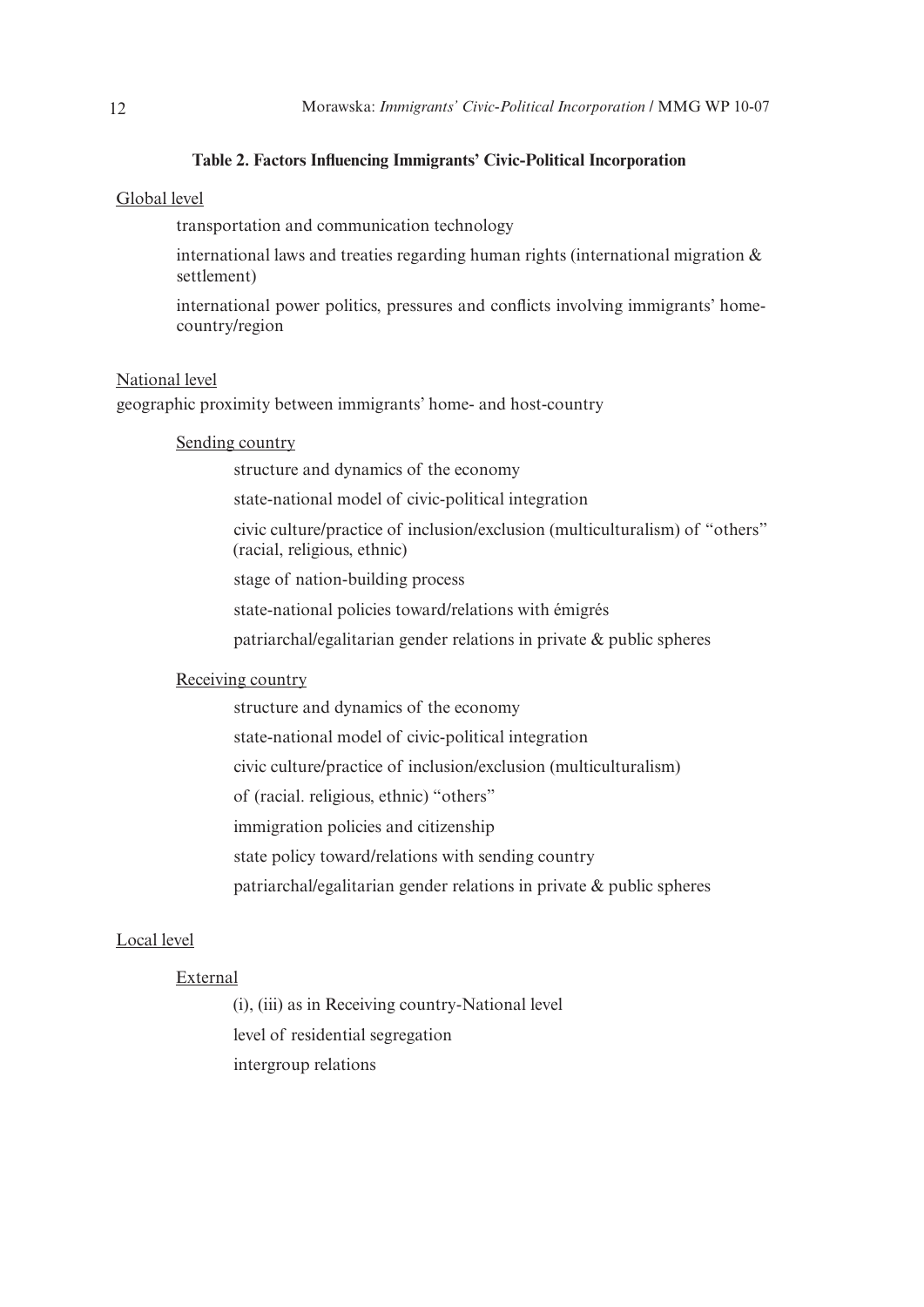### Intragroup

immigrant/ethnic group size and residential concentration/ segregation from native-born population immigrant/ethnic community's institutional completeness proportion of foreign-born sojourn/diasporic mentality immigrant/ethnic group sense of civic entitlement internal organization and leadership degree of socio-cultural enclosure patriarchal/egalitarian gender relations in private & public spheres

### Immigrants' Characteristics

socio-economic position and prospects of mobility cultural capital (education, skills, advance acculturation, life goals and ambitions) race gender political status in host country residential/work isolation vs. contact (frequency & intensity) with natives number of years spent in host country sojourn or permanent (im)migration intensity/frequency of experience of prejudice/discrimination in host society sense of emancipation in and gratitude to host society intensity of emotional and/or ideological attachment to/engagement in home country

# 2. Immigrants' Civic-Political Incorporation: Empirical Illustrations of the Proposed Model

The following section illustrates the operation of the proposed theoretical model on the selected cases of turn-of-the-twentieth-century and contemporary immigrants' civic-political incorporation into American society. The examined groups include, first, Slavic and Italian arrivals who settled en masse in the rapidly growing East Coast and Midwestern industrial cities between the 1880s and 1914. Next, among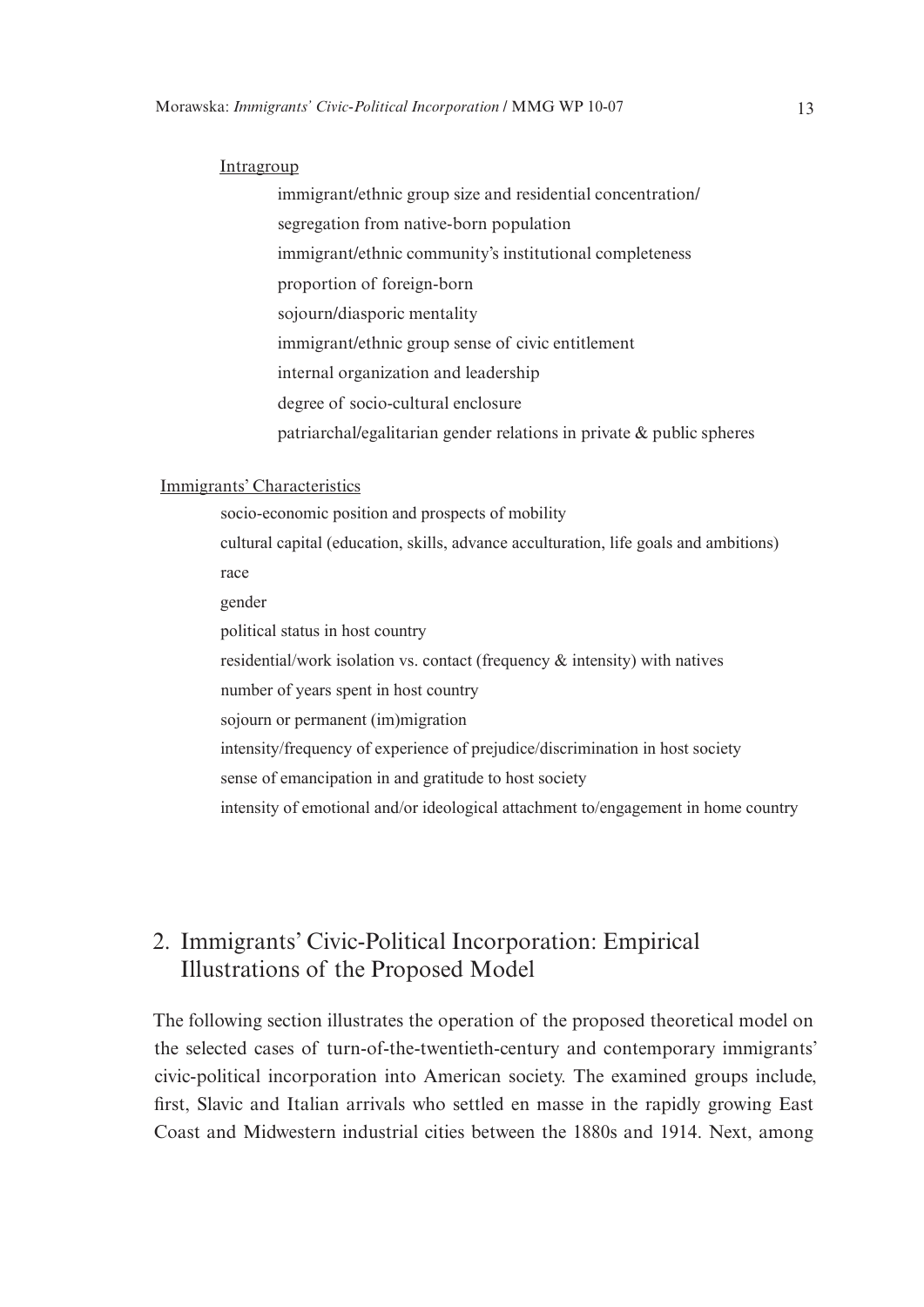present-day arrivals I examine three groups selected to demonstrate the diversifying effects on immigrants' incorporation of socio-economic and political circumstances of their experience in the host society and their personal characteristics. They include Chinese global entrepreneurs and lower-class Mexicans in Los Angeles, and first-wave Cuban refugees in Miami.

The information about these groups' cities of settlement and their adaptation to the local American societies comes, regarding turn-of-the-twentieth-century arrivals, from studies in U.S. urban history and an extensive archive of U.S. primary-source documents I have assembled during 25 years of research on the experience in America of South and East European immigrants. Regarding their present-day successors, the information comes from my comparative study, based on the available publications, of the patterns of international migration, assimilation, and transnational engagements among eight contemporary immigrant groups in the United States (Morawska 2009). The information about the emergent ideas and everyday practices related to democracy among immigrants, the inclusion of which into the notion of civic-political incorporation I postulate in this essay, is readily available in historical studies of the experience of turn-of-the-twentieth-century arrivals in America, primarily because of the traditional reliance of their authors on the analysis of immigrant letters, diaries, and local records of group organizational proceedings. Social science, especially political sociology studies of contemporary immigrants' incorporation, commonly rely on survey data that tend to focus on the earlier-noted external measures of this process. I had, therefore, made a special effort in my search for information about present-day immigrants' democratic ideas and practices to locate and carefully analyze available ethnographic studies (a boon here has been a recent entry of anthropologists into the field of American immigration studies), whose authors I also contacted in person with questions about particular issues. Nevertheless, because it is based on the available secondary material, my discussion of the situation of contemporary immigrant groups is unavoidably "gappy", reflecting specific emphases and omissions of these studies.

# *(I) Immigrants' Civic- Political Incorporation: Different Contexts, Different Trajectories*

### *Turn-of-the-Twentieth-Century Immigrants*

The total volume of cross-border "comings" and "goings" of South and East Europeans, uprooted from their traditional rural habitats by the belated and protracted process of urbanization-industrialization of those regions between 1870 and 1914, is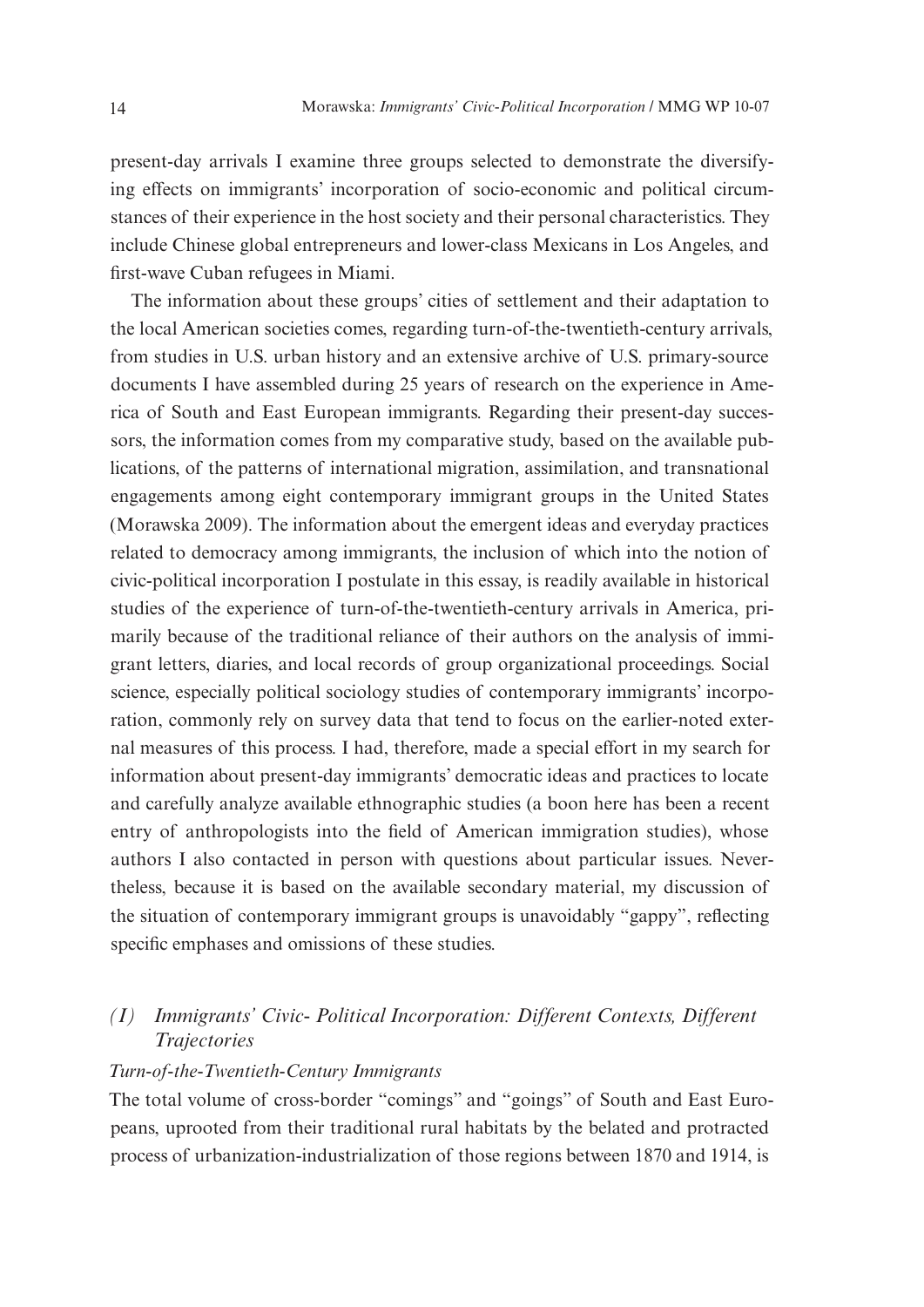

A Model of Immigrants' Civic-Political Incorporation Into the Host Society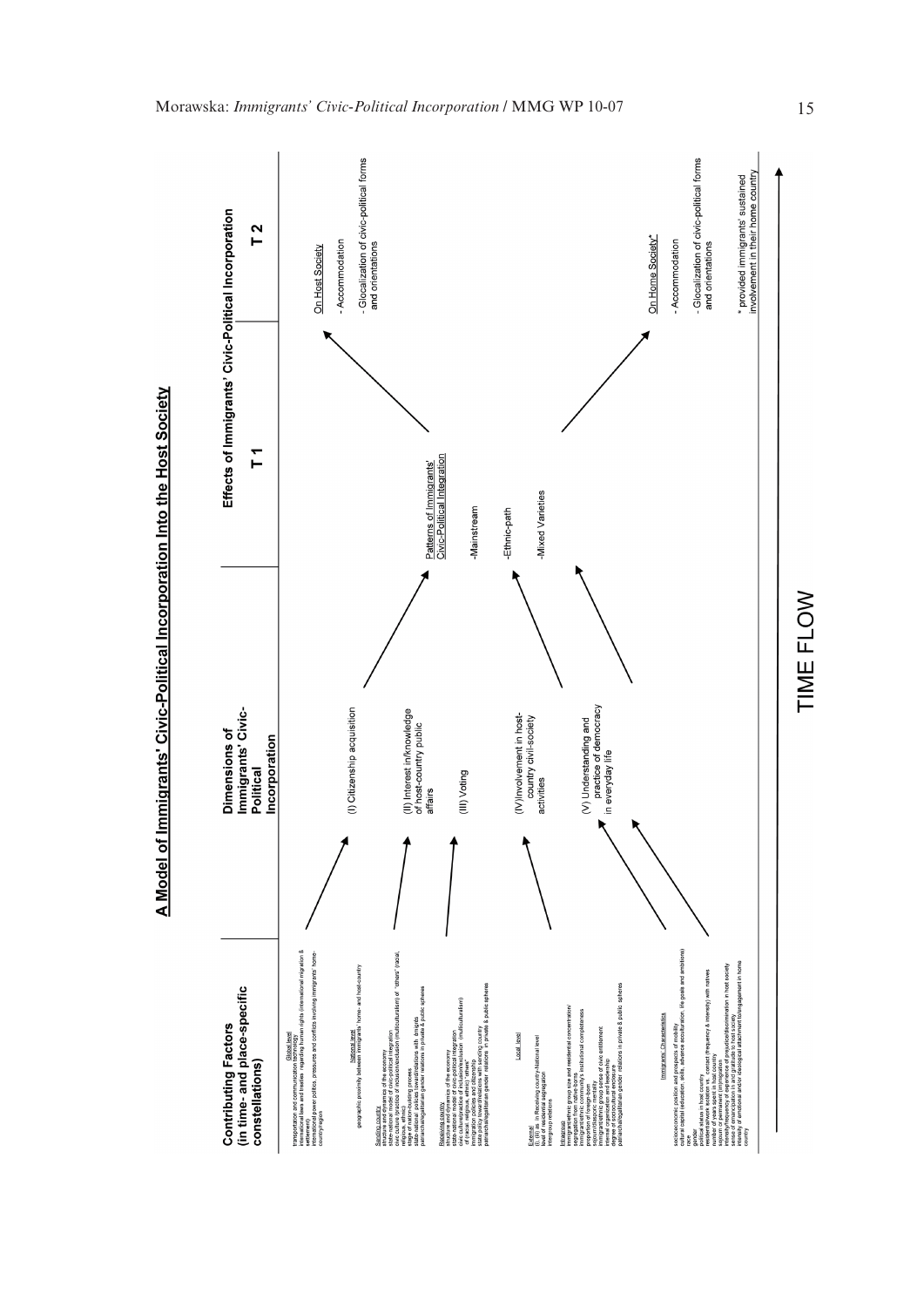estimated at a staggering 35 to 45 million (Ferenczi and Willcox 1929-31; Gould 1979, 1980; Bairoch 1982). Whereas the majority of them travelled within their regions in search of a livelihood, a large proportion, or more than 30 percent, ventured out to more distant, western-more, and more highly developed parts of Europe and further yet across the Atlantic to North America. Those who came to the United States—the 1910 American census reported more than seven million (im)migrant residents from Southern and Eastern Europe—settled in tightly knit "foreign colonies" in the rapidly growing industrial cities. Ninety-odd percent of Slavic and Italian arrivals went to work as unskilled labourers in American factories, steel mills, coal mines, and in railroad and building construction<sup>5</sup> (see Sheridan 1907; Balch 1910; U.S. Immigration Commission 1911).

The contemporary meaning of the concept of "race" in the United States differed from the present-day understanding in that it was more inclusive and ambiguous. During the early decades of this century the widely recognized "scholarly" racist theories and the dominant, native-born American public opinion on their authority viewed groups defined today as white as racially differentiated by physical features, skin "hues" and genetically determined mental capacities, and the "Nordic race" as superior to all others. In this scheme South and East Europeans were perceived as racially (and not just nationally or ethnically) distinct and inferior to the dominant, Anglo-Saxon and other Northwestern European groups. Made of "germ plasm" (sic), "the Slavs are immune to certain kinds of dirt. They can stand what would kill a white man", Italians' "dark complexion… resembles African more than Caucasian hues". Examples of such racist pronouncements about those "suspicious aliens of inferior species" by respectable public personae in respectable American institutions such as Congress, Harvard University, the U.S. Bureau of the Census, the American Federation of Labor, and the like, were numerous. Resulting from these accepted perceptions and amply documented by immigration and ethnic historians was the exclusion of South and East European immigrants and their offspring from closer social relations with the natives and open discrimination against them at work. By 1929, nearly 80 percent of Slavic- and Italian-Americans were still employed in lower manual echelons of industrial labour.<sup>6</sup> As late as 1945, referring to Americans of Slavic and Italian backgrounds, the leading American sociologists, W. Lloyd Warner

<sup>5</sup> Not included in this discussion, East European Jews, two-thirds of whom were employed as skilled manual workers, were the exception.

<sup>6</sup> Quotes after Taylor 1971: 239; Lieberson 1963: 25; Rieder 1985: 32; Nugent 1992: 158; Wyman 1993: 101; see also Hutchinson 1956; Jacobson 1998.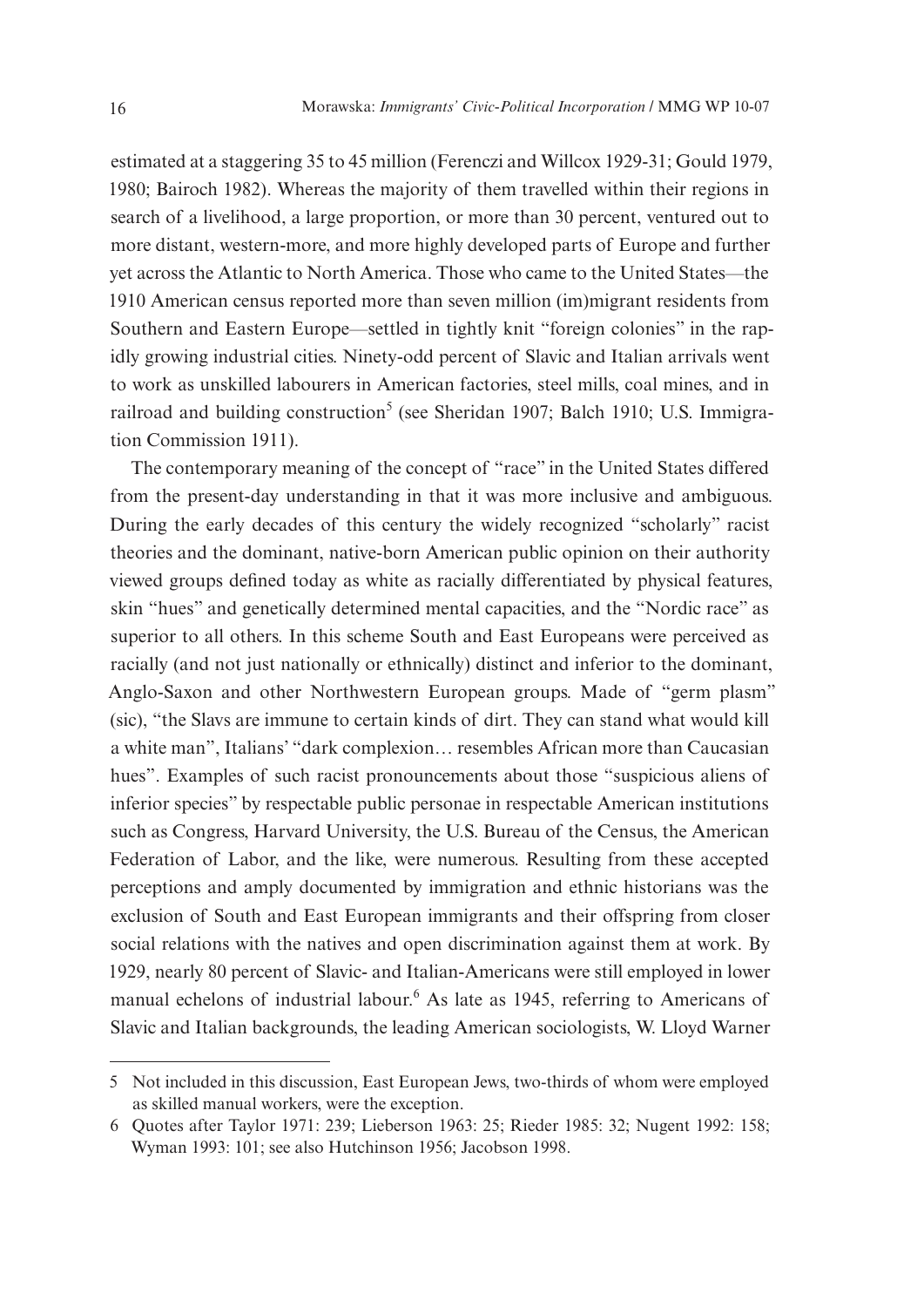and Leo Srole, discussed dim prospects for assimilation among those more darkly skinned "mixtures of Caucasoid and Mongoloid" blood (1945). As Perlmann and Waldinger have rightly pointed out, it was only in subsequent decades that those "dark Caucasoids" became "white ethnics" (1997: 17-18, see also Novak 1975).

Prejudice and social exclusion by members of the dominant groups in America against South and East Europeans at the beginning of the twentieth century had naturally sustained the latter's focus on themselves. But several other factors also contributed to the closeted and inward-turned nature of immigrants' pursuits confined within the boundaries of their ethnic communities. The majority of Slavic and Italian migrants intended their transatlantic sojourns to be temporary. A significant proportion, between 30 and 40 percent, actually went back to their home countries or, between 15 and 30 percent according to contemporary studies, made repeated visits. Because they perceived their sojourns abroad as temporary, as indicated by (im)migrants' letters sent to home villages, diaries they wrote, and the contents of the contemporaneous immigrant press in America throughout the interwar period, most sustained close economic and social contacts with their families and friends in Europe. Because of their illiteracy, shared sojourner mentality and residential and work concentration in tightly knit ethnic communities isolated from the mainstream American society, the predominant majority of South and East European immigrants did not speak English.7

An important additional factor contributed to immigrants' concentration on their own communities. By the late nineteenth century most of the home countries of South and East European (im)migrants were still deeply immersed in building the encompassing national allegiance of their larger populations. Several of them, especially in eastern parts of the Continent, struggled to gain (or regain) state-national sovereignty. The overwhelming majority of turn-of-the-twentieth-century Slavic and Italian arrivals in the United States, more than 90 percent of whom were of rural backgrounds, came to this country with a group identity and a sense of belonging that extended no further than the *okolica*, the local countryside. Paradoxically, it was only after they came to America and began to create organized immigrant networks for assistance and self-expression and established group boundaries as they encountered an ethnically pluralistic and often hostile environment, that these (im)migrants developed translocal national identities with—to use a distinction of the Polish

<sup>7</sup> See Cerase 1971; *Pamietniki Emigrantow* 1977; Cinel 1979; *Writing Home* 1986; Morawska 1989; Nugent 1992; Wyman 1993; Hoerder and Moch 1996; Baily 1999.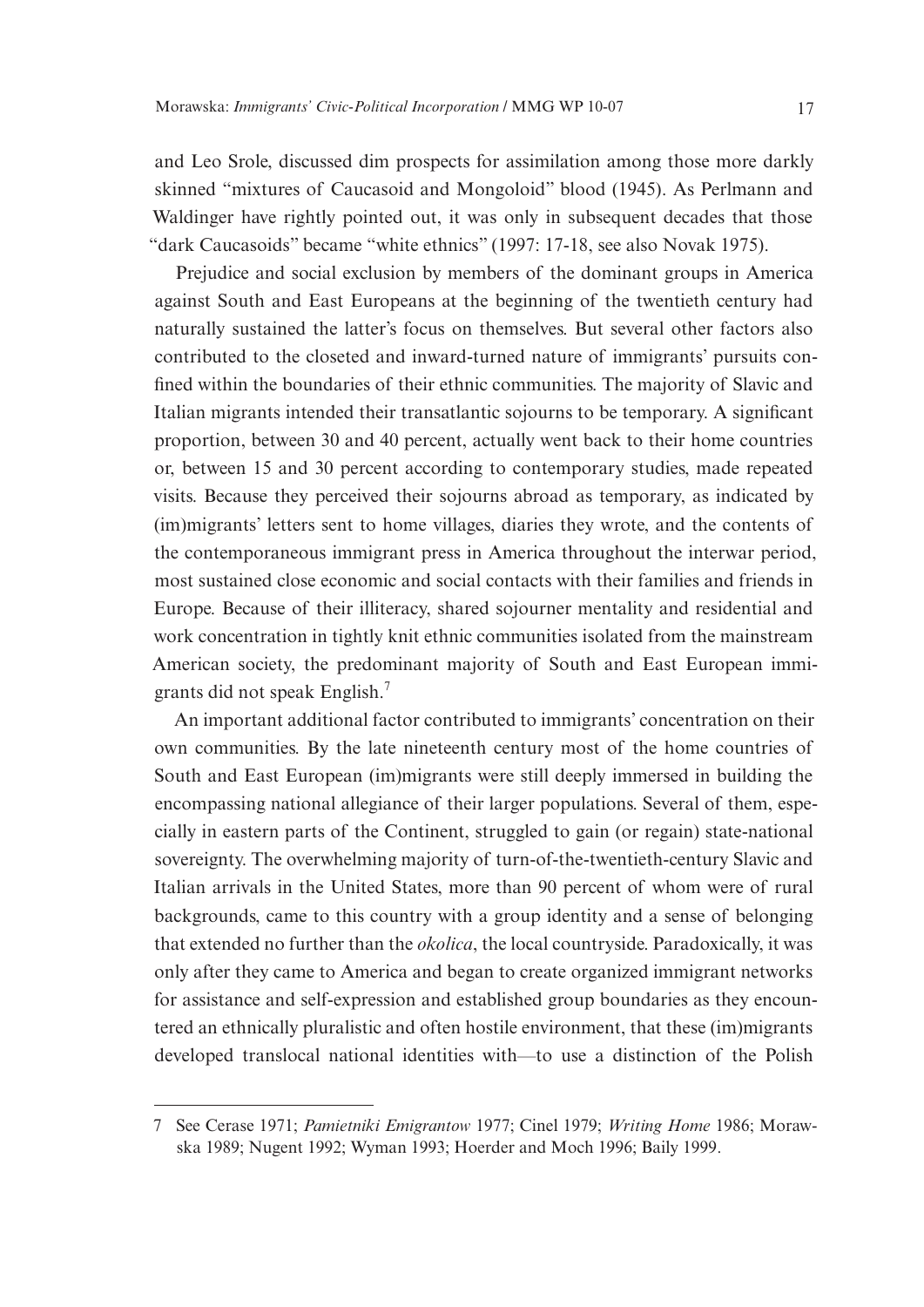sociologist, Stanislaw Ossowski (1967; see also Anderson 1983)—their old-country ideological *Vaterlands* or the imagined communities of the encompassing *Patrias* as distinct from the *Heimats* or the local homelands as Italians, Poles, Ukrainians, Slovaks, Lithuanians, and so on. Lithuanians have referred to the United States as "the second birthplace of the irl nationality", and the same may be said of the others as well (quote after Park 1922: 51; see also Wyman 1993; Hoerder and Moch 1996; Jacobson 1998.) As they absorbed the ideas of home-country nation and nationhood, which in their regions of origin were traditionally defined as the primordial, ascriptive membership treated as a moral imperative requiring exclusive loyalty, even those South and East European immigrants who extended their sojourns in America until they became "by default" permanent refrained from acquiring American citizenship because, as a Lithuanian-born resident of Detroit explained in 1921, they did not want to "forswear themselves" (quote from Morawska 1996: 239).

And indeed, reflecting the pressures of immigrants' external (exclusion by the mainstream American society) and in-group (lack of English, sojourner mentality and preoccupation with their home countries) circumstances, by 1920 a mere 20-odd percent of Slavic and Italian immigrants had become naturalized in the United States. A minority of those who did become American citizens were not particularly active in the political affairs of the localities they resided in, discouraged by the anti-immigrant sentiments of American public opinion and institutions, preoccupied with improving their families' material situation, continuously threatened by recurrent slumps in the industrial production, and choosing to invest their limited free time in the activities of their ethnic communities. This civic withdrawal abated during the 1930s when the pluralist spirit of New Deal era politics and the founding of the immigrant-friendly nationwide labour organization, the CIO, facilitated the involvement of "foreigners" in American urban politics and industrial workers' unions. It was not, however, Italian and Slavic immigrants but their second generation American-born children who were the dominant component and driving force of this ethnic mobilization.8

By the measures of customary assessments of immigrants' political incorporation, then, civic acculturation into the host, American society of turn-of-the-twentiethcentury of foreign-born Slavs and Italians would appear minimal. And yet, within their closeted ethnic communities, those immigrants were acquiring new political

<sup>8</sup> See Glazer and Moynihan 1970; Kantowicz 1975; Kolko 1976; Montgomery 1979; Nelli 1979; Brody 1980; Bodnar 1985.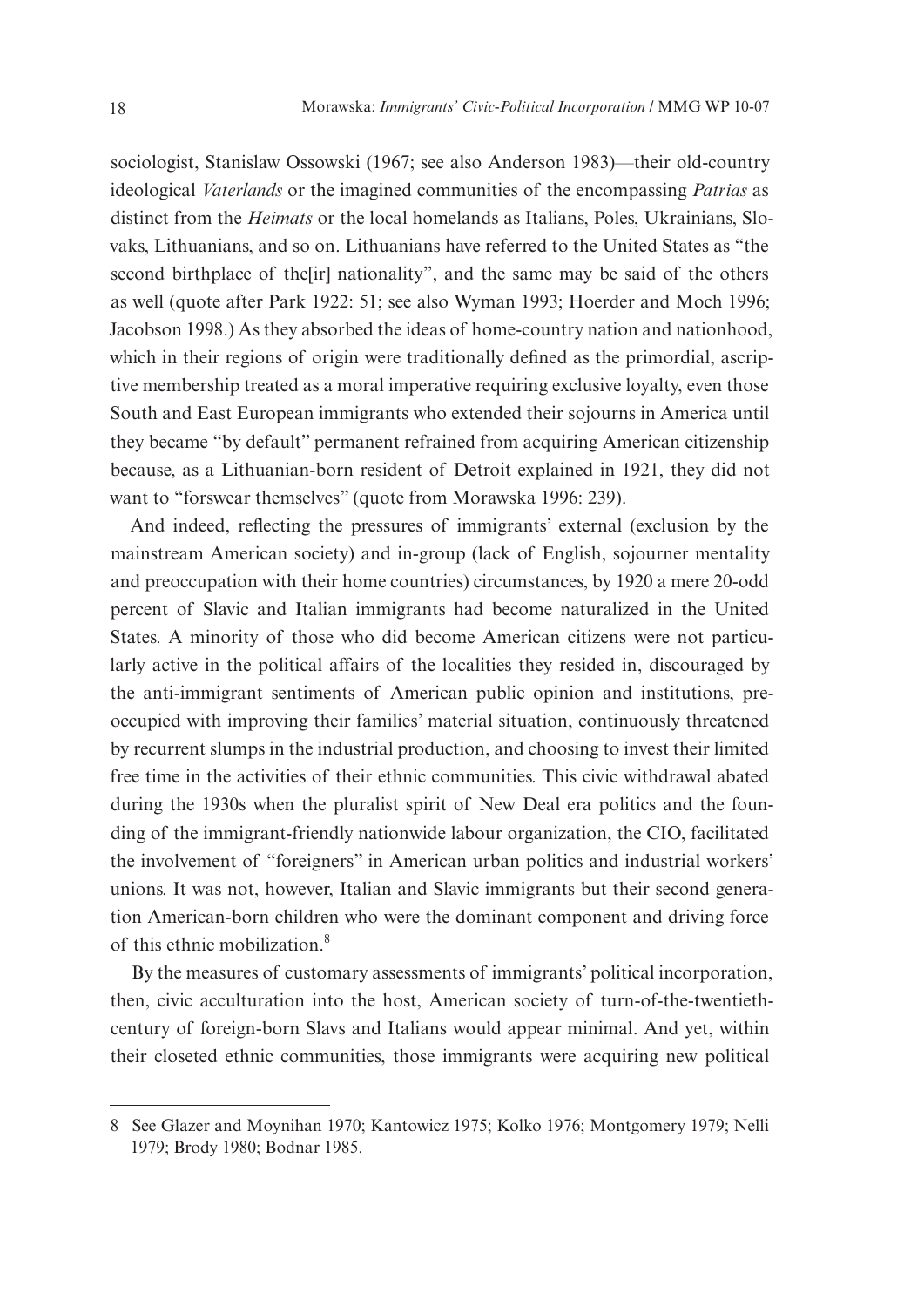ideas and developing new civic practices adapted from mainstream American society. The concept of *ethnicization* (Sarna 1978), denoting the process of mixing-andblending in different compositions of home- and host-country traditions, renders well, I believe, the nature of this transformation evolving from within the group. Because of space limitations, I point out here only the most notable new, American elements which emerged in immigrants' civic-political orientation and practices during the first decades of the twentieth century.

Turn-of-the-twentieth-century immigrants' letters sent to their families and friends in their home countries—no less than seven million of them crossed the Atlantic between 1903 and 1907 alone (Balch 1910)—contained, besides reports about living and working conditions in the American cities they settled in, enquiries about the affairs in their households and in the village, and information about travel arrangements for those willing to leave, regular references to the "freedom" the writers encountered in America, which they contrasted with the situation at home. Severely constrained as it was by immigrants' position at the bottom of the receiver country's socio-economic structure and by the exclusionary superiority felt toward them by native-born Americans, this "freedom" was still palpable to those newcomers in the form of strikingly more egalitarian social relations in the receiver country as compared to those at home (even at the beginning of the twentieth century, peasants greeting a person of higher status in Eastern Europe had to take off their hats and bow; in America, they wrote home, the bosses called them by their first names), and as an "air with the hope for the future" for themselves if they worked very hard to save as much money as possible to take back to the village, immigrants told their correspondents, and certainly for their children should they want to remain in that country (at home, in contrast, the future felt monotonously grim to growing millions of landless peasants).<sup>9</sup>

These reports sent home by immigrants conveyed a new sense of the "freedom from" the (post-) feudal ascriptive societal structures and the authoritarian political regimes constraining citizens' autonomy in the authors' countries of origin. As they settled in their foreign colonies in American cities, immigrants also began to develop a notion of a "freedom to". A dense network of civil-society-type self-help, educational, and cultural associations created by immigrants was a radical innovation in their experience, shaped in their countries of origin where self-governed initiatives

<sup>9</sup> Information about immigrant letters from Cerase 1971; *Pamietniki Emigrantow* 1977; Cinel 1979; *Writing Home* 1986; Morawska 1989; Wyman 1993; Baily 1999.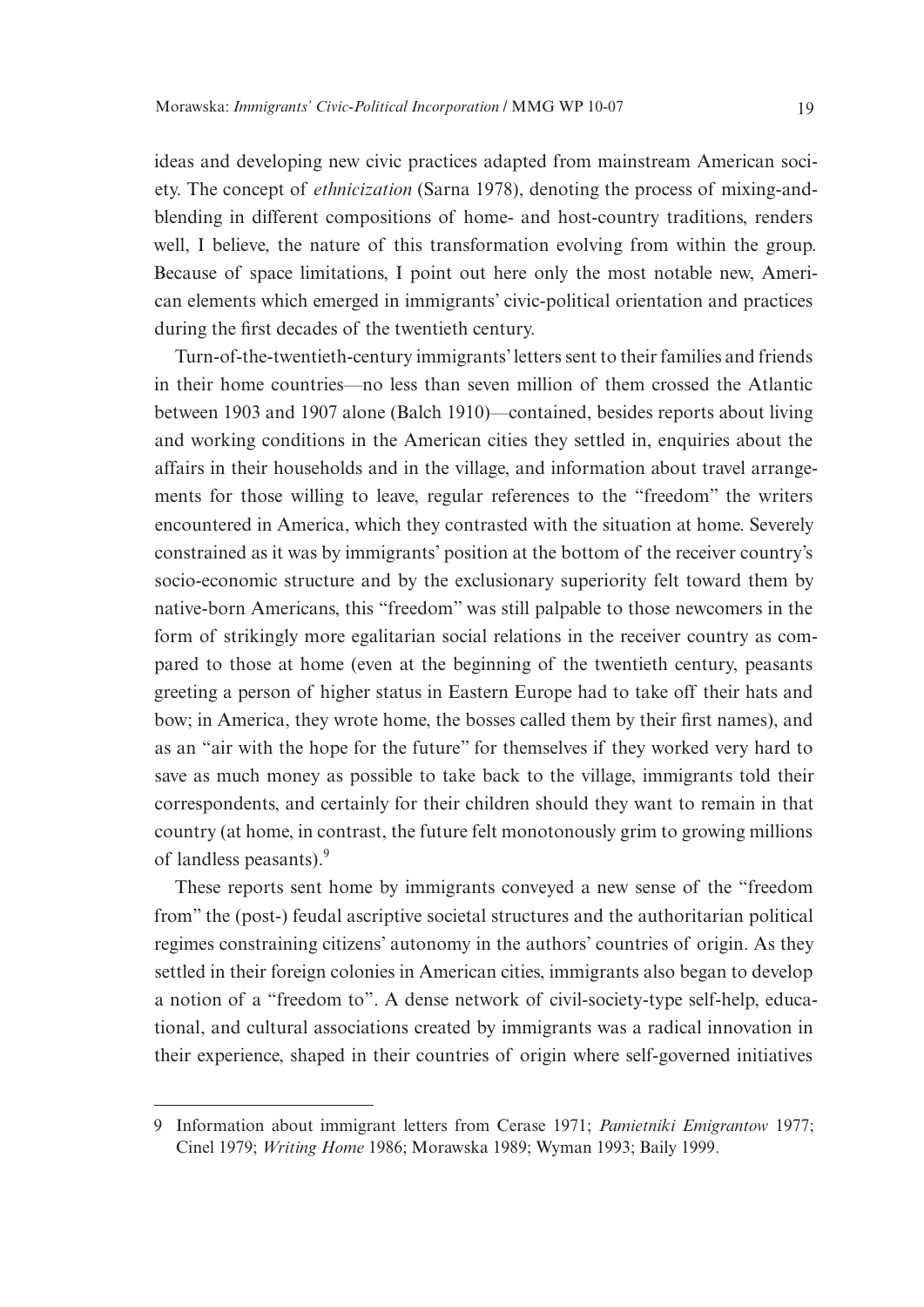"from below", especially by members of the lower classes, were non-existent and, if tried, quickly suppressed by the authorities as threatening the hierarchical system. The newly founded associations adopted democratic rules of self-governance, with by-laws, majority voting procedures, and sanctions for non-compliance. Even if not always followed to the letter—minutes I inspected of organizational meetings of Slavic and Jewish associations in Johnstown, Pennsylvania in the period 1905- 25 indicated frequent misunderstandings and member misconduct regarding procedures (Morawska 1985, 1996; see Greene 1975; Nelli 1979 on similar problems in early organizational activities of other South and East European groups)—these democratic rules of conducting official business and mutual relations introduced a new attitude and know-how into the experience of the members of immigrant associations, which presumably with time became the internalized components of their daily pursuits.

The important role these innovative ideas and practices played in the civic-political acculturation-qua-ethnicization of immigrant women—a small minority, between 15 and 20 percent, among Slavic and Italian arrivals, at least for a prolonged time until the sojourners decided to remain in America for good and brought their families over—deserves a separate mention here. It was only in 1923 that foreign-born women could apply for American citizenship independently of their husbands. American women were granted the right to vote in American elections in 1920; legal provisions and recourses protecting actual gender equality in public life, including political offices, were implemented much later in the post-World War II era.<sup>10</sup> Despite these constraints in the mainstream American public sphere, turn-of-the-twentieth-century South and East European women enthusiastically engaged in local ethnic organizations, usually gender-separate women's clubs and associations set up for specifically "feminine" purposes such as charitable activities, supervision of parochial education of children, preparation and management of the culinary aspect of all-ethnic events and the like. As they basically had no access to mainstream American organizations (except for the labour unions since the 1930s), this involvement had by the interwar period become *the* public sphere of immigrant women's civic activities.<sup>11</sup> As with their male counterparts and perhaps even with a more acute sense of a change because it also represented a departure from the accustomed patriarchal relationships at home, immigrant women's involvement in self-governed, public-sphere activities introduced

<sup>10</sup> On the history of women's suffrage in America, see Tilly and Gurin 1990.

<sup>11</sup> On turn-of-the-twentieth-century immigrant women's involvement in ethnic-group gender-specific public-sphere activities, see Joselit 1987; Wenger 1987; Gabaccia 1994.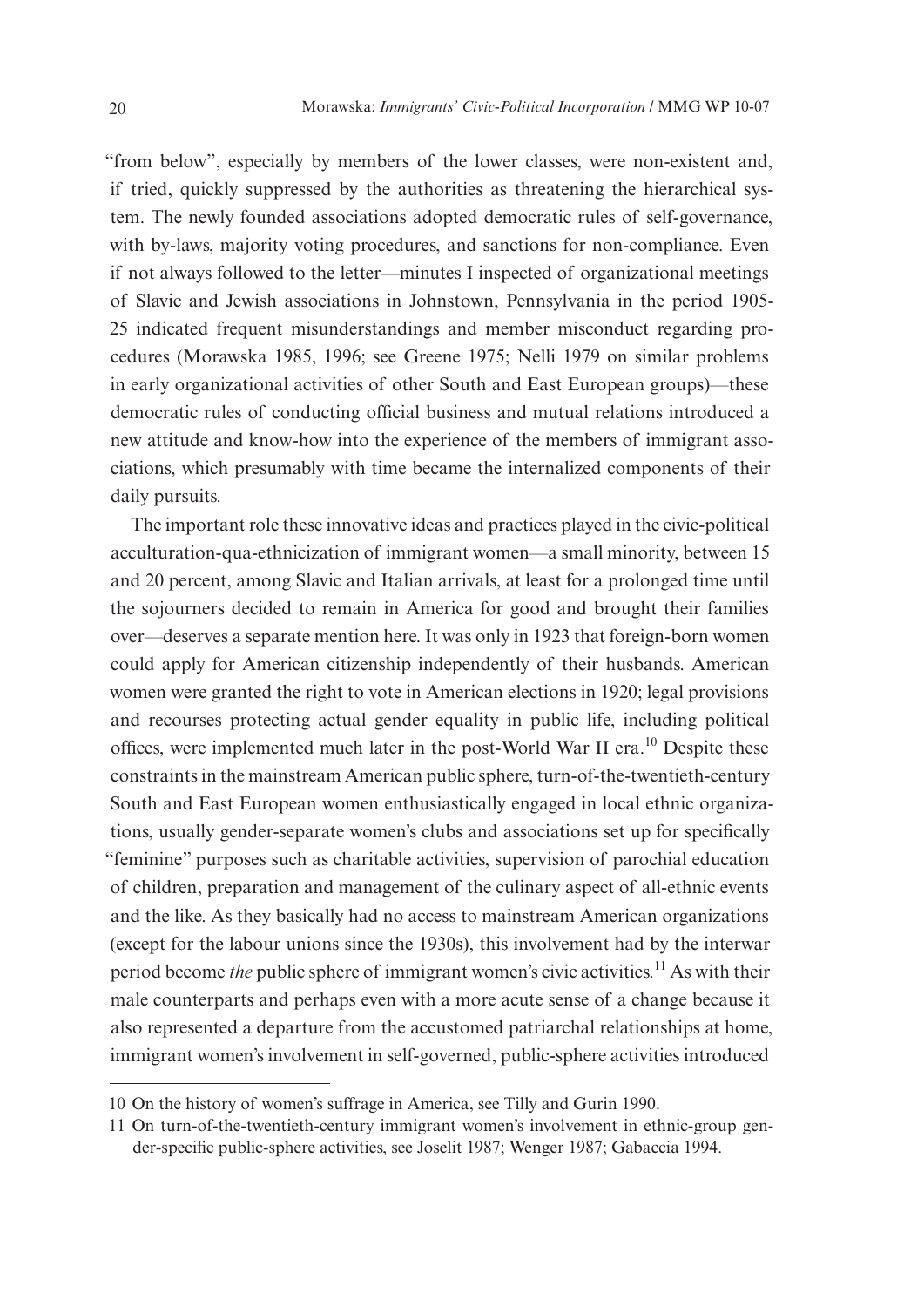into their everyday practices political ideas and skills common in mainstream American society, including a newly gained sense of personal worth and autonomy.

### *Contemporary Immigrants*

Against the comparative background of the situation of turn-of-the-twentieth-century immigrants, we now examine patterns of civic-political incorporation reported in studies of the experience of upper-class Chinese and lower-class Mexicans in Los Angeles, and first-wave Cuban refugees in Miami. The greatly expanded capitalist world-system has retained its profound structural inequalities in the economic development between the south/east (SE) and north/west (NW) part of the globe, which have sustained the "compass", SE-NW, direction of the bulk of international migration characteristic of turn-of-the-twentieth-century population flows, with the highly developed United States among the most desirable destination for income-seeking transnational travellers. But the contexts of past and present immigrants' adaptation to the host, American society have been far from identical. I note here only such distinct common features of present-day immigrants' situation which have been directly relevant to the newcomers' civic-political incorporation.

On the side of the immigrants, three important differences between the old and new arrivals should be noted. The first is the class or socio-economic composition of these flows. The previous migration wave was composed primarily of uneducated, un- or low-skilled people; in contrast and reflecting a gradual economic development in sender, non-core parts of the world, a significant proportion of contemporary immigrants are highly educated with a strong human capital, including knowledge of the English language and professional skills. The second difference, the result of the rapid expansion of white-collar and service jobs in sender countries' modernizing national economies and the related increased participation of women in their labour markets accompanied by changes—in some world regions quicker than in others—in cultural norms and expectations regarding gender roles, has been a significantly changed gender composition of contemporary immigrants. Whereas the proportion of women among 1880s-1914 international travellers oscillated between 15 and 20 percent, their share among present-day arrivals in the United States is about 50 percent. Between 20 and 60 percent, depending on the immigrant group, among these women come with good education and high-level skills.<sup>12</sup> Related to

<sup>12</sup> On the transformation of contemporary sender economies and gender relations, see Eyerman 2000; Ehrenreich and Hochshild 2003; on gender composition of present-day immigration into the United States, Hondagneu-Sotelo 2003.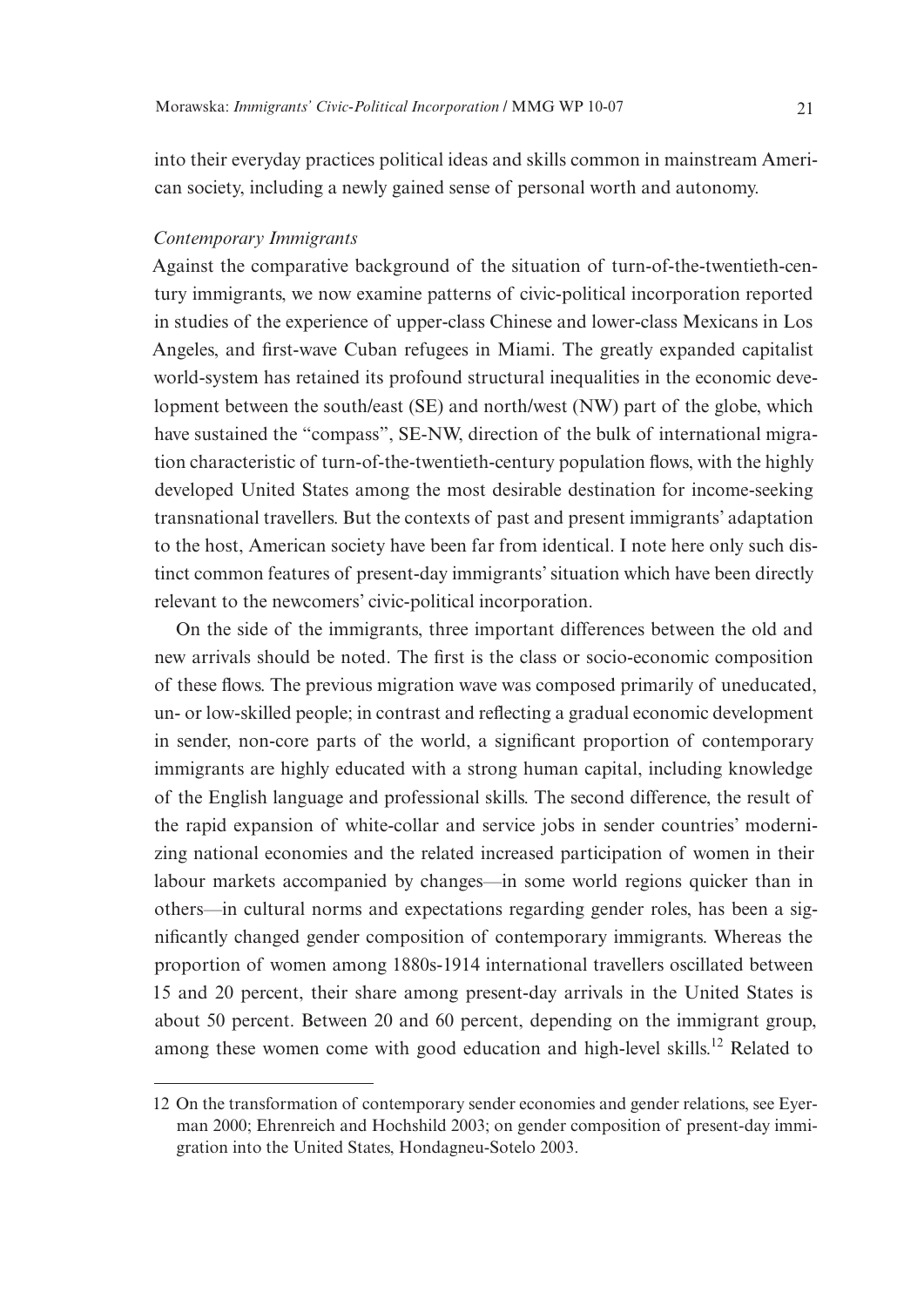the above two features of present-day immigrants and to a changed cultural-political situation in the receiver, American society (see below), the third difference between turn-of-the-twentieth-century arrivals and their contemporary successors has been the opportunity available to the latter, especially but not exclusively more highly skilled ones, to settle outside of their ethnic-group communities and to work among native-born Americans; while Slavic and Italian immigrants, unwelcome by members of the receiver society in their neighbourhoods, unable to speak English, not competent to or prevented from performing more highly skilled jobs, were confined to the company of their fellow-ethnics.

On the side of the receiver, American society, at least four post-World War II developments have made the context of contemporary immigrants' civic-political incorporation significantly different from that of Slavic and Italian settlers at the beginning of the twentieth century. The first to be noted was the postindustrial restructuring of the American economy with the segmented labour market divided into the primary sector, characterized by the demand for a highly skilled and well-paid workforce, the secondary sector offering low-paid, insecure jobs servicing the former, and, overlapping with it, a large informal sector with low- to middle-skilled service jobs unattached to the official employment infrastructure, and tax and social insurance systems.<sup>13</sup> The second macro-structural transformation of consequence for contemporary immigrants' civic-political integration was the politicization of international migration and, of concern here, of the decision of who can enter the receiver country, for how long, and with what entitlements. At the turn of the twentieth century, these decisions were by and large the prerogative of the migrants themselves and their local communities. Today, international migration is intricately entangled in politics and negotiated at the "upper levels" of the contemporary global and state-national systems far above the heads of those personally interested. Of particular relevance for the issue examined here has been the creation by the receiver society's restrictive immigration policies of a large army of undocumented immigrants restricted to the notoriously unstable and underpaid informal-sector employment and deprived of health and other social protections.<sup>14</sup>

<sup>13</sup> On the features and operation of America postindustrial economy, see Sassen 1994; O'Loughlin and Friedrichs 1996; Abu-Lughod 1999; Bean and Bell-Rose 1999.

<sup>14</sup> On the politicization of international migration and the rise of restrictive immigration policies in the United States, see Cornelius, Martin, and Hollifield 1994; Zolberg 1999, 2006; Joppke 2005.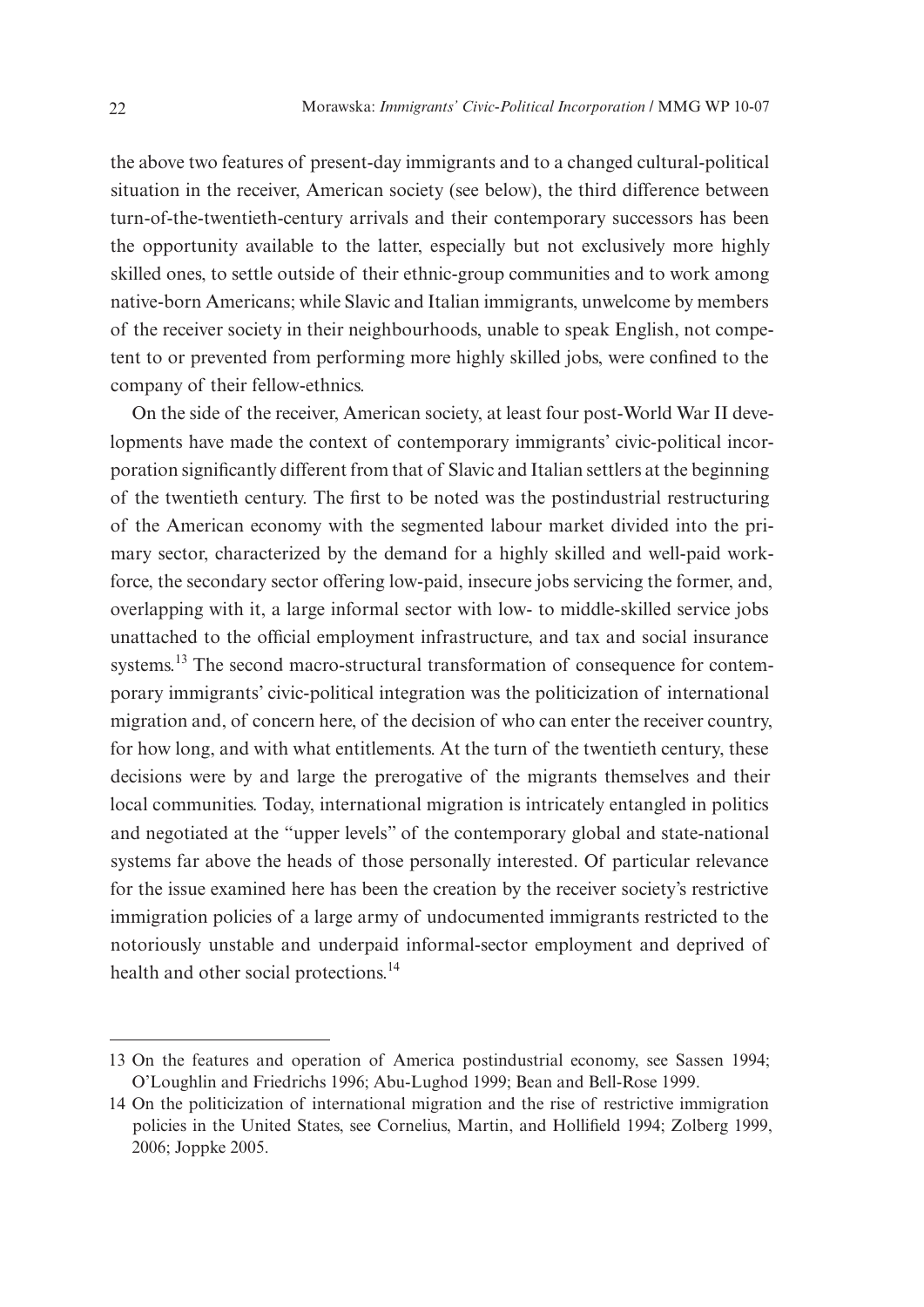The third important development which makes the situation of contemporary immigrants to the United States different from that of their turn-of-the-twentiethcentury predecessors has to do with the receiver country's civic-political climate. The post-World War II era witnessed a shift from a nativist-exclusive to a pluralist political ideology and public practice of the American nation-state, programmatically tolerant of society's "egalitarian diversity". The replacement of nativist proclamations with legal provisions for and public declarations of ethnic pluralism has been accompanied by a slower and often "reluctant" but nevertheless progressive opening up of the orientations of native-born Americans towards ethnic and racial "others", and by the increased permeability of the once firm social boundaries between the (white) native and foreign-stock and "coloured" groups. Fourth and related, although the contemporary racism of Americans, if diminished, has by no means disappeared—in fact, rather vague racial perceptions regarding turn-of-the-twentieth-century immigrants have since solidified into a dichotomous black-white racial divide that systematically privileges one (white) and disadvantages the other (black) segment of the American population—the institutionalization of an array of legal provisions aimed at protecting egalitarian civil rights of the citizens temper or potentially temper racial discrimination by providing recourse in case of violations.<sup>15</sup>

I now consider the contributing circumstances and different dimensions of civicpolitical incorporation among members of the present-day immigrant groups selected for examination. As we shall see, the impact of the above-outlined post-World War II developments regarding international migration into the United States on those arrivals' adaptation to the host society has "worked" differently for different groups depending on their particular location and features.

We begin with Chinese global businessmen—venture capitalists, state-of-the-art technology entrepreneurs, transnational financiers and company managers—residing in Los Angeles. Mostly male, they arrived in the United States during the 1980s and 1990s from Hong Kong and Taiwan, enticed there by the then healthy dynamic of the world capitalist economy linking two sides of the Pacific, in which they occupied the upper-echelons, and – the followers of the 1980s wave - by a new "investor category" created in 1992 in the U.S. immigration system that guarantees permanent residence to 10,000 immigrants annually, with an extra allowance for spouses and children, in exchange for a U.S. \$ 1 million investment by these newcomers that results in the creation of at least 10 jobs in the United States. Los Angeles, the dynamically growing hi-tech global city with good connections with Asian economies, was an

<sup>15</sup> On the history of American pluralism, see Higham 1975; Gleason 1992.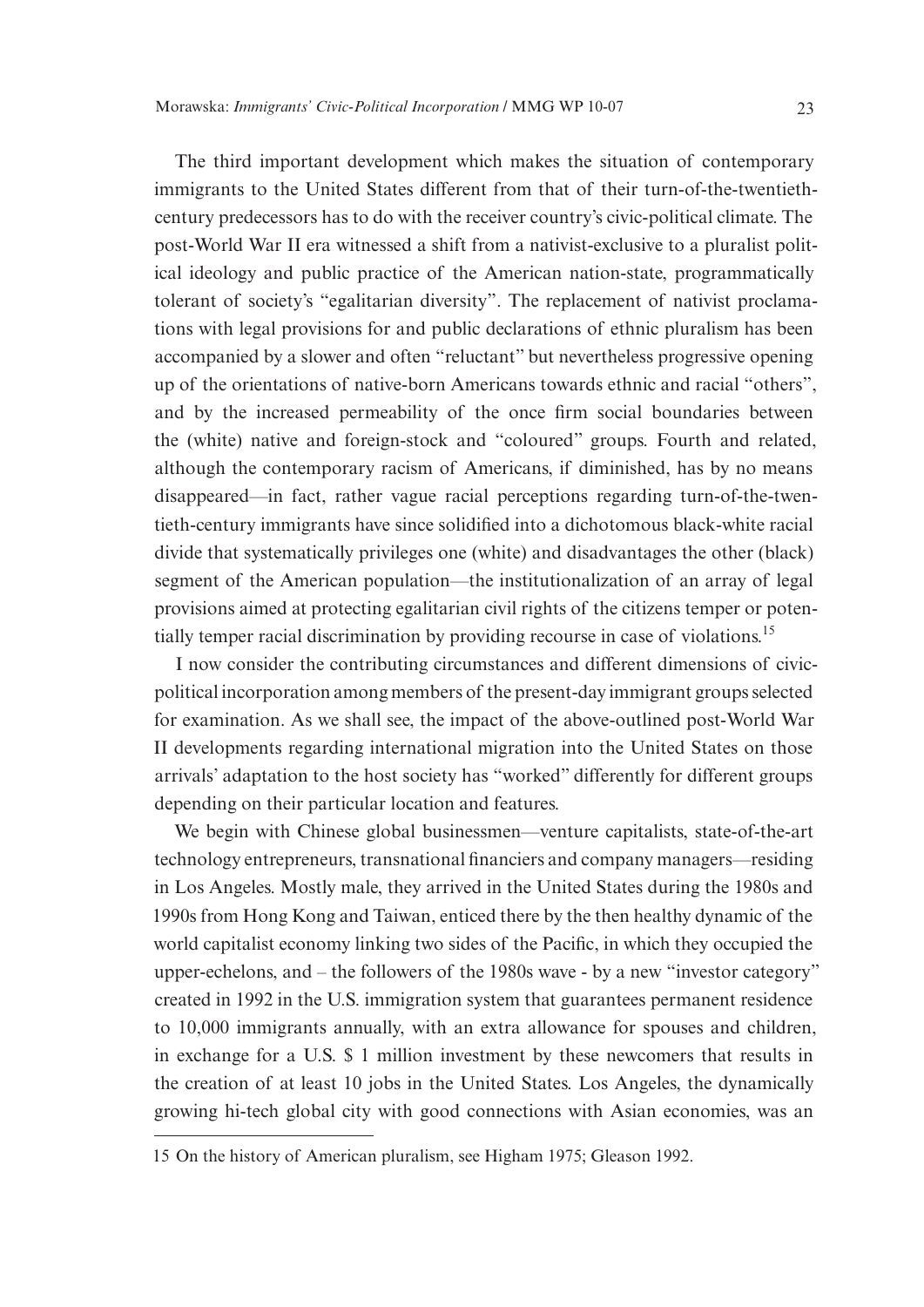ideal location. In the year 2000, recently arrived Hong Kong and Taiwanese transnational investors, financiers, and high-level managers made up nearly 15 percent of the 200,000-odd Chinese immigrants who settled in that city over the last two decades of the twentieth century.<sup>16</sup>

The following discussion of the structural and personal circumstances of Hong Kong and Taiwanese global entrepreneurs in Los Angeles and of the forms of their resulting civic-political incorporation is focused on male immigrants, because very little is known about women in this group except that most of them are housewives taking care of the households and only a small minority, so-called "strong women", participate in business along with their husbands or on their own. These global businessmen are known as *taikongren*—globe-trotters who constantly move around the world from one global city to another. The reply of an immigrant Chinese transnational investor asked by a UCLA researcher where he likes to live the most was, "I can live anywhere in the world, but it must be near the airport" (personal communication from Kol Chin to this author, September 2008). Chinese global businessmen's lives-in-motion have been sustained by their type of employment, the established culture of migration of their (sub)group which normalizes such constant mobility, and by the existence of an extensive worldwide network of (mainly Chinese) business connections and family ties. Los Angeles' uneasy transformation from a parochial, mostly (Anglo) white "Iowa on the Pacific" still in the early 1960s into a multicultural metropolis with 40 percent of its population foreign-born, most of them non-white, by the late 1990s, has generated vocal anti-immigrant resentments among nativeborn residents (Waldinger and Bozorgmehr 1996; Saxenian 2006). It has not, however, affected the reception of Chinese global entrepreneurs. American leaders of the area's capitalism, local American politicians and the media all see these immigrants as "bridge-builders" between the United States and South Asia, instrumental in the creation of the Pacific century in the global economy and, as such, openly welcome their presence in the city. Their sustained contributions to the internationalization of the Los Angeles economy integrate them into the very core of mainstream American capitalism in the global era. Although the rank-and-file native-born American Los Angelenos have commonly been reported as unable to distinguish among (East) Asians of different national origins, they do recognize and treat in a friendly man-

<sup>16</sup> This and the following information about this group has been compiled from Kao and Bibney 1993; Skeldon 1994; Dirlik 1996; Ng 1998; Pan 1998; Cheng 1999; Hamilton 1999; Watanabe 1999; Koehn and Yin 2002; Ma and Cartier 2003; Saxenian and Li 2003; Saxenian 2006; Holdaway 2007; Yin 2007.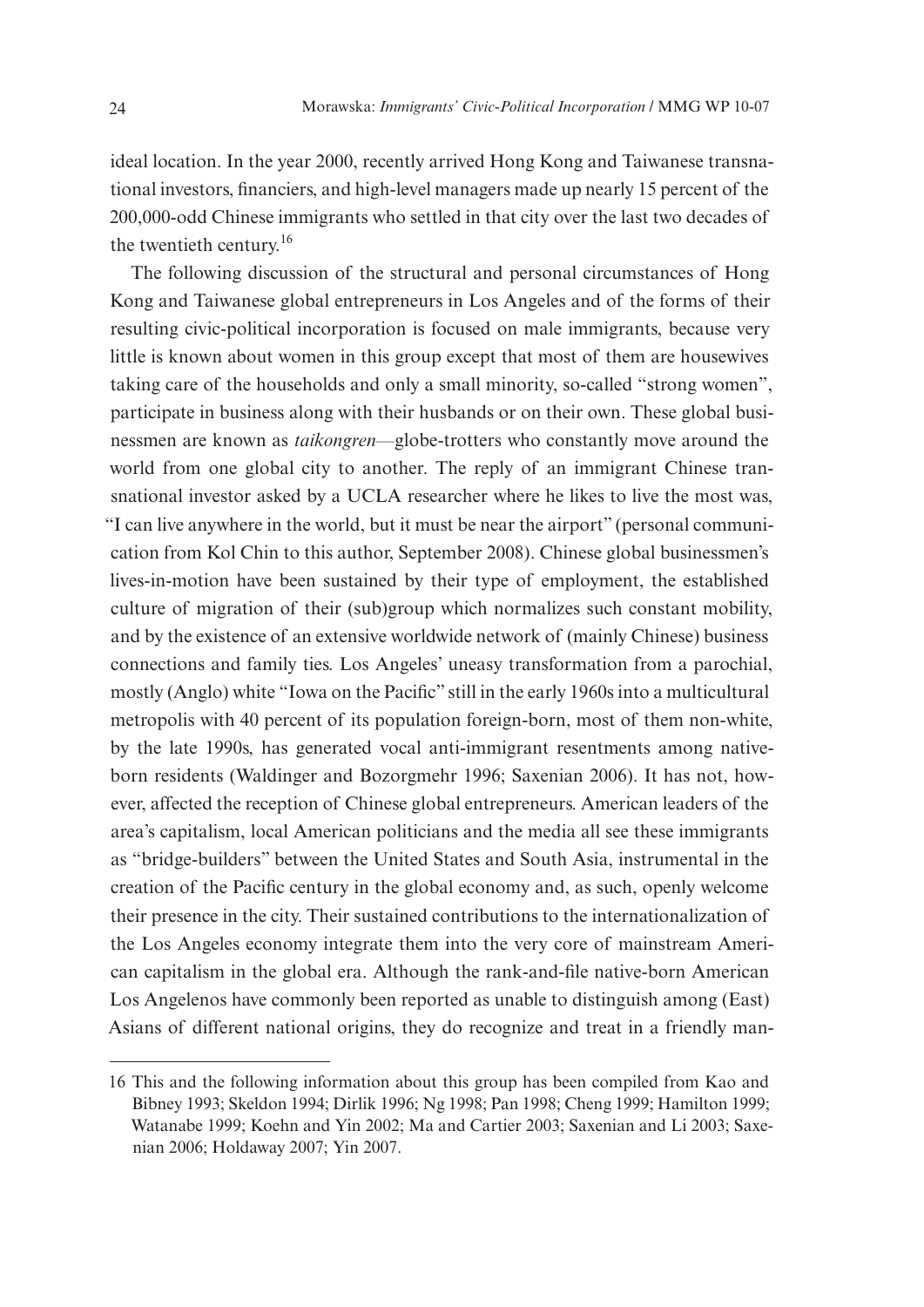ner the self-assured, English-speaking, and unmistakably affluent Hong Kong and Taiwanese residents.

The structural and (inter)personal circumstances of Hong Kong and Taiwanese global entrepreneurs have allowed them to escape, as it were, the conventional, localized assimilation categories, or perhaps represent the avant-garde of a forthcoming trend. Derived from the nature of their economic activities, the solid component of the adaptation—to the United States, Los Angeles, and to their other habitats around the world—of these globetrotting men is cosmopolitanism. Studies of these immigrants' identities and civic commitments refer to them as "pragmatic cosmopolitans" with sojourner mentalities and an "instrumental sense of nationalism" that sanctions opportunistic trading of citizenship for personal/family political security and economic advancement.

Reflecting their economic position and pragmatic concerns as global businessmen with vested interests in the Los Angeles area, Hong Kong and Taiwanese immigrants' incorporation into Los Angeles mainstream civic-political structures represents a mix of mainstream American, ethnic (as in local Chinese-American) and transnational concerns. A 1998 survey of naturalization of different ethnic groups in the Los Angeles area found that nearly 40 percent of immigrant men in this group had permanent residence cards, and a similar proportion were naturalized. Although they are too busy travelling around the world to hold local political offices, Hong Kong and Taiwanese immigrant "globalists" have been known to give large endowments to Los Angeles hospitals, universities, and other community interests—most likely motivated by practical-projective considerations and mobilized through their interactions with each other and with American business partners and political fundraisers. Together with native corporate lobbies, they have supported local- and nationallevel Asian-American business groups in pressuring members of the US Congress to recruit Asian labour, capital, and knowledge. And they have been reported to endorse advocacy groups formed during the 1990s, most with offices in Washington, DC, to advance political and ethnic-cultural interests of Asian Americans (the most visible among them are the National Asian Pacific American Legal Consortium, the Organization of Chinese Americans, and, in particular, the bipartisan Congressional Asian Pacific Caucus Institute  $[CAPACI]$ .<sup>17</sup> As they engage in these civic-political activities in the receiver society, Hong Kong and Taiwanese global businessmen

<sup>17</sup> Hesitant to offer open support to a Los Angeles branch of a pro-democracy group "100", formed after the Tiananmen Square massacre in 1989, because of the justified concern about potential repercussions for their investments in mainland China by that country's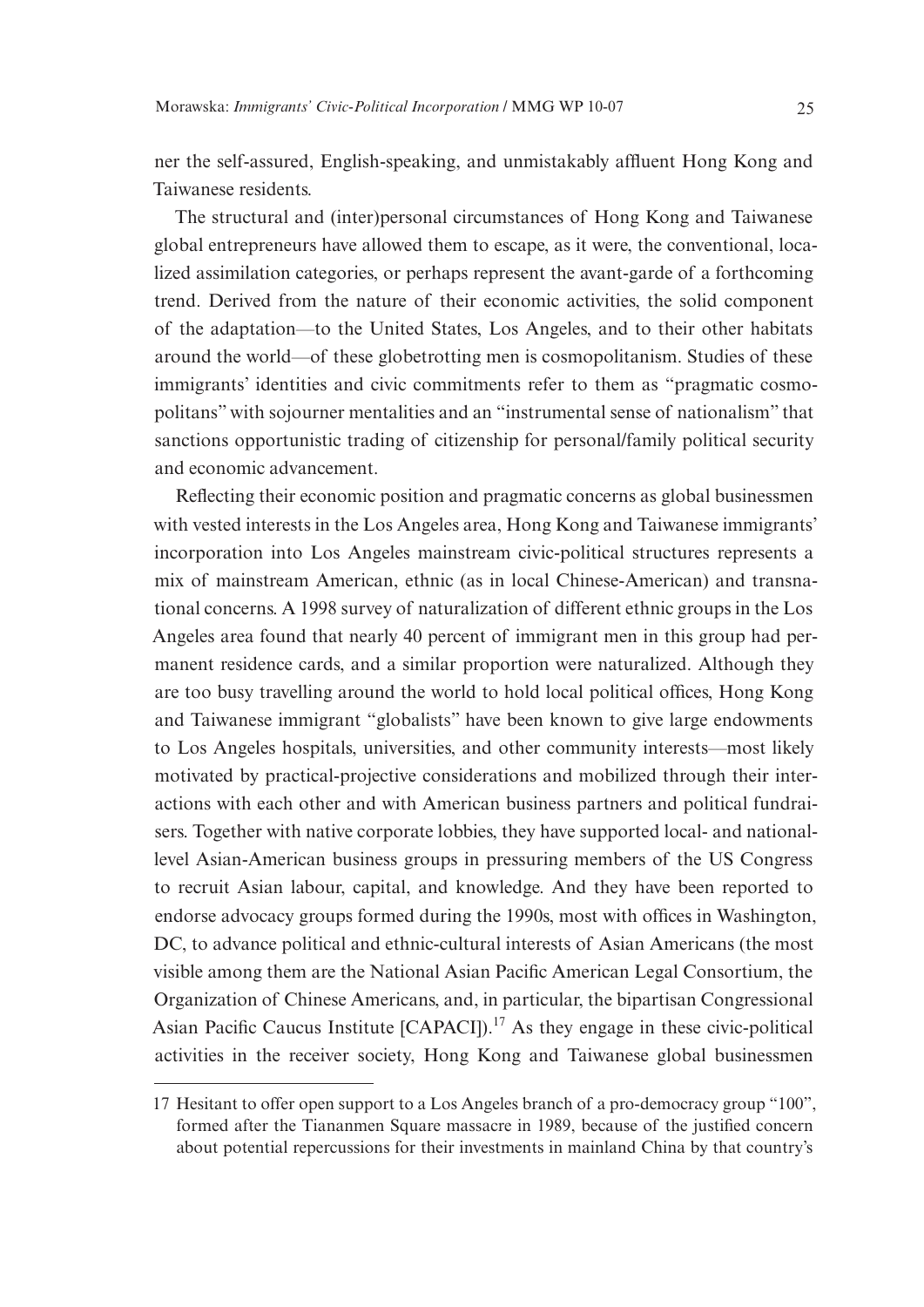absorb democratic ideas informing these pursuits which differ from the operating principles of their home-country public culture. These include, from the list of constitutive elements of democracy presented in Table 1, the recognition of the need for civil society or the plurality of institutions and associations that operate independently from the state (#5), for participation based on inclusion rather than exclusion and deriving from civic-universalist rather than ethnonationlist-particularist criteria (#6), and for liberty which allows each individual the greatest amount of freedom consistent with the existing social order (#8).

The situation and, reflecting it, the pattern of adaptation into the receiver society in general, and, specifically, of civic-political incorporation of lower-class Mexican immigrants in Los Angeles has been very different from that of Hong Kong residents in the same city. In the year 2000 Los Angeles was home to about 3 million Mexican immigrants, about half of them women, with official permission to live there, and a not much smaller number of undocumented sojourners. They came there for a combination of reasons: on the "push" side of the international population movement, this included embedded poverty and lack of economic prospects in their home-country towns and villages and, on the "pull" side, the steady availability of low-skilled jobs in construction, manufacturing, and services in the global city on the other side of the border, paying miserable but nevertheless higher wages than those available at home on the one hand, and, on the other, the reassuring presence there of the already established kin and acquaintances and of large colonies of fellow-ethnics who could be relied on to provide information and practical assistance in finding work and housing as well as social company and emotional support. The geographic proximity of California to the immigrants' home country combined with the intention of the majority of travellers that their American income-seeking sojourns be temporary, the long-established culture of northbound international migration in their communities, and the migrants' determination, sustained by the economic necessity, to improve their standard of living, provided additional motivations to go.<sup>18</sup>

political authorities, a number of wealthy Hong Kong and Taiwanese businessmen have been secretly contributing funds to this cause.

<sup>18</sup> This and the following information about Mexican immigrants in Los Angeles has been compiled from Ong and Lawrence 1992; Hondagneu-Sotelo 1994; Pachon and DeSipio 1994; Gutierrez 1995; Romo 1996; Waldinger and Bozorgmehr 1996; Pardo 1997; Abu-Lughod 1999; Bean and Bell-Rose 1999; Logan and Alba 1999; Mollenkopf, Olson, and Ross 2001; Logan, Alba, and Zhang 2002; Bean and Stevens 2003; Goldring 2003; Halle 2003; South, Crowder, and Chavez 2005; Zuniga and Hernandez-Leon 2005; Camarillo 2007; Telles and Ortiz 2008; Ramakrishnan and Bloemraad 2009.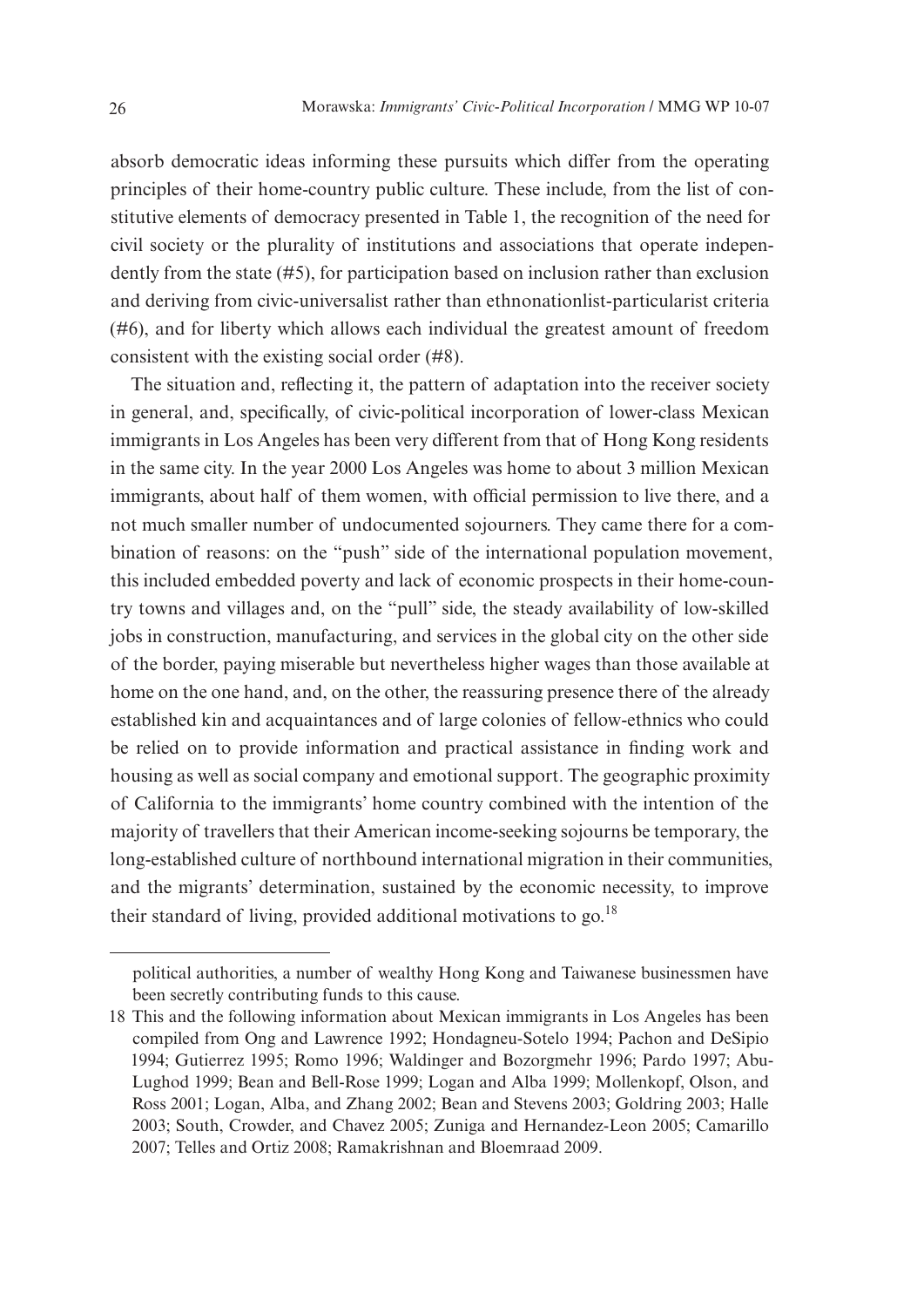Mostly low-skilled with limited financial resources, dark skinned, with no or little familiarity with English, and unwelcome by native-born Americans, Mexican immigrants settle mainly in the Los Angeles residentially segregated mega-barrio among their own people, largely isolated from native-born residents of the city. The 2000 census recorded more than 60 percent of (documented) male working-age Mexican immigrants in Los Angeles as employed in manual occupations and about 20 percent holding low-level service jobs; nearly 40 percent of Mexican women held manual jobs and about the same proportion were employed in low-level service occupations. As the number of Mexicans in the Los Angeles area has increased over time and prejudice and discrimination against them among native-born Americans intensified, so has the proportion of immigrants who work with their fellow nationals in ethnically homogeneous low-wage occupational niches: whereas in 1970 this figure was 58 percent, by 1990 it had grown to 72 percent, with the highest concentration in the lowwage service sector and low-skill factory work. Mexican men are found especially in wood-product and metallurgical industries, and in meat production, dyeing/finishing textiles, and transportation equipment production, while women are concentrated in small-scale labour-intensive clothing, textiles, and leather-products industries, and also in maid and cleaning services.

These enduring, superimposed structural and personal circumstances of lowerclass Mexican immigrants' lives in Los Angeles, combined with the intense connections with their home villages they sustain during their American sojourns, including frequent back-and-forth travels between their host- and home-country habitats, have prevented them from moving out of their niches and up on the residential and occupational ladder, limiting the mobility of most men and women to horizontal transfers within the barrio and from one job to another within the same ethnic enclave. Reflecting this situation—in particular, the group's very large size and its high residential and economic concentration and segregation from native-born Americans; the perception of its members as "coloured" (and, by implication, inferior) by white residents and the accompanying unfriendly local civic-political system and native public opinion; the unfamiliarity with English and the sojourner mentality of a majority of low-skilled Mexicans in the area combined with their encompassing, "physical" transnational involvements in the home country—immigrants' adaptation to the receiver, American society has been evolving, like that of their similarly positioned turn-ofthe-twentieth-century Slavic and Italian predecessors, in the ethnicization process defined earlier as mixing-and-blending of home- and host-country traditions from within the newcomers' ethnic communities. In the year 2000, no less than 95 percent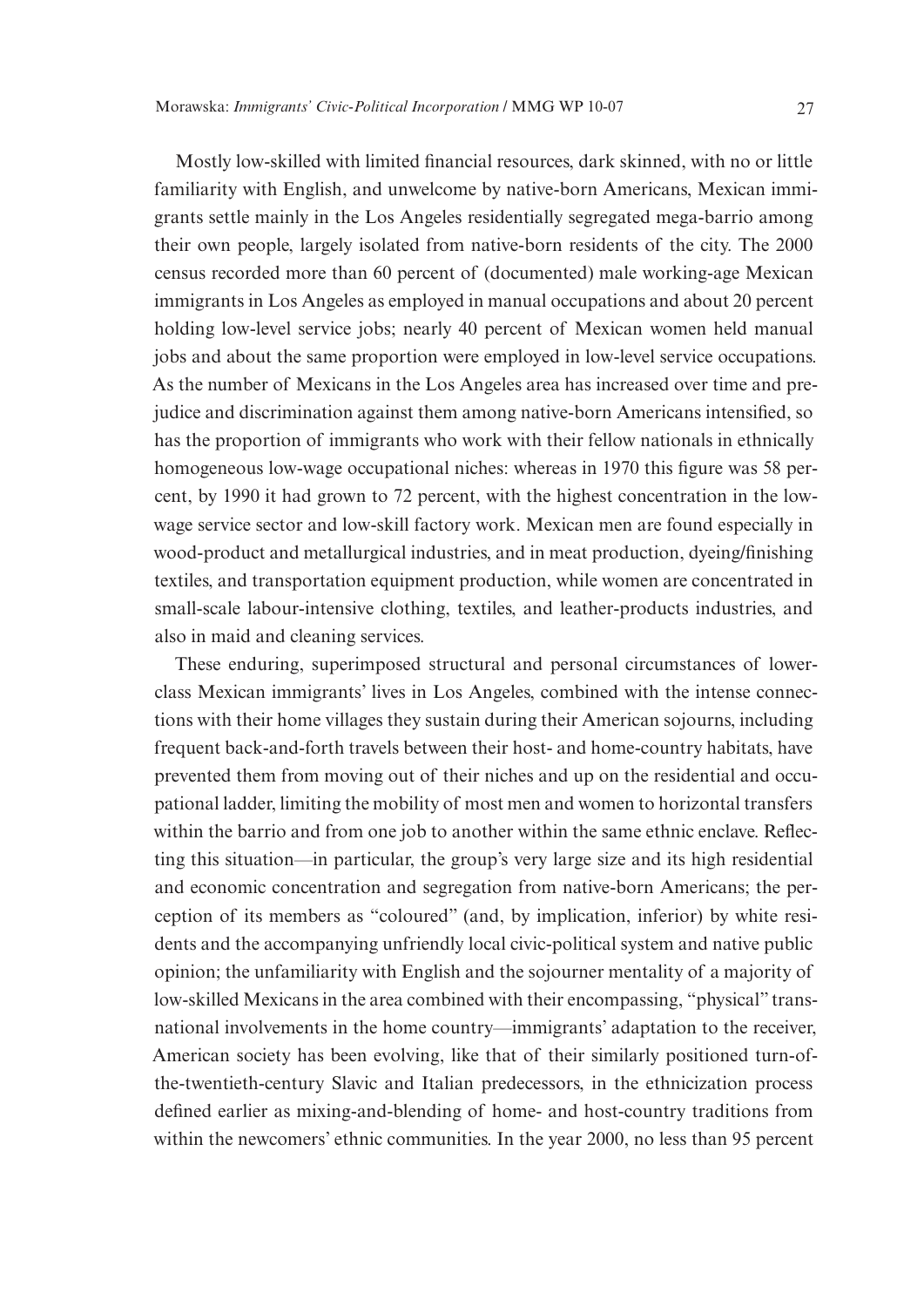of Mexican immigrants in the Los Angeles area used Spanish as the language spoken at home and a similar proportion reported most of their friends to be Mexicans. The naturalization rate of (documented) immigrants with more than 10 years of residence in the United States has been a low 25 percent. Thriving ethnic activities in the form of diverse Latino (Mexican) associations include, to note only those of concern here, a myriad of self-help, educational, and civic organizations, also ones created to promote political engagement in the immigrants' home country<sup>19</sup>, which are run in a democratic fashion, their by-laws often copied from American models. The predominant majority of lower-class Mexican immigrants in the area, men and women alike, identify themselves as Mexicans.

Yet, although the constellation of present-day Mexican immigrants' structural and personal circumstances contains several elements that are similar to the situation of South and East Europeans a century ago, resulting in the process of their civic-political incorporation into American society displaying similar features to that of their turn-of-the-twentieth-century predecessors, such as low-level naturalization rates, limited participation in local public affairs, and predominance of home-country identities, it has not been identical. The low-skilled composition, dark skins, unfamiliarity with English, and a "floating" nature of a large proportion of the Mexican population in the Los Angeles area certainly are not assets that translate into the group's empowerment in the local mainstream forums. Nevertheless—an important difference from the situation of Slavic and Italian immigrants in the past—official recognition of ethnic pluralism of the American (also local) society combined with the sheer size of the Mexican population in the area, give the immigrants a sense of civic entitlement which can be mobilized into public action in matters that concern them. A good illustration of such mainstream involvement of present-day disadvantaged immigrants, without a parallel among their turn-of-the-twentieth-century predecessors, who did not venture out but ventilated their grievances against the host society inside their ethnic communities, were "loud" mass demonstrations of Mexican immigrants in the spring of 2006 against the US Congressional legislation that would have made it a federal crime to live in the United States without appropriate documents<sup>20</sup>

<sup>19</sup> Such involvement by émigrés in Mexico's local political affairs has been allowed by the Mexican government since the mid-1990s.

<sup>20</sup> This mass protest mobilization dissipated, however, by the fall of 2006, most likely because of existential preoccupation of immigrants.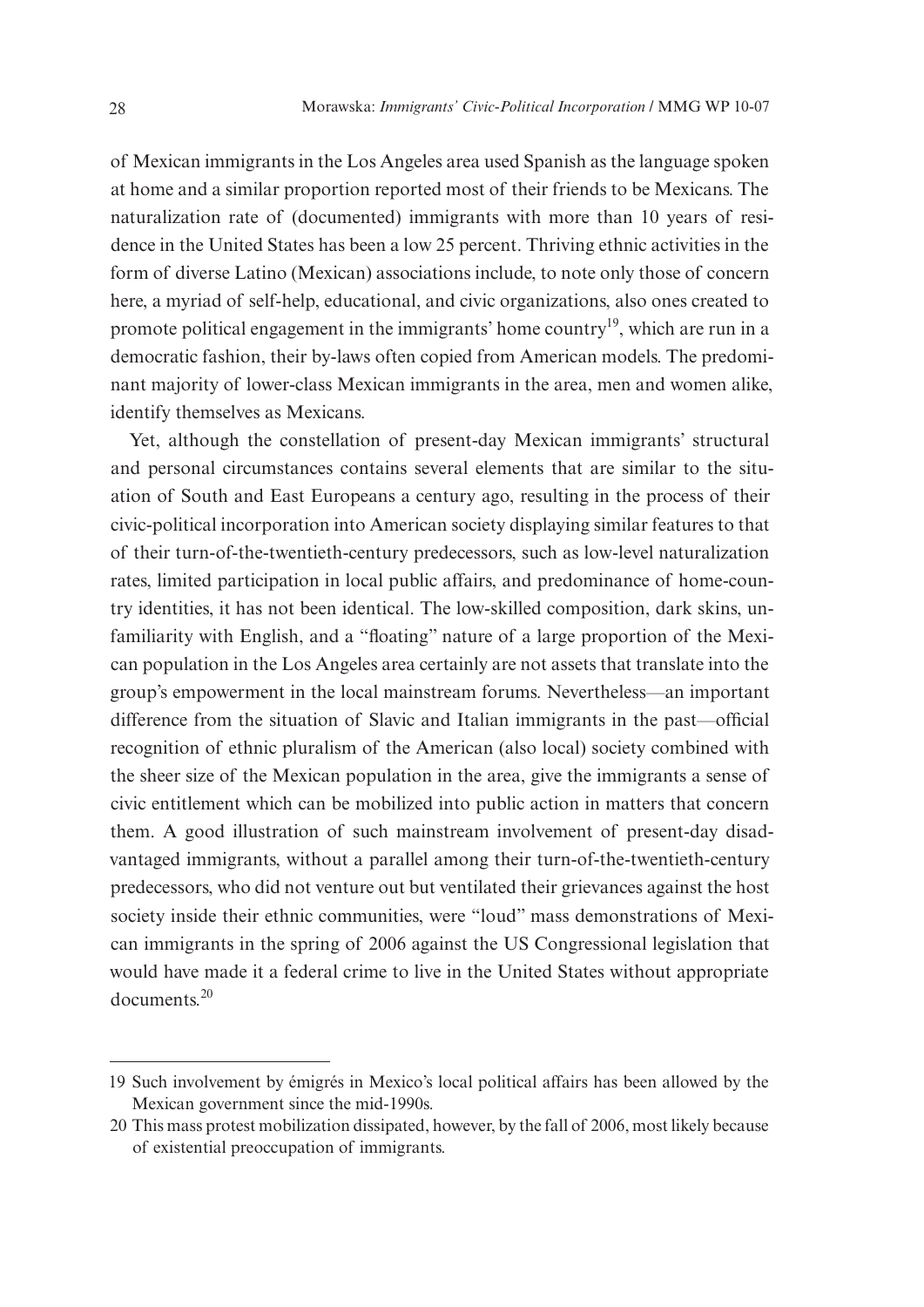Although Mexican immigrant women assimilate, like men, along the ethnic path, their ethnicization also evolves along "their own" gender-specific path. A significant proportion, about one-third, of Mexican immigrant women come to America alone. An even greater number, including married women, find independent employment and earn independent income in the receiver country—a novelty for married women, especially those from the Mexican countryside. This new experience gives Mexican immigrant women a sense of self-confidence. Like their Slavic and Italian counterparts a century ago, to the extent permitted by their preoccupation with earning a living and running households, Mexican women engage in female-run ethnic associations and, especially, in voluntary work in immigrant parishes and neighbourhoods compensating for the shortages of social and welfare services which are not performed or performed badly by the city. The creation by Mexican immigrant women of their own public space replicates the traditional separation of genders. But it also represents important new developments, namely, the entry of women into the public sphere and, through this involvement, their acquisition of new civic skills and the creation of female networks, both of which empower them in the representation of local ethnic group interests. The expansion of Mexican women activities into the public sphere through paid employment and engagement in the affairs of the ethnic community, and their new sense of confidence and autonomy resulting therefrom—the emancipatory experience of the freedom "from" and "to" in Toqueville's terms—have produced a considerable resistance on the part of the men. "In America**,**  *la mujer manda*, woman gives the orders"—Mexican men perceive women's enhanced self-worth and their expectations of a more equitable division of power at home and in the community as a reversal of the accustomed order. Significantly in this context, Mexican immigrant women have been reportedly less eager than men to return home, apparently reluctant to give up their newly gained financial independence and civic empowerment.

The last group to consider, first-wave Cuban refugees in Miami—about 135,000 people who fled communist takeover in their country between 1959 and mid-1961 or almost the entire Cuban capitalist elite, its business leaders and their families represent yet another mode of civic-political incorporation into the host, American society. A radical change of the political situation in their country was the circumstance most immediately relevant in Cuban refugees' decisions to leave. The foremost consideration for the refugees was the danger not only to their possessions but to themselves physically (the revolutions tend, especially in their initial phase, to destroy groups perceived as the enemies of their causes). On the other hand, these members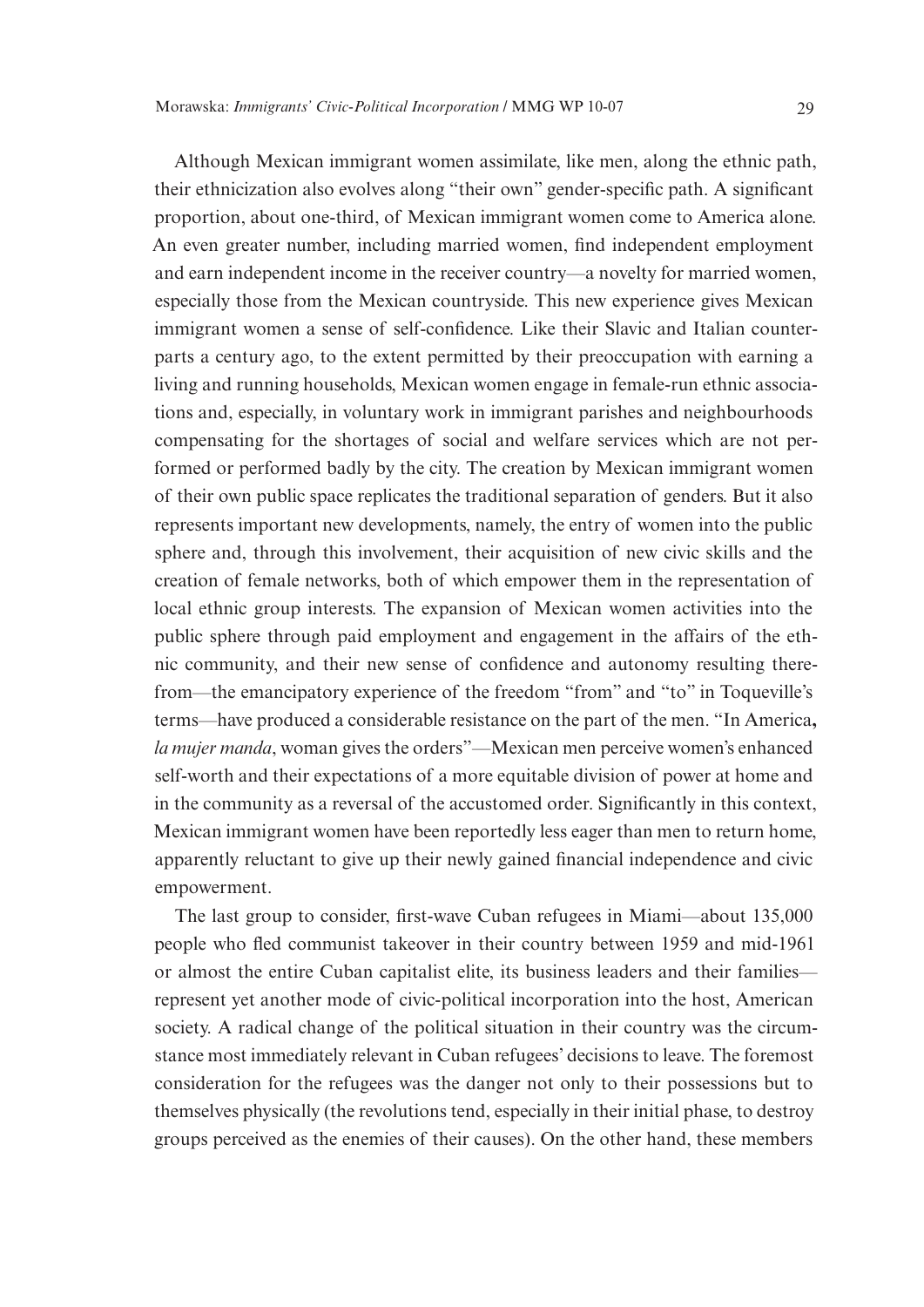of the Cuban pre-revolutionary business elite were convinced that the Castro regime would be eliminated by the United States in a very short time and that they would soon safely return to *Cuba libre*. The political interests of the United States greatly facilitated the refugees' choice of that country as their destination. The American government, entangled in the Cold War with the Soviet Union and its expansionist strategies, and threatened by the direct geographic proximity to the U.S. territory of a new communist surrogate, was eager to accept staunchly anti-communist Cuban refugees into the country. Just as it was instigated by the political circumstances, emigration of Cuban refugees was ended "from above" by new-regime political authorities by the mid-1960s, but only after a large, nearly 150,000 people-strong wave of working-class Cubans managed to escape to Miami.<sup>21</sup>

A sequence of developments between the time of arrival in Miami of the first-wave Cuban refugees and the following two and a half decades made it possible for them to turn their human capital, including financial resources and business acumen, into an impressive socio-economic success. The generous support for Cuban refugees by the United States government in the form of the Cuban Refugee Program and other federal initiatives, including direct loans, housing subsidies and guaranteed health care, helped the immigrants launch their careers in the new environment. Subsequent waves of Cuban immigrants into the Miami area supplied the same-language, sameculture work force with the diverse skills needed for the formation of a thriving ethnic enclave as the mode of incorporation into the local economy, with first-wave refugees occupying the top positions therein.

The large size of the Cuban population in Miami, the establishment of a selfefficient ethnic economic enclave, the institutional completeness of the local Cuban community, and its enduring highly ideologized diaspora culture sustained through regular interactions of its members and supported by the U.S. government, have provided the structural context expediting the group members' integration into the receiver American society within their ethnic enclave. First-wave émigrés' shared politicized refugee mentality and intensely homeward orientations, and—the outcome and at the same time a contributor to the emergence of the ethnic enclave—their

<sup>21</sup> This and the following information about first-wave Cuban refugees has been compiled from Pedraza 1985, 1996; Perez 1986, 2007; Mohl 1989; Grenier and Stepick 1992; Portes and Stepick 1993; Stepick 1994; Smith and Feagin 1995; Masud-Piloto 1996; DeSipio 1998; Perez-Stable and Uriarte 1997; Bowie and Stepick 1998; Garcia-Zamor 1998; Grenier and Castro 1998; Jones-Correa 1998; Grenier and Perez 2003; Stepick et al. 2003; Garcia 2007.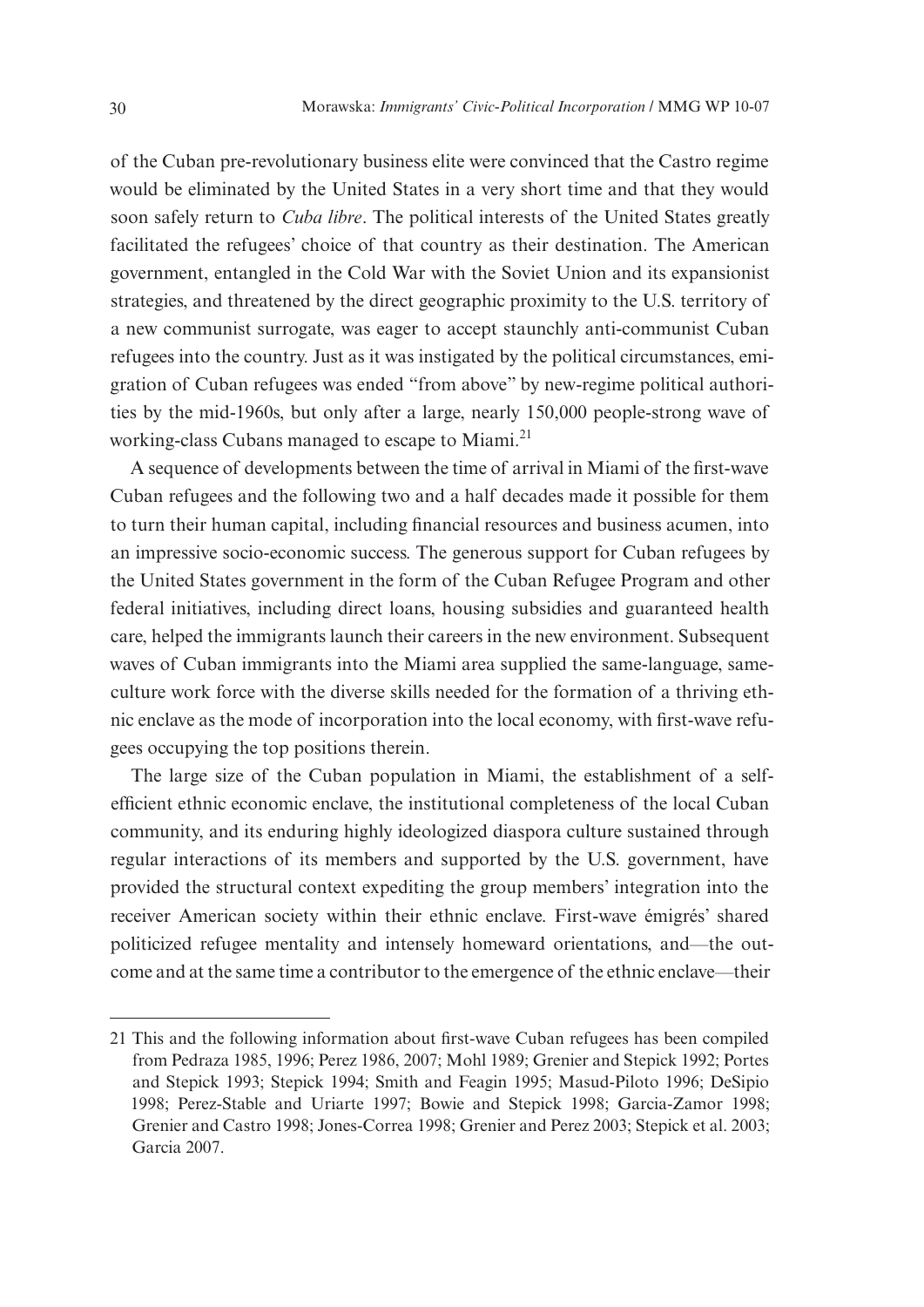privileged position for realizing their economic goals within the group have combined to channel immigrants' activities towards the (re)creation of their encompassing ethnic enclave. To the extent that the culture created by first-wave Cuban exiles in their Miami enclave has been, as described by its students, *la cultura conjelada*, a transplantation from the home country frozen in time and impervious to innovation, participation in it by immigrants could not be classified as a standard ethnic mode of assimilation as defined earlier, that is, as a process of mixing home- and hostcountry orientations and practices. Rather, it would represent an unusual variant of the adhesive model with almost impermeable boundaries between immigrant and host cultures except for the indirect influence of the latter via the Spanish-language media, and, of course, American consumer goods. It has been within the framework of such transplanted home culture and the Miami Cuban community's institutional completeness that the daily lives of first-wave Cuban exiles have evolved: at work, in schools for children, medical service, shops, entertainment, Spanish-language newspapers, radio, and TV stations, meeting places, and social relations.

If first-wave Cuban refugees' cultural and social activities have been confined to the ethnic community with the decisive predominance of home-country elements, their civic-political incorporation has represented an interesting—unique, really case of the ethnic-mode-gone-mainstream pattern. As they realized that their hopes for a quick collapse of the Castro government and a return home were unrealistic, first-wave Cuban refugees naturalized in high numbers. They have engaged in American politics on several levels, including, at the national level, vigorous anti-communist lobbying by the Cuban American National Foundation (CANF) in Washington, DC, and active involvement in right-wing Republican state and local politics, in both of which their influence has been significant because of the block-voting concentration of Cubans in Florida and in Dade County. Because of the critical number of Florida electoral votes in presidential elections, this influence has been used by Cuban *exiliados* in shaping U.S. policy toward Cuba during the Cold War era. The appropriation by Cubans of the city political establishment was a prolonged process as it met with strong resistance—eventually ending in a concession—from the native white establishment, which saw itself increasingly set aside by the Cubans who relied on their own ethnic organizations rather than, as native-born American leaders expected, integrating into the existing political system. By the late 1980s, the city of Miami and the surrounding townships all had Cuban-born mayors, and foreignborn Cubans controlled the City Commission and made up nearly 40 percent of the county delegation to the state legislature. "Nowhere else in America, not even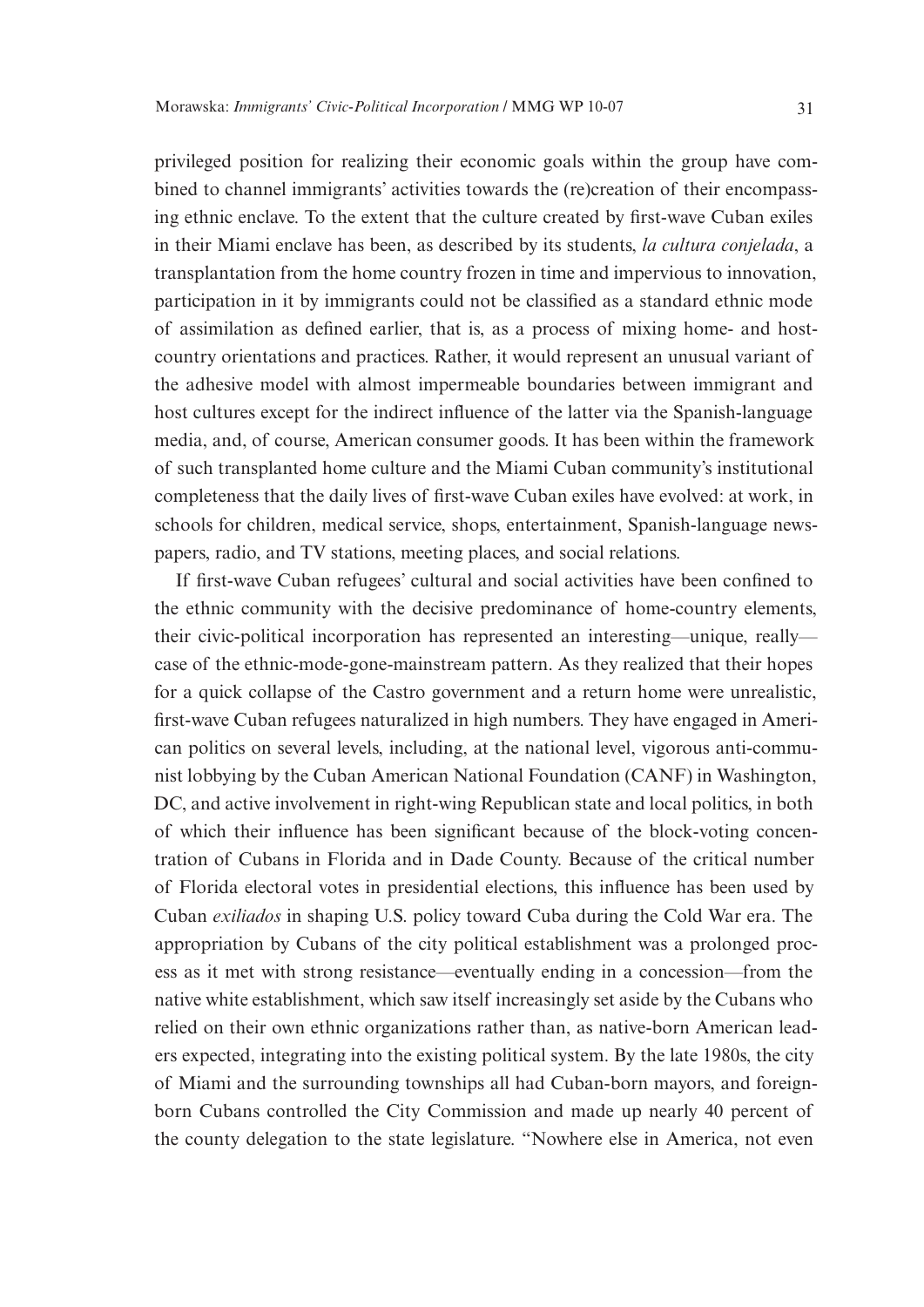in American history"—Guillermo Grenier and Lisandro Perez comment on a long list of Cuban city and state officials in Miami—"have first-generation immigrants so quickly and so thoroughly appropriated political power" (Grenier and Perez 1996: 368).

The main agents involved in American *qua* diaspora politics responsible for infusing it with refugees' home-country authoritarian ways have been Cuban men. Firstwave immigrant women, most of whom assumed the role of housewives after an initial period of occupational activity to help their families put down roots in the new environment, have actively engaged in local mainstream public-sphere educational and charitable causes. Through this involvement in American civil associations which, unlike their husbands in Miami politics, they do not dominate but participate in on partnership basis, foreign-born *Cubanas* have internalized democratic modes of conduct and the egalitarian style of interaction. These new orientations and practices of Cuban women involved in mainstream civic organizations, enhanced by the influence of struggles for gender equality in American civic-political institutions, have affected, in turn, the mode of operation of Cuban women's immigrant associations which, according to studies, display more American-style democratic features, such as tolerance of different opinions and compromise-seeking rather than confrontational style of discussions**,** than do public activities of Cuban men. Transplanted into émigré homes, however, as in the case of Mexican immigrants, these new ideas of women have reportedly created considerable tension about the style of governance and application of authority in the household.

To conclude this part of the discussion. The modes of civic-political incorporation among members of past and present immigrant groups examined here represent different assimilation trajectories shaped by the specific constellations of the surrounding circumstances and immigrants' own situations and shared orientations. Particularly interesting, because rarely recognized in the literature of the subject, have been the mixed forms of incorporation: combined cosmopolitan or "post-national" (a novelty), mainstream, and ethnic-path (Hong Kong and Taiwanese global businessmen), and ethnic-gone-mainstream (first-wave Cuban refugees) trajectories. A diversity of contexts and trajectories of immigrants' integration into the host society is, then, the main conclusion of this comparative exercise. And yet, at least five common threads, or clusters of circumstances, run through the cases we examined, suggesting the *sine qua non* (though not exclusive) focus of inquiry into the basic conditions that shape the modes of immigrants' civic-political incorporation. The first is the immigrants' initial socio-economic and cultural capital related to their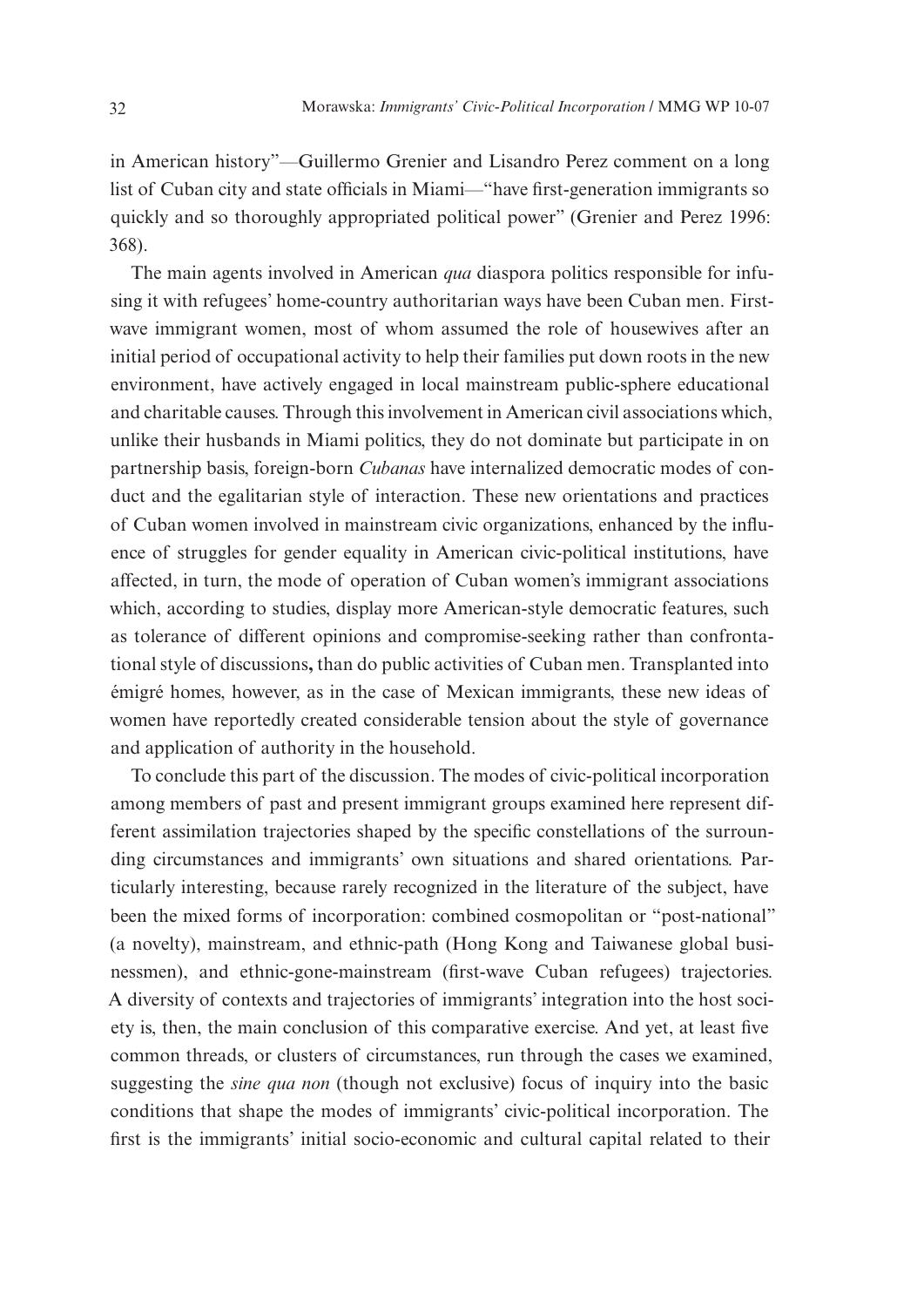country-of-origin's level of development and the degree and terms of its incorporation into the global capitalist system, and the socio-economic and cultural capital they achieve in the host country. The second is immigrants' civic-political reception by the host society, and, related to it and to the first condition, their group position and influence in the local public forum. The third is the group's size, residential and socioeconomic concentration and segregation from the native society and the pattern reflecting it (mainstream or ethnic-path) of its members' sociocultural assimilation. The fourth are the similarities and differences in immigrants' host- v. home-country experience in terms of gender relations and, especially, the position of women in public spheres of life. The fifth and last are immigrants' shared life orientations (in the cases examined here, instrumental cosmopolitanism, homeward-turned sojourn mentality, or ideologized diaspora *Weltanschauungen*), which co-shape the form and "contents" of their civic-political incorporation into the host society.

### *(II) Impact of Immigrants' Civic-Political Incorporation on the Host Society*

Drawing on much skimpier information than that related to the transformation of immigrants' attitudes and behaviours under the impact of their integration into the host society, in this section I identify the reverse or, in terms of the ongoing structuration process, its subsequent-phase effects, namely, new developments emerging in the receiver-country localities where immigrants settle under the impact of those newcomers' activities. My discussion here is informed by the distinction between two modes of encounters between different groups and/or cultures: accommodation and glocalization. To recall from the introduction, the former relates to the coexistence of different sociocultural patterns side by side, which implies heterogenization or diversification, but no homogenization that requires an ongoing exchange between members of different group-carriers of these diverse orientations and practices; the latter involves interpenetration of coexistent modes of operation of groups or societies resulting in their simultaneous homogenization-and-diversification. I treat both accommodation and glocalization not as fixed types but as processes of becoming, context-dependent and, thus, inherently flexible and potentially reversible. While recognizing varying durations of the accommodation and glocalization processes, in the empirical assessments presented below I examine these effects within the span of a generation (for an elaboration of these arguments, see Morawska forthcoming).

Available studies of past and present immigrants' experiences in the United States suggest three conditions are necessary (although not always sufficient) for the glo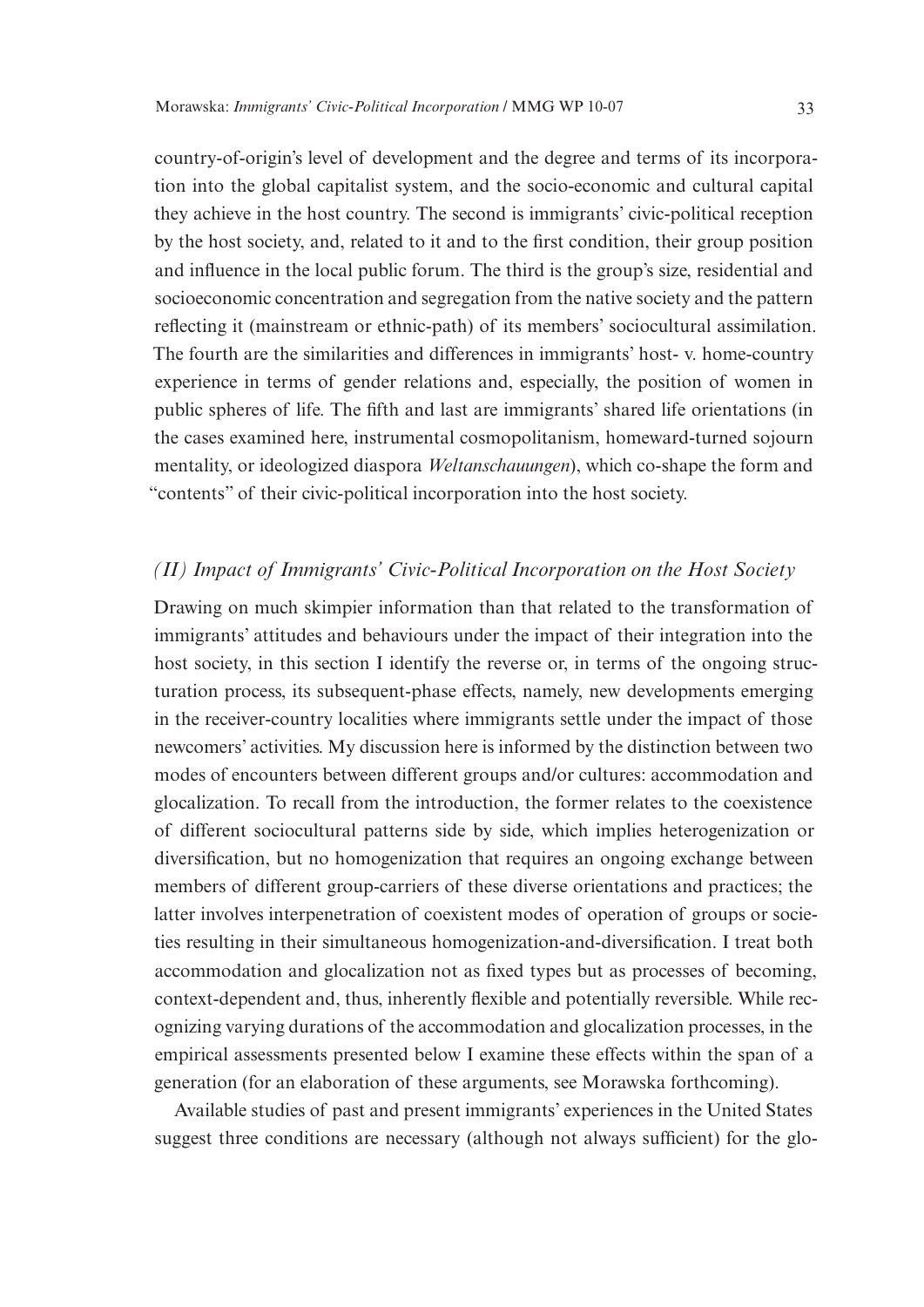calization effect to emerge: (i) the host-society's civic culture and practice of openness/inclusion vis-à-vis "others" and, in particular, acceptance of immigrants by the host-society's native residents and institutions or, at a minimum, their pragmatically motivated interest in immigrant cultures; (ii) the existence of social spaces of contact between host-society native residents and institutions; and (iii) a relatively low-level of normatively (religiously, ideologically) prescribed sociocultural enclosure of the immigrant groups themselves. The temporal dimension of these circumstances creates further contingencies in the adaptation phase in the glocalization process: receiver-society's and immigrants' openness vis-à-vis each other in attitudes and everyday practices must constitute the enduring (rather than situational—now present now gone depending on current domestic or world developments) conditions; and contacts between native residents and institutions and immigrants must be regular (rather than sporadic).

I argue that the accommodation by the host, American society of turn-of-the-lastcentury Slavic and Italian immigrants represented a side-by-side-coexistence type of adjustment, and even that problematic for native residents, rather than a preparatory stage for the absorption of the newcomers' "profiles of cultural orientation" (Kluckhohn 1950).<sup>22</sup> As we have seen, a constellation of structural and personal circumstances made those immigrants into closet ethnics who lived their differences within their own communities. Hybridization processes did evolve at a slow pace as within those niches immigrants gradually incorporated the American ways into their everyday lives, but it was a one-way glocalization, not accompanied by a parallel transformation of the receiver society.

The situation today is different on several counts. As pointed out in the previous section, prejudice and discrimination against newcomers by mainstream American society and its institutions have undoubtedly been enduring features of immigrants' experience then and now. But the contemporary racism of Americans has been tempered by the shift in American civic-political ideology accompanied by the institutionalization of practical measures to realize it, including weapons to fight racial discrimination. The official recognition of pluralism as the principle of American

<sup>22</sup> Although it lies beyond the scope of this paper, it is interesting to note that while their transformative impact on the receiver, American society was non-existent or minimal, turn-of-the-last century South and East European immigrants exerted a considerable influence, noted by historians, on their home-country local cultures and, especially, on the rise of modern national consciousness, which began to replace local, village-scope identities, and on the formation of labour unions and agricultural cooperatives (see Greene 1975; Nelli 1979; Morawska 2001).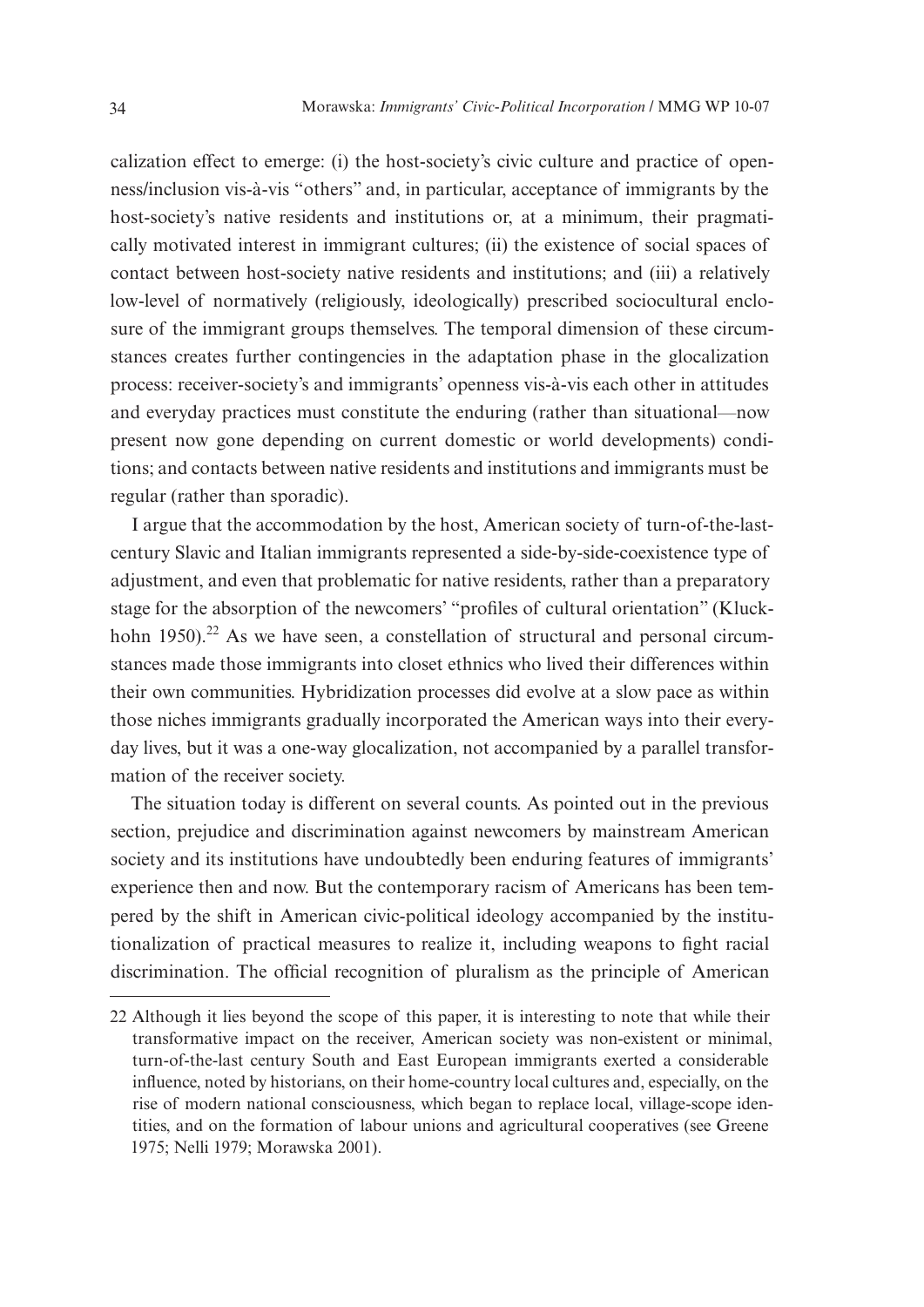society and its trickle-down effect on its residents through the system of laws, education at schools and in the workplaces, and the media, have created a protective shield against discrimination for its potential victims and given the immigrants a sense of civic entitlement, including the encouragement to pursue their ethnic activities and make claims in the public sphere of mainstream society. Also of importance for the matter examined here, these developments have opened the mindsets of a large segment of the native-born American population by making them view multiculturalism as a natural and welcome feature of society. The restructuring of the American economy since the 1970s has produced a bifurcated labour market with a hardened barrier between the high-skilled, well-paid workforce and the underclass composed of low-educated, low-skilled residents often of foreign birth who, like their predecessors a century ago, live isolated from mainstream society. At the same time, however, the small-scale, informal and decentralized mode of operation of post-industrial capitalism allows for much more contact among employees, especially more highly skilled ones in primary and secondary sectors of the labour market.

Next and related has been the diversification of contemporary immigrants' human capital and their increased occupational and residential dispersion throughout the dominant society. More than two-thirds of better educated immigrants employed in high-skill occupations live in residential dispersion among native-born Americans (see Iceland, Weinberg, and Steinmetz 2002; Myles and Hou 2004; Massey 2008). In this context inter-ethnic friendships and intermarriage as an important pre-condition for multicultural exchange from below have also significantly increased (although by no means became predominant, especially across racial lines). At the closing of the twentieth century the rate of the latter was between 20 and 40 percent depending on particular groups, as compared with 2-3 percent for South and East Europeans combined in 1920.<sup>23</sup> Last and important, the "spirit" of contemporary consumer capitalism relies on the constant updating and diversification of the supply of merchandise and services and, on the receiver side of the game, customers' needs and lifestyles. Interest in "other" people and their cultures by increasing numbers of native residents, especially in younger and better-educated groups, represents a form of this consumer culture.

Combined, all these developments in contemporary American society have created conditions facilitating glocalization as a process of reciprocal influence between

<sup>23</sup> Information about intermarriage between foreign- and native-born Americans then and now has been compiled from Perlmann and Waters 2004, 2007.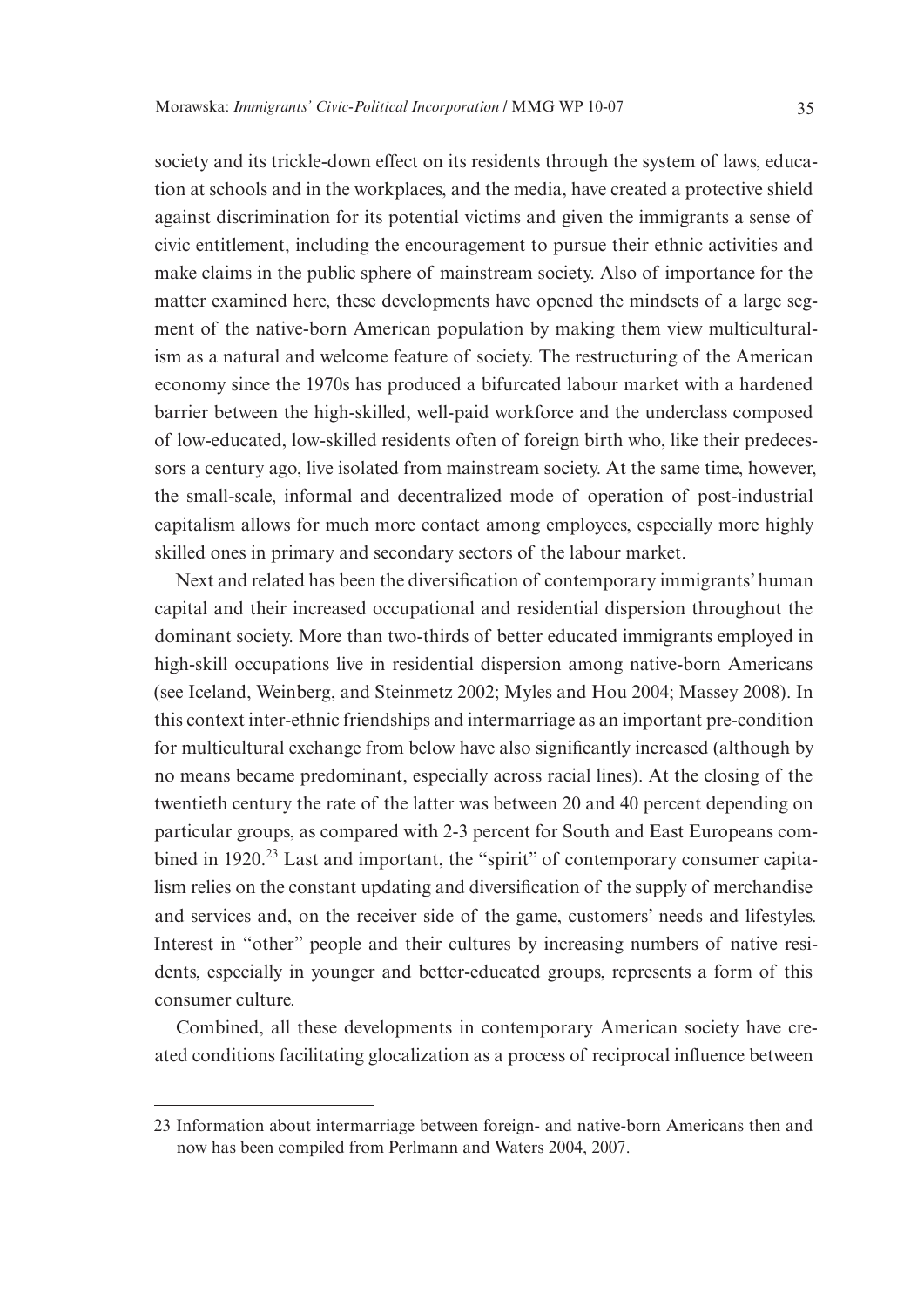immigrants and native-born residents and mainstream institutions and, of concern here, the transformative impact of the former on civic-political affairs of the host society. I identify here the main areas of such impact of the three immigrant groups examined in the previous section.

Beginning with the impact of the multi-million person presence in Los Angeles of low-skilled documented and undocumented Mexican immigrants on that city's mainstream civic-political climate and pursuits, two interesting effects can be noted. One of them has been the increase of anti-immigrant sentiments among native-born residents in response to the quickly growing numbers of (im)migrants. Interestingly, the mechanisms and transformative effects of the impact of this resentment on the lives of the native-born population have been different for middle-class white and lowerclass black Americans. The impact on middle-class white Americans of the rapidly expanding presence of immigrants in the city, and in California in general, has been threefold. First, the increase of anti-immigrant sentiments in the native residents does not appear to have eradicated their general acceptance of multiculturalism, but has "hybridized" this attitude by introducing an element of ambivalence: immigrants are basically good for America and it is nice to have a multi-ethnic society, but there are too many of them right where we live. The primary reaction of native-born white residents to this cognitive dissonance has been the flight further and further away from areas where Hispanic residents concentrate. It has been accompanied by the political mobilization of generally laid-back middle-class Californians, with white Los Angelenos at the helm of lobbying activities, directed mainly at the local (state) authorities, for more restrictive action regarding social services to immigrants, especially undocumented ones.<sup>24</sup>

The main transformative effect of Mexican immigrants' expanding presence in Los Angeles on the lives of its lower-class (the majority) African-American residents has been different. Directly confronted with these newcomers in the neighbourhoods and at work, lower-class African Americans have lacked the resources available to middle-class whites to escape their situation in the form of either the financial means to change their residence, sufficient training to obtain better employment, or the

<sup>24</sup> A successful state-wide action in 1994 for the passage of the Proposition 187 to add a constitutional amendment denying all but emergency aid to illegal immigrants and placing an obligation on public employers to report the suspects has been the most prominent instance of these activities, but more numerous have been local (state)-level initiatives aiming at curbing immigration. Information in this paragraph compiled from Hanson 2003; Reitz 2003; Zuniga and Hernandez-Leon 2005; Gutierrez and Zavella 2009.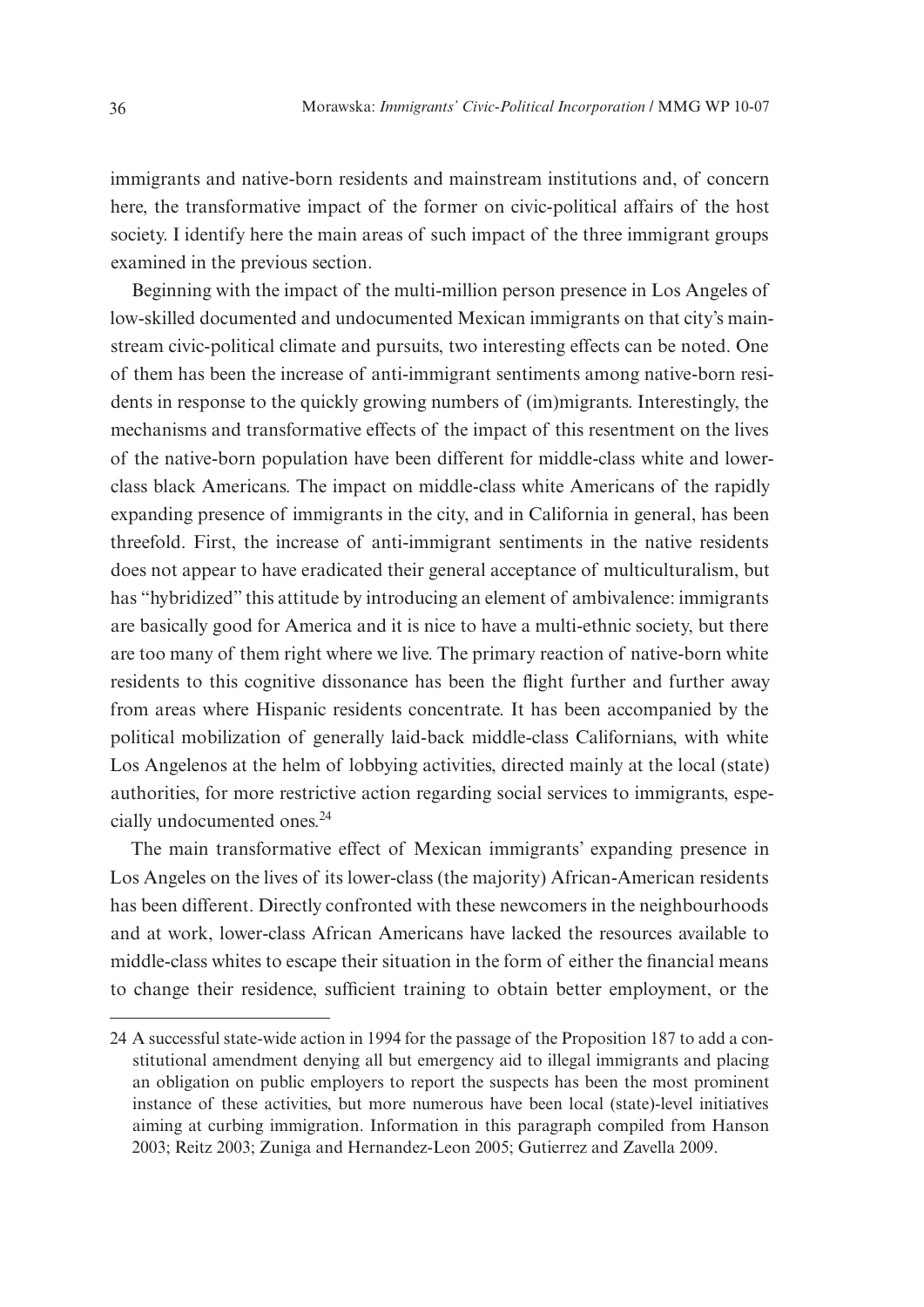political know-how and influence to try to curtail the "foreign surge". Instead, they have experienced a sense of collective civic disenfranchisement and grievance regarding their group position vis-à-vis those immigrants and aversive attitudes toward those who are perceived as competitors for/encroachers upon the claimed resources. The shared feeling among Los Angeles blacks is that just as the Civil Rights movement removed the formal institutions of racial segregation in the 1960s and opportunities appeared for the black minority, the massive arrival of immigrants set city development on a different track. This stalling of African-American progress has made the sense of anger and disempowerment even more acute. This group aggravation has repeatedly led to open confrontations with immigrants since the 1990s.<sup>25</sup>

The other new development to note in the lives of native-born—here, predominantly white—Los Angelenos emerging from their encounters with Mexican immigrants falls in the area of civic culture. It concerns the incorporation of what I call beat-the-system/bend-the law coping strategies—used by low-skilled, especially undocumented immigrants, men and women alike, for locating and changing work into the practices of native-born American operators of the mainstream small-scale production and service sectors that employ such people. To the extent that such transformation of the pursuits of native-born Americans involves evading/corrupting the law, this particular instance of glocalization can be classified not only as cultural but also as a civic-political transformative effect of the engagement by immigrants of host-country residents. Breaking the law as "an American way of life" (Bell 1953) has been an enduring tradition in the United States. The novelty here is the way it happens. Rather than by individual or organized transgressions as described by Daniel Bell more than a half century ago, the opportunistic-*debrouillard* strategies of evading the existing laws and regulations employed by contemporary Mexican immigrants who come from an un(der)developed country with an ineffective and often corrupt civic-legal system and who find themselves in the economically or politically disadvantaged situation in the host country imperceptibly penetrate society's structures through informal everyday interactions with the natives. $26$ 

<sup>25</sup> On African-American Los Angelenos' reactions to the growing presence of immigrants, see Bozorgmehr, Sabath, and Light 1996; Sonenshein 1993; Waldinger and Bozorgmehr 1996; Morawska 2001; Mollenkopf, Olson, and Ross 2002.

<sup>26</sup> On the implantation of Mexican immigrants' beat-the-system/bend-the-law coping strategies into the practices of their native-born employers on the West Coast, see Hondagneu-Sotelo 1997; Hanson 2003: Gutierrez and Zavella 2009; for similar behaviour of low-skilled Polish tourist-workers in Philadelphia, see Morawska 2004.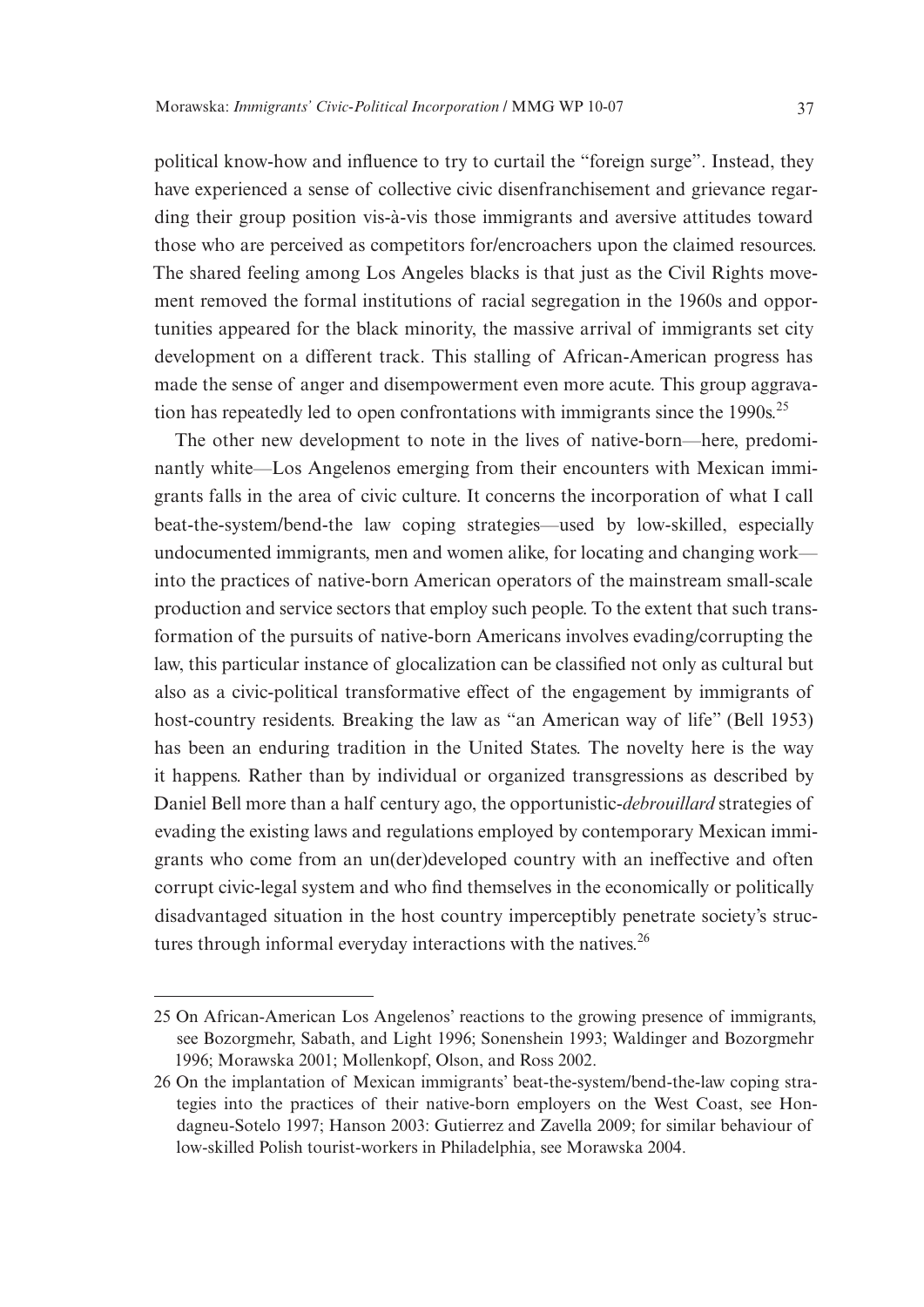As expected, the transformative impact on the local Los Angeles society of Hong Kong and Taiwanese global businessmen, positioned at the opposite end of its socioeconomic structure and viewed by the city's middle- and upper-class native-born white residents (African Americans do not come into contact with this group) as a blessing rather than a threat, has been quite different. As we have seen, it has been primarily as powerful global traders and financiers with connections to Asia sought after by American business and political leaders that those immigrant businessmen have integrated into Los Angeles society. Hong Kong and Taiwanese transnational businessmen's powerful economic position and their importance in expanding financial and trade connections between the United States and South-East Asia—nearly half of American joint ventures and investments in that region in 2000 were sponsored either by Chinese immigrants alone or in partnership with all-American companies—also makes them important agents in the glocalization-as-hybridization of civic culture among native-born (white) American leaders of transnational trade and finance in the Los Angeles area. The latter have been reported to learn and put into practice Chinese ways of acting in public and modes of conducting business, such as the protocol for interpersonal relations, and an emphasis on a collective style of approaching issues and reaching decisions. As they do so, these modes of behaviour from a faraway part of the world are integrated into an important segment of the American mainstream economic cultural system.<sup>27</sup>

The impact of the integration of first-wave Cuban refugees into Miami's civicpolitical structures on the operation of the latter has probably been the most spectacular among the cases considered here. Its main transformative impact has already been identified in the previous section, so I will only briefly reiterate it here. The Cuban case demonstrates the important role in facilitating glocalization of two circumstances: a high degree of institutional completeness of the immigrant/ethnic community including, in particular, the presence of the economically powerful elite who are active in the local public forum and supported by group members, and the receiver society's political interests in the country/region of origin of the immigrants which coincide with the latter's orientations. The glocalizing influence of Cuban refugees on Miami's civic-political life represents an unusual case of "hybridization" of local public affairs whereby the ethnic component prevails over the mainstream or

<sup>27</sup> Information about Chinese global businessmen's impact on public relations and business practices of their American partners has been compiled from Dirlik 1996; Ma and Cartier 2003; Saxenian and Li 2003; Holdaway 2007.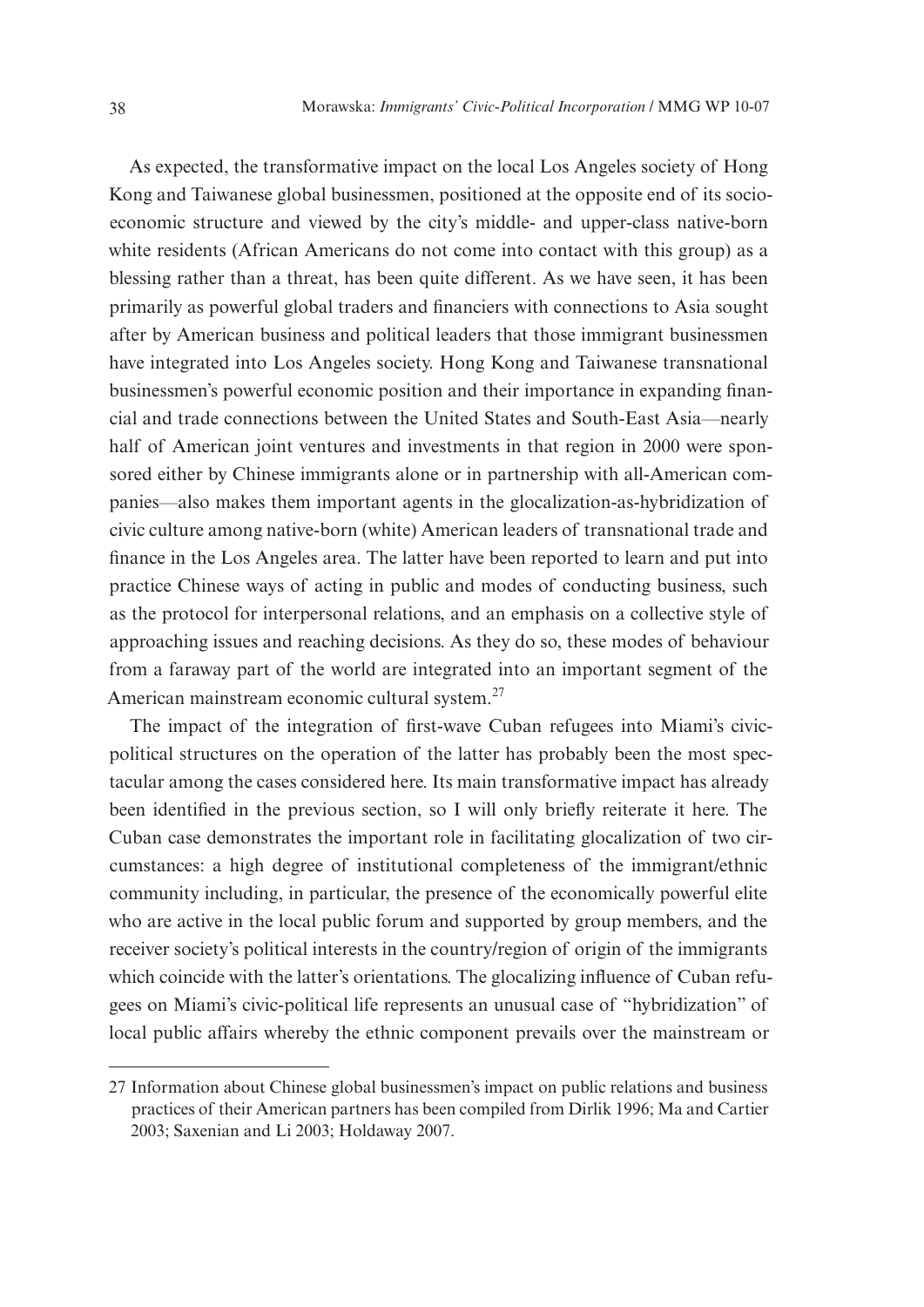native-born American one. Since the 1970s the intense "Cubanization" of Miami's politics has transformed the composition of political offices, imbued the local establishment with a staunchly conservative political orientation, and sustained its active preoccupation with the Cold War and Soviet influence in South America and, especially, efforts to undermine the Castro regime in Cuba.28

# 3. Conclusion

The main purpose of the foregoing discussion was to explore the thus far underinvestigated dimensions of immigrants' civic-political incorporation into the host society, including its longer-durée sequence in the form of the impact of those newcomers' integration on the functioning of civic-political structures and agendas of receiver-country localities in which they settle. I have proposed to do so in the explanatory framework of the structuration model. Should this brief exercise inspire further investigations into these neglected issues, whether by using the same or a different theoretical approach, I would consider the effort a success.

Rather than repeating the main claims of the essay, I would like to suggest here some interesting research questions for future research. Thus, worthy of further attention, I believe, is a possibility of additional circumstances, whether at the macro-, micro, or individual level, which, in a constellation with other factors, shape the forms and contents of immigrants' civic-political incorporation into the host society. Equally challenging, and requiring systematic comparative analyses, is the identification of more and different patterns, also mixed combinations, of this process. A possibility of particular dimensions of immigrants' civic-political incorporation—I identified here five such but there may well be more—evolving along different trajectories and the potential reversal of this process also presents a promising area of investigation. Finally, the transformative impact of immigrants' integration into the host society on the civic-political ideas and practices of its native residents and institutions—I have only signalled a few directions of such developments—is still a wide-open field awaiting research by social science immigration scholars.

<sup>28</sup> On the Cuban immigrant elite's ethnicizing of Miami's civic-political life, see Smith and Feagin 1995; Bowie and Stepick 1998; DeSipio 1998; Garcia-Zamor 1998; Grenier and Castro 1998; Jones-Correa 1998.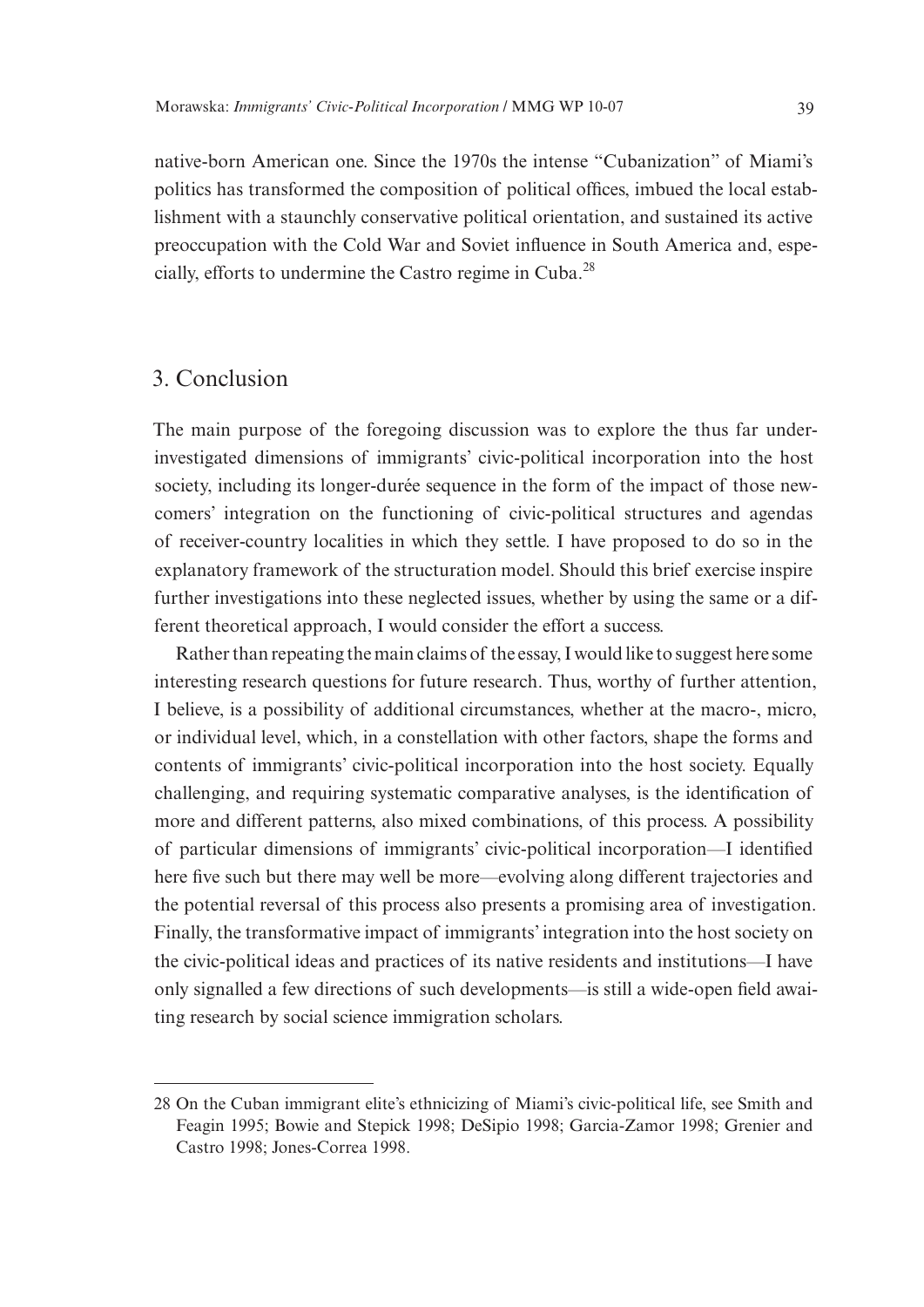## **Bibliography**

- Abbott, Andrew. 2001. *Time Matters*. *Theory and Method.* Chicago: University of Chicago Press.
- Abrams, Philip. 1982. *Historical Sociology.* Near Shepton Mallet: Open Books.
- Abu-Lughod, Janet. 1999. *New York, Chicago, Los Angeles. America's Global Cities.* Minneapolis: University of Minnesota Press.
- Anderson, Benedict. 1983. *Imagined Communities: Reflections on the Origin and Spread of Nationalism.* London: Verso.
- Baily, Samuel. 1999. *Immigrants in the Lands of Promise: Italians in Buenos Aires and New York City, 1870-1914.* Ithaca: Cornell University Press.
- Bairoch, Paul. 1982. "International Industrialization Levels from 1750 to 1980", *Journal of European Economic History*, 11(1): 269-333.
- Balch, Emily. 1910. *Our Slavic Fellow Citizens*. New York: Charities Publication Committee.
- Bean, Frank and George Stevens. 2003. *Immigrant Incorporation and the D*y*namics of Diversity.* New York: Russell Sage Foundation.
- Bean, Frank and Stephanie Bell-Rose, eds. 1999. *Immigration and Opportunity. Race, Ethnicity, and Employment in the United States.* New York: Russell Sage Foundation.
- Bell, Daniel. 1953. "Crime as an American Way of Life", *The Antioch Review*, vol. 12, summer, pp. 131-54.
- Bodnar, John. 1985*. The Transplanted. A History of Immigrants in Urban America.* Bloomington: Indiana University Press.
- Bourdieu, Pierre. 1977. *Outline of a Theory of Practice.* Cambridge: Cambridge University Press.
- Bowie, Stan and Alex Stepick. 1998. "Diversity and Division: Ethnicity and the History of Miami", *Research in Urban Policy*, 7: 19-32.
- Bozorgmehr, Mehdi, George Sabagh, and Ivan Light. 1996. "Los Angeles: Explosive Diversity" in Silvia Pedraza and Ruben Rumbaut (eds) *Origins and Destinies: Immigration, Race, and Ethnicity in America*. Belmont, CA: Wadsworth, 346-59.
- Brody, David. 1980. *Workers in Industrial America: Essays on the Twentieth-Century Struggle.* New York: Oxford University Press.
- Camarillo, Albert. 2007. "Mexico" in Mary Waters and Reed Ueda (eds) *The New Americans. A Guide to Immigration Since 1965*. Cambridge: Harvard University Press, 504- 17.
- Cerase, Francesco. 1971. *L'emigrazione di ritorno, innovazione o reazione? L'esperienza dell'emigrazione di ritorno dagli Stati Uniti d'America*. Roma: Universita.
- Cheng, Lucy. 1999. "Chinese Americans in the Formation of the Pacific Regional Economy" in Evelyn Hu-Dehart (ed.) *Across the Pacific: Asian Americans and Globalization.* Philadelphia: Temple University Press, 61-77.
- Cinel, Dino. 1979. *From Italy to San Francisco: The Immigrant Experience.* Stanford: Stanford University Press.
- Cornelius, Wayne, Philip Martin, and James Hollifield. 1994*. Controlling Immigration: A Global Perspective*. Stanford: Stanford University Press.
- Cullen, Jim. 1996. *The Art of Democracy.* New York: Monthly Review Press.
- Dahl, Robert. 1989. *Democracy and Its Critics*. New Haven: Yale University Press.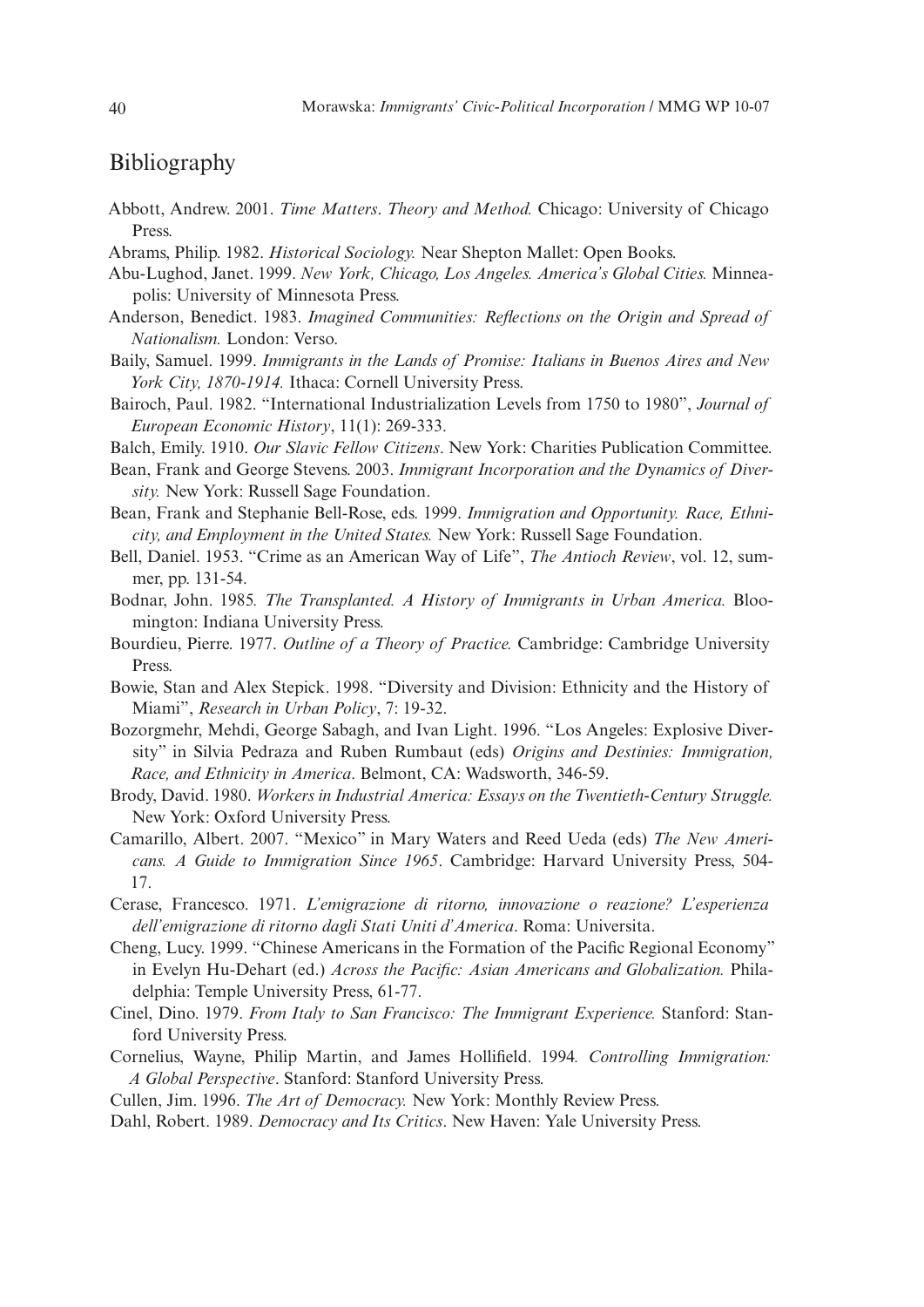- DeSipio, Louis. 1998. "Building a New Foreign Policy among Friends: National Efforts to Construct Long-term Relationships with Latin American Émigrés in the United States." Unpublished paper.
- Dirlik, Arif. 1996. "Asians on the Rim: Transnational Capital and Local Community in the Making of Contemporary Asian America", *Amerasia Journal*, 22: 1-24.
- Ehrenreich, Barbara and Arlie Russell Hochschild. 2003. *Global Woman: Nannies, Maids, and Sex Workers in the New Economy*. New York: Metropolitan Books.
- Emirbayer, Mustafa and Ann Mische. 1998. "What is Agency", *American Journal of Sociology*, 103 (4): 962-1025.
- Eyerman, Ann. 2000. *Women in the Office: Transitions in a Global Economy.* Toronto: Sumach Press.
- Ferenczi, Imre and Walter Willcox. 1929-31. *International Migrations.* New York: National Bureau of Economic Research.
- Gabaccia, Donna. 1994. *From the Other Side: Women, Gender, and Immigrant Life in the U.S. 1820-1990*. Bloomington: Indiana University Press.
- Gans, Herbert. 1992. "Second Generation Decline: Scenarios for the Economic and Ethnic Futures of Post-1965 American Immigrants", *Ethnic and Racial Studies*, 15 (2): 173- 92.
- Garcia, Maria Cristina. 2007. *Havana U.S.A.: Cuban Exiles and Cuban Americans in South Florida, 1959-1994.* Berkeley: University of California Press.
- Garcia-Zamor, Jean-Claude. 1998. "Social Service Delivery for Immigrants in Southeast Florida", *Research in Urban Policy*, 7: 185-200.
- Giddens, Anthony. 1984. *The Constitution of Society.* Berkeley: University of California Press.
- —. 1976. *New Rules of Sociological Method*. London: Hutchinson.
- Giulianotti, Richard and Roland Robertson. 2007. "Forms of Glocalization: Globalization and the Migration Strategies of Scottish Football Fans in North America", *Sociology*, 41(1): 133-52.
- Glazer, Nathan and Patrick Moynihan. 1970. *Beyond the Melting Pot: The Negroes, Puerto Ricans, Jews, Italians, and Irish of New York City*. Cambridge: MIT Press.
- Gleason, Philip. 1992. "The Odd Couple: Pluralism and Assimilation" in Philip Gleason, *Speaking of Diversity: Language and Ethnicity in Twentieth-Century America*. Baltimore: The Johns Hopkins University Press, 47-90.
- Goldring, Luin. 2003. "Gender, Status, and the State in Transnational Spaces: The Gendering of Political Participation and Mexican Hometown Associations" in Pierrette Hondagneu-Sotelo (ed.) *Gender and U.S. Immigration. Contemporary Trends.* Berkeley: University of California Press, 341-58.
- Gould, J.D. 1980. "European Intercontinental Emigration: The Role of 'Diffusion' and Feedback", *Journal of European Economic History*, 9: 41-112.
- —. 1979. "European Intercontinental Emigration, 1815-1914: Patterns and Causes", *Journal of European Economic History*, 8: 593-681.
- Greene, Victor. 1975. *For God and Country: The Rise of Polish and Lithuanian Ethnic Consciousness in America, 1860-1910.* Madison: State Historical Society of Wisconsin.
- Grenier, Guillermo and Lisandro Perez. 2003. *The Legacy of Exile: Cubans in the United States.* Boston: Allyn and Bacon.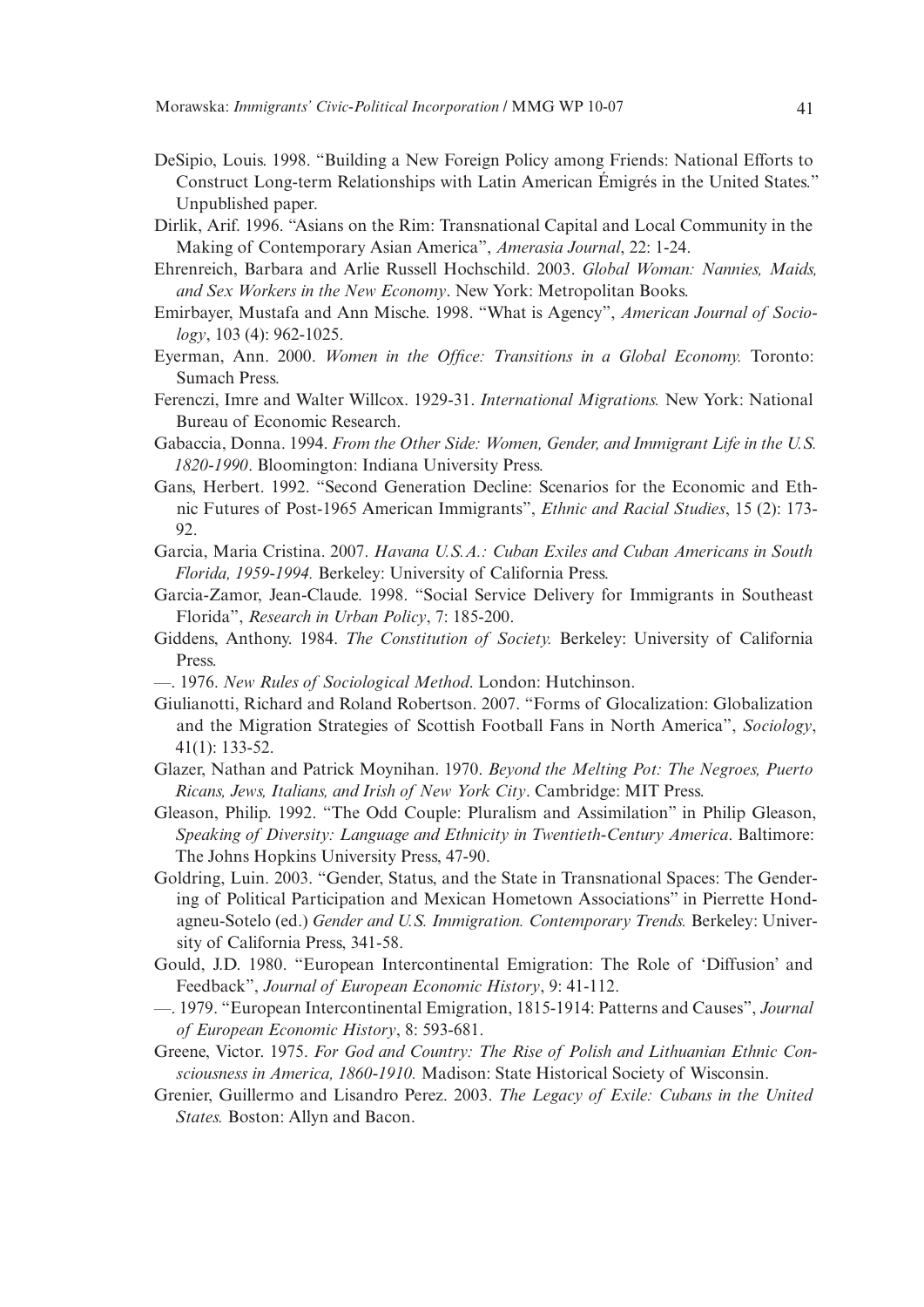- —. 1996. "Miami Spice: The Ethnic Cauldron Simmers" in Silvia Pedraza and Ruben Rumbaut (eds) *Origins and Destinies: Immigration, Race, and Ethnicity*. Belmont, CA: Wadsworth, 360-72.
- Grenier, Guillermo and Max Castro. 1998. "The Emergence of an Adversarial Relation: Black-Cuban Relations in Miami, 1959-1998", *Research in Urban Policy*, 7: 33-56.
- Grenier, Guillermo and Alex Stepick. 1992. *Miami Now! Immigration, Ethnicity, and Social Change.* Gainesville: University Press of Florida.
- Gutierrez, David. 1995. *Walls and Mirrors, Mexican Americans, Mexican Immigrants, and the Politics of Ethnicity.* Berkeley: University of California Press.
- Gutierrez, Ramon and Patricia Zavella, eds. 2009. *Mexicans in California: Transformations and Challenges.* Urbana, IL: University of Illinois Press.
- Halle, David, ed. 2003. *New York & Los Angeles. Politics, Society and Culture: A Comparative View.* Chicago: University of Chicago Press.
- Hamilton, Gary, ed. 1999. *Cosmopolitan Capitalists: Hong Kong and the Chinese Diaspora at the End of the Twentieth Century*. Seattle: University of Washington Press.
- Hanson, Victor Davis. 2003. *Mexifornia: A State of Becoming.* San Francisco: Encounter Books.
- Higham, John. 1975. *Strangers in the Land. Patterns of American Nativism, 1860-1925.* New York: Atheneum.
- Hoerder, Dirk and Leslie Page Moch, eds. 1996. *European Migrants. Global and Local Perspectives.* Boston: Northeastern University Press.
- Holdaway, Jennifer. 2007. "China: Outside the People's Republic of China" in Mary Waters and Reed Ueda (eds) *The New Americans: A Guide to Immigration since 1965*. Cambridge: Harvard University Press, 355-70.
- Hondagneu-Sotelo, Pierette, ed. 2003. *Gender and U.S. Immigration: Contemporary Trends.*  Berkeley, CA: University of California Press.
- Hondagneu-Sotelo, Pierrette. 1997. *Gendered Transitions: Mexican Experiences of Immigration.* Berkeley: University of California Press.
- Hondagneu-Sotelo, Pierette ed. 1994. *Gender and U.S. Immigration. Contemporary Trends.*  Berkeley: University of California Press.
- Hutchinson, Edward Prince. 1956. *Immigrants and Their Children, 1850-1950.* New York: Wiley.
- Iceland, John, Daniel Weinberg, and Erika Steinmetz. 2002. "Racial and Ethnic Segregation in The United States: 1980-2000", paper presented at the annual meeting of the Population Association of America, Atlanta, Georgia, May 9-11.
- Jacobson, Matthew Frye. 1998. *Whiteness of a Different Color. European Immigrants and the Alchemy of Race.* Cambridge: Harvard University Press.
- Jones-Correa, Michael. 1998. *Between Two Nations: The Political Predicament of Latinos in New York City*. Ithaca, NY: Cornell University Press.
- Joppke, Christian. 2005. *Selecting by Origin. Ethnic Migration in the Liberal State.* Cambridge: Harvard University Press.
- Joselit, Jenna Weissman. 1987. "The Special Sphere of the Middle-Class American Jewish Woman: The Synagogue Sisterhood, 1890-1940" in Jack Wertheimer (ed.) *The American Synagogue. A Sanctuary Transformed.* New York: Cambridge University Press, 206-30.
- Kantowicz, Edward R. 1975. *Polish-American Politics in Chicago, 1880-1940*. Chicago: Chicago University Press.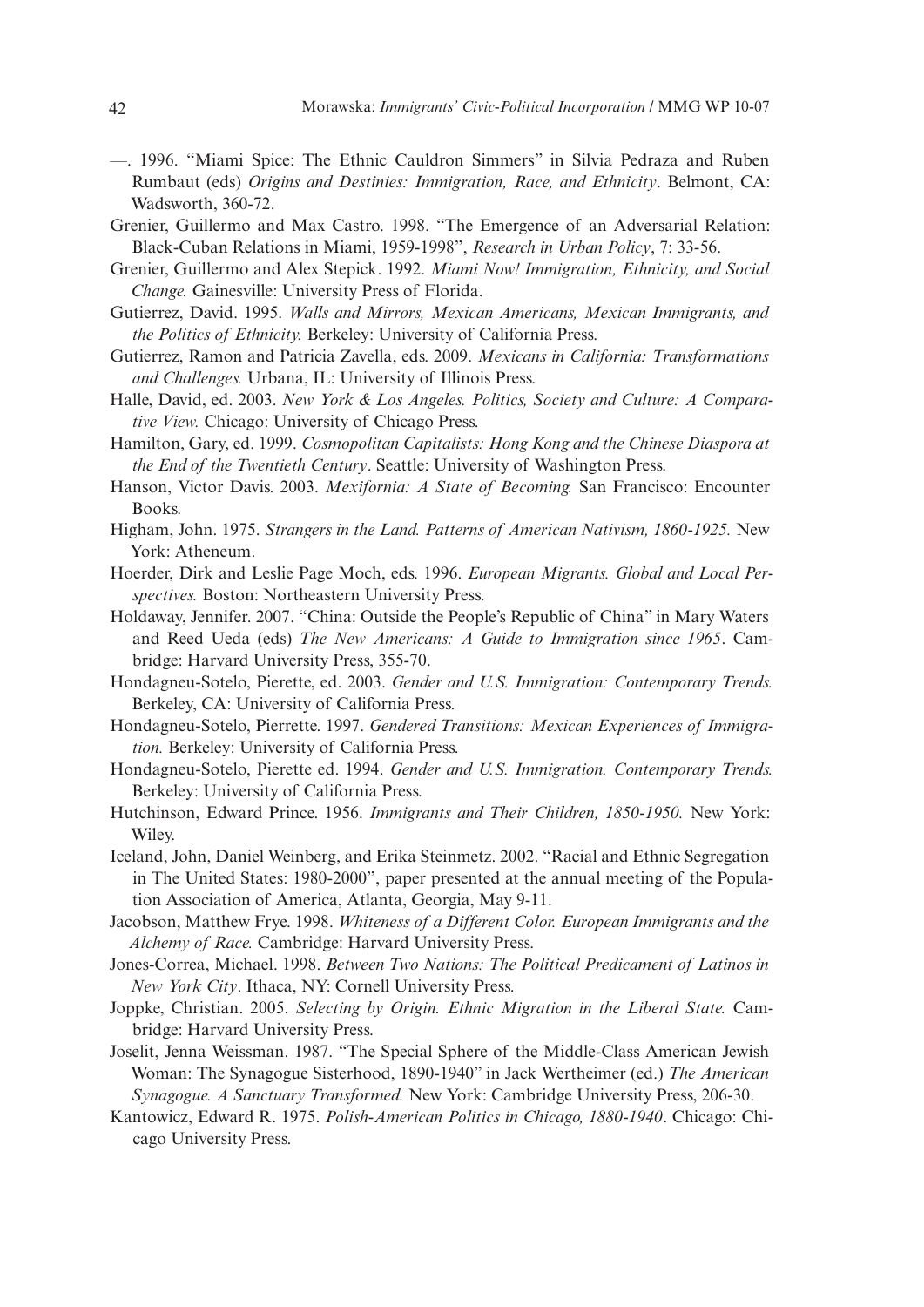- Kao, John and Frank Bibney. 1993. "The Worldwide Web of Chinese Business", *Harvard Business Review,* March 24, 26.
- Kivisto, Peter. 2005. *Incorporating Diversity. Rethinking Assimilation in a Multicultural Age*. Boulder, CO: Paradigm Publishers.
- Kluckhohn, Florence Rockwood. 1950. "Dominant and Substitute Profiles of Cultural Orientations: Their Significance for the Analysis of Social Stratification", *Social Forces*, 28 (2): 376-93.
- Koehn, Peter and Xiao-huang Yin, eds. 2002. *The Expanding Roles of Chinese Americans in U.S.-China Relations: Transnational Networks and Trans-Pacific Interactions.* New York: M.E. Sharpe.
- Kolko, Gabriel. 1976. "The American Working Class: The Immigrant Foundations" in Gabriel Kolko *Main Currents in Modern American History*. New York: Harper and Row, 317-42.
- Lieberson, Stanley. 1963. *Ethnic Patterns in American Cities*. New York: Free Press.
- Lijphart, Arend. 1989. "Democratic Political Systems: Types, Causes, and Consequences", *Journal of Theoretical Politics*, 1 (1): 33-48.
- Linz, Juan and Alfred Stepan. 1996. *Problems of Democratic Transition and Consolidation*. Baltimore: Johns Hopkins University Press.
- Lipset, Seymour Martin, ed. 1995. *The Encyclopedia of Democracy*. Washington, D.C.: Congressional Quarterly, 3 vols.
- Logan, John and Richard Alba. 1999. "Minority Niches and Immigrant Enclaves in New York and Los Angeles: Trends and Impacts" in Frank Bean and Stephanie Bell-Rose (eds) *Immigration and Opportunity. Race, Ethnicity, and Employment in the United States.* New York: Russell Sage Foundation, 172-93.
- Logan, John, Richard Alba, and Wenquan Zhang. 2002. "Immigrant Enclaves and Ethnic Communities in New York and Los Angeles", *American Sociological Review*, 67 (1): 299- 322.
- Ma, Lawrence and Carolyn Cartier, eds. 2003. *The Chinese Diaspora: Space, Place, Mobility, and Identity.* New York: Rowman and Littlefield.
- Massey, Douglas, ed. 2008. *New Faces in New Places: The Changing Geography of American Immigration.* New York: Russell Sage Foundation.
- Masud-Piloto, Felix Roberto. 1996. *From Welcomed Exiles to Illegal Immigrants: Cuban Migration to the U.S., 1959-1995.* Lanham, MD: Rowman & Littlefield.
- Mohl, Raymond. 1989. "On the Edge: Blacks and Hispanics in Metropolitan Miami since 1959", *Florida Historical Quarterly*, July, 37-56.
- Mollenkopf, John, David Olson, and Timothy Ross. 2001. "Immigrant Political Participation in New York and Los Angeles" in Michael Jones-Correa (ed.) *Governing American Cities: Interethnic Coalitions, Competitions, and Conflict.* New York: Russell Sage Foundation, 17-70.
- Montgomery, David. 1979. *Workers' Control in America*. Cambridge: Harvard University Press.
- Morawska, Ewa. Forthcoming. "Different Impacts on the Host Society of Immigrants' Incorporation: Exploring a Neglected Theme," in Roland Robertson (ed.) *Glocalization: Issues and Agendas*, Oxford: Routledge.
- Morawska, Ewa. 2009. *A Sociology of Immigration. (Re)Making Multifaceted America.* Basingstoke: Palgrave Macmillan.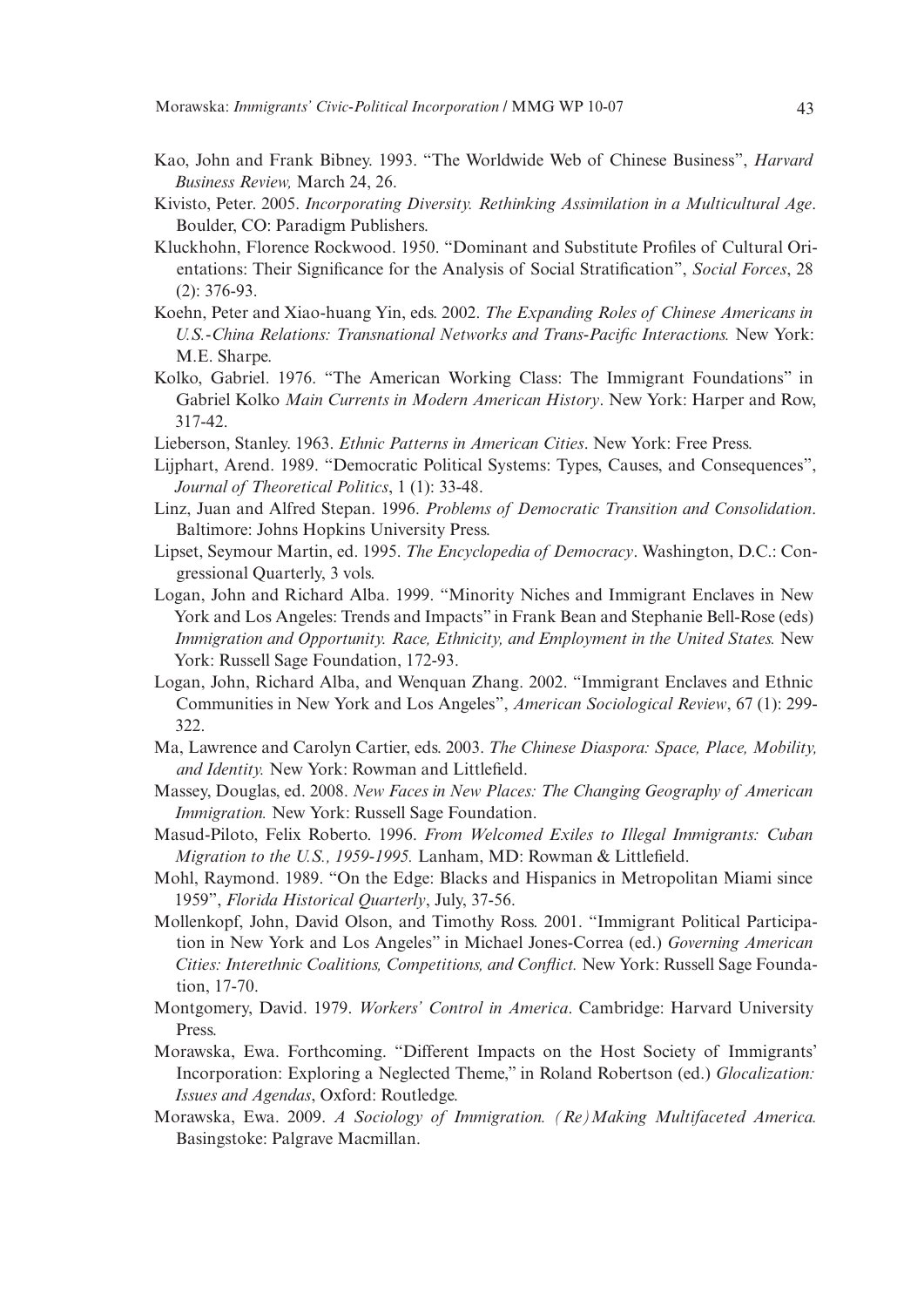- —. 2004. "Exploring Diversity in Immigrant Assimilation and Transnationalism: The Case of Poles and Russian Jews in Philadelphia", *International Migration Review*, 38 (4): 232-64.
- 2001. "Immigrants, Transnationalism, and Ethnicization: A Comparison of this Great Wave and the Last" in Gary Gerstle and John Mollenkopf (eds) *E Pluribus Unum? Contemporary and Historical Perspectives on Immigrant Political Incorporation*. New York: Russell Sage Foundation, 175-212.
- 1996. "The Immigrants Pictured and Unpictured in the Pittsburgh Survey", in Maureen Greenwald (ed.) *The Pittsburgh Survey Revisited.* Pittsburgh: University of Pittsburgh Press, 221-41.
- —. 1989. "Labor Migrations of Poles in the Atlantic World-Economy, l880-l914", *Comparative Studies in Society and History*, 5: 237-72.
- —. 1985. *For Bread with Butter. Lifeworlds of East European Immigrants in Johnstown, Pennsylvania, 1880-1940.* New York: Cambridge University Press.
- Myles, John and Feng Hou. 2004. "Changing Colours: Spatial Assimilation and New Racial Minority Immigrants", *Canadian Journal of Sociology*, 29 (1): 29-50.
- Nelli, Humbert. 1979. *Italians in Chicago.* New York: Oxford University Press.
- Ng, Franklin. 1998. *The Taiwanese Americans*. Westport, CT: Greenwood Press.
- Novak, Michael. 1975. *The Rise of the Unmeltable Ethnics.* New York: Free Press.
- Nugent, Walter. 1992. *Crossings. The Great Transatlantic Migration, 1870-1914.* Bloomington: Indiana University Press.
- O'Loughlin, John and J. Friedrichs, eds. 1996. *Social Polarization in Post-Industrial Metropolises.* Berlin and New York: Walter de Gruyter, 283-300.
- Ong, Paul and Janet Lawrence. 1992. "Pluralism and Residential Patterns in Los Angeles", unpublished ms.
- Ossowski, Stanislaw. 1967. "Analiza Socjologiczna Pojecia Ojczyzny", in idem, *Z Zagadnien Psychologii Spolecznej*. Warsaw: PWN, 132-59.
- *Pamietniki Emigrantow*. 1977. Marek Drozdowski (ed.). Warsaw: Polskie Wydawnictwo Naukowe.
- Pachon, Harry and Louis DeSipio. 1994. *New Americans by Choice. Political Perspectives of Latino Immigrants.* Boulder, CO: Westview Press.
- Pan, Lynn, ed. 1998. *The Encyclopedia of the Chinese Overseas*. Cambridge: Harvard University Press.
- Pardo, Mary. 1997. "Working-Class Mexican American Women and 'Voluntarism': 'We Have to Do It!' " in Elizabeth Higginbotham and Mary Romero (eds) *Women and Work. Exploring Race, Ethnicity, and Class.* Thousand Oaks, CA: Sage Publications, 197-215.
- Park, Robert. 1922. *The Immigrant Press and Its Control*. New York: Harper and Bros.
- Pedraza, Silvia. 1996. "Cuba's Refugees: Manifold Migrations" in Silvia Pedraza and Ruben Rumbaut (eds) *Origins and Destinies: Immigration, Race, and Ethnicity in America.* Belmont, CA: Wadsworth Publishing Company, 263-79.
- —. 1985. *Political and Economic Migrants in America: Cubans and Mexicans*. Austin: University of Texas Press.
- Perez, Lisandro. 2007. "Cuba" in Mary Waters and Reed Ueda (eds) *The New Americans. A Guide to Immigration Since 1965.* Cambridge: Harvard University Press, 386-98.
- —. 1986. "Cubans in the United States", *The Annals of the American Academy of Political and Social Science* 487: 126-37.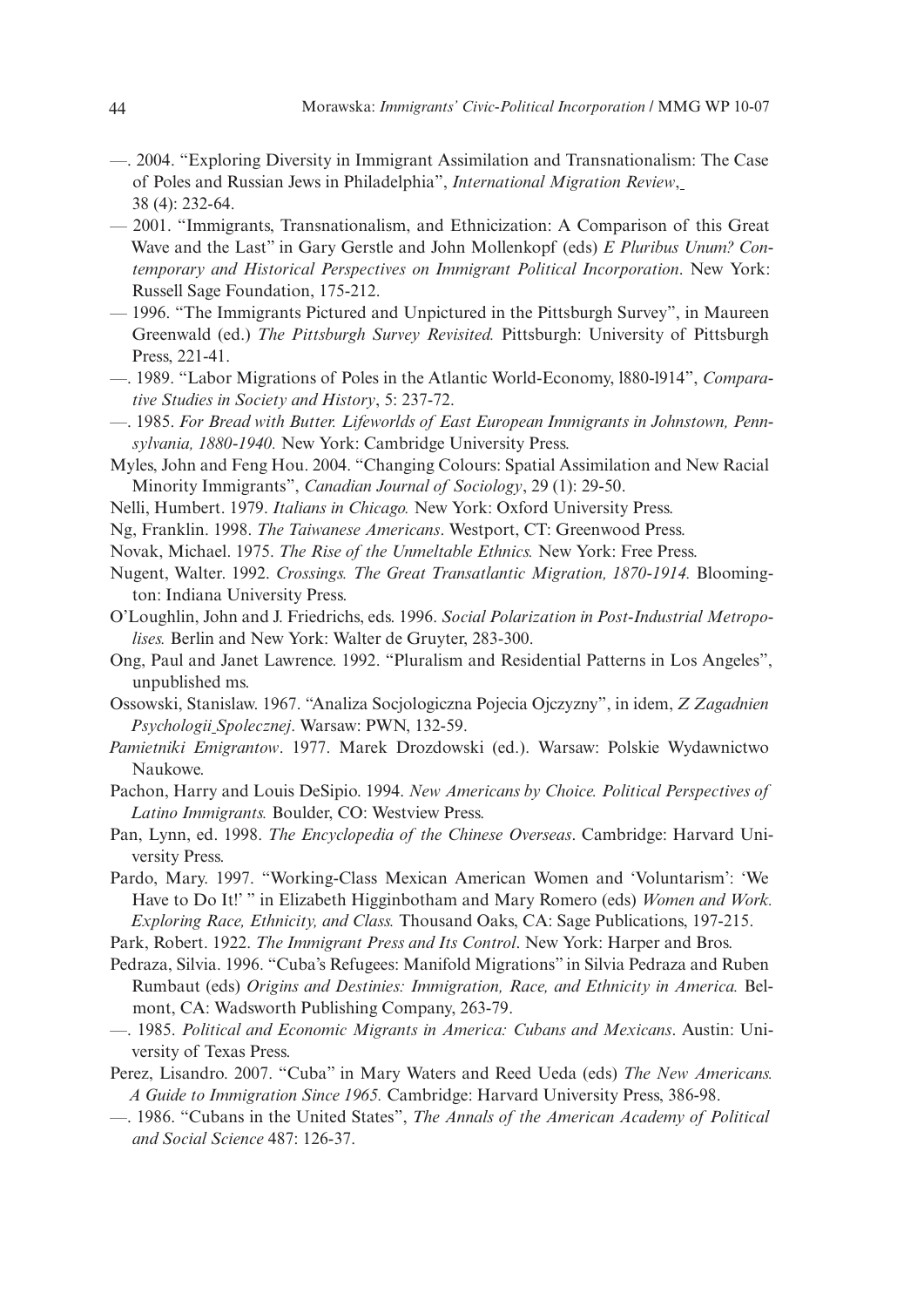- Perez-Stable, Marifeli and Miren Uriarte. 1997. "Cubans and the Changing Economy of Miami" in Darrell Hamamoto and Rodolpho Torres (eds) *New American Destinies. A Reader in Contemporary Asian and Latino Immigration*. New York: Routledge, 141- 62.
- Perlmann, Joel and Mary Waters. 2007. "Intermarriage and Multiple Identities" in Mary Waters and Reed Ueda (eds) *The New Americans. A Guide to Immigration Since 1965*. Cambridge: Harvard University Press, 110-23.
- —. 2004. "Intermarriage Then and Now: Race, Generation, and the Changing Meaning of Marriage" in Nancy Foner and George Fredrickson (eds) *Not Just Black and White: Historical and Contemporary Perspectives on Immigration*. New York: Russell Sage Foundation, 262-77.
- Perlmann, Joel and Roger Waldinger. 1997. "Second Generation Decline? Children of Immigrants, Past and Present: A Reconsideration", *International Migration Review*, 31 (4): 893-923.
- Portes, Alejandro and Alex Stepick. 1993. *City on the Edge. The Transformation of Miami*. Berkeley: University of California Press.
- Portes, Alejandro and Min Zhou (1993). "The New Second Generation: Segmented Assimilation and Its Variants", *Annals of the American Academy of Political and Social Sciences* 530: 74-96.
- Przeworski, Adam. 1995. *Sustainable Democracy*. New York: Cambridge University Press.
- Ramakrishnan, S. Karthick and Irene Bloemraad. 2009. "Making Organizations Count: Immigrants' Civic Engagement in California Cities" in S. Karthick Ramakrishnan and Irene Bloemraad (eds) *Civic Hopes and Political Realities. Immigrants, Community Organizations, and Political Engagement.* New York: Russell Sage Foundation, 45-76.
- Reitz, Jeffrey, ed. 2003. *Host Societies and the Reception of Immigrants.* La Jolla, CA: Center for Comparative Immigration Studies, University of California-San Diego.
- Rieder, Jonathan. 1985. *Canarsie: The Jews and Italians in Brooklyn Against Liberalism.*  Cambridge: Harvard University Press.
- Robertson, Roland. 1992. *Globalization: Social Theory and Global Culture.* London: Sage.
- Romo, Ricardo. 1996. "Mexican Americans: Their Civic and Political Incorporation" in Silvia Pedraza and Ruben Rumbaut (eds) *Origins and Destinies: Immigration, Race, and Ethnicity in America*. Belmont, Ca: Wadsworth Publishing Company, 84-97.
- Sarna, Jonathan. 1978. "From Immigrants to Ethnics: Toward a New Theory of Ethnicization", *Ethnicity*, 5: 73-78.
- Sassen, Saskia. 1994. *Cities in a World Economy*. Thousand Oaks, CA: Pine Forge Press.
- Saxenian, AnnaLee. 2006. *The New Argonauts. Regional Advantage in a Global Economy*. Cambridge: Harvard University Press.
- Saxenian, AnnaLee and Chuen-Yueh Li. 2003. "Bay-to-Bay Strategic Alliances: Network Linkages between Taiwan and U.S. Venture Capital Industries", *International Journal of Technology Management*, 25 (91 and 2), entire issues.
- Sewell, William. 1992. "A Theory of Structure: Duality, Agency, and Transformation", *American Journal of Sociology*, 98 (1): 1-29.
- Sheridan, Frank. 1907. "Italian, Slavic, and Hungarian Immigrant Laborers in the United States", *Bulletin of the Bureau of Labor*, 72: 403-86.
- Skeldon, Ronald, ed. 1994. *Reluctant Exiles? Migration from Hong Kong and the New Overseas Chinese*. Armonk, NY: M.E. Sharpe.